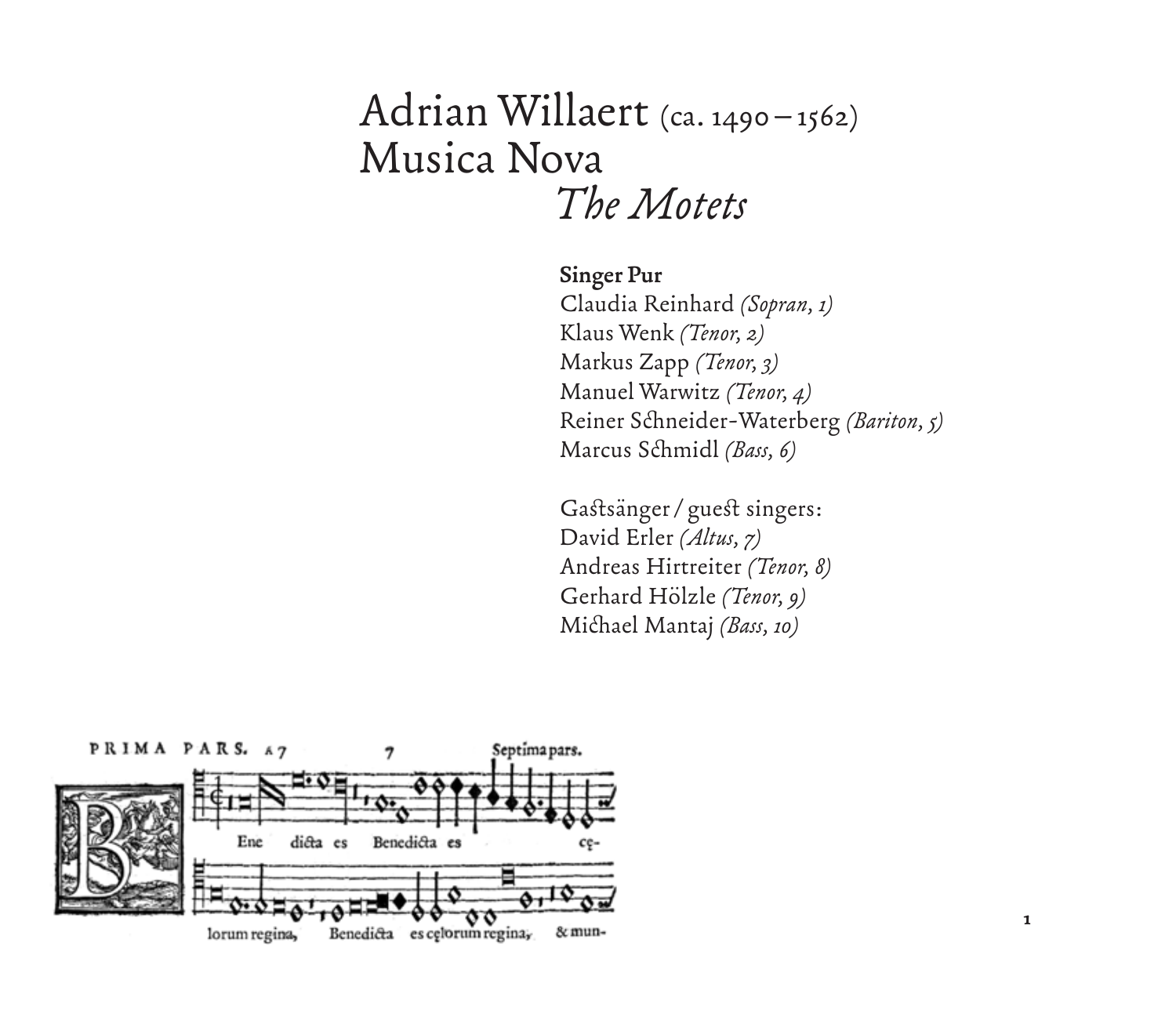- **[01] Huc me sidereo Pungentem capiti De me solus amor** (09:25) *(1/2/3/8/4/6)*
- **[02] Dilexi, quoniam exaudiet O Domine libera** (06:20) *(1/7/3/4)*
- **[03] Audite insulae Et posuit** (06:23) *(1/2/3//4/5/6)*
- **[04] Haec est domus Domini Fundavit eam** (06:43) *(1/7/2/4/3/6)*
- **[05] Verbum supernum prodiens Se nascens dedit** (08:16) *(1/7/2/3/4/5/6)*
- **[06] Confitebor tibi Domine In quacumque die Si ambulavero** (08:51) *(7/4/3/6)*
- **[07] Te Deum Patrem ingenitum Laus Deo Patri** (06:36) *(1/7/2/3/4/5/6)*
- **[08] Beati pauperes spiritu Beati qui persecutionem** (07:43) *(1/2/3/4/6)*
- **[09] Sustinuimus pacem Peccavimus cum patribus nostris** (06:14) *(3/2/8/4/6)*
- **[10] Praeter rerum seriem Virtus Sancti Spiritus** (07:15) *(1/7/2/3/4/5/6)*

total 76:40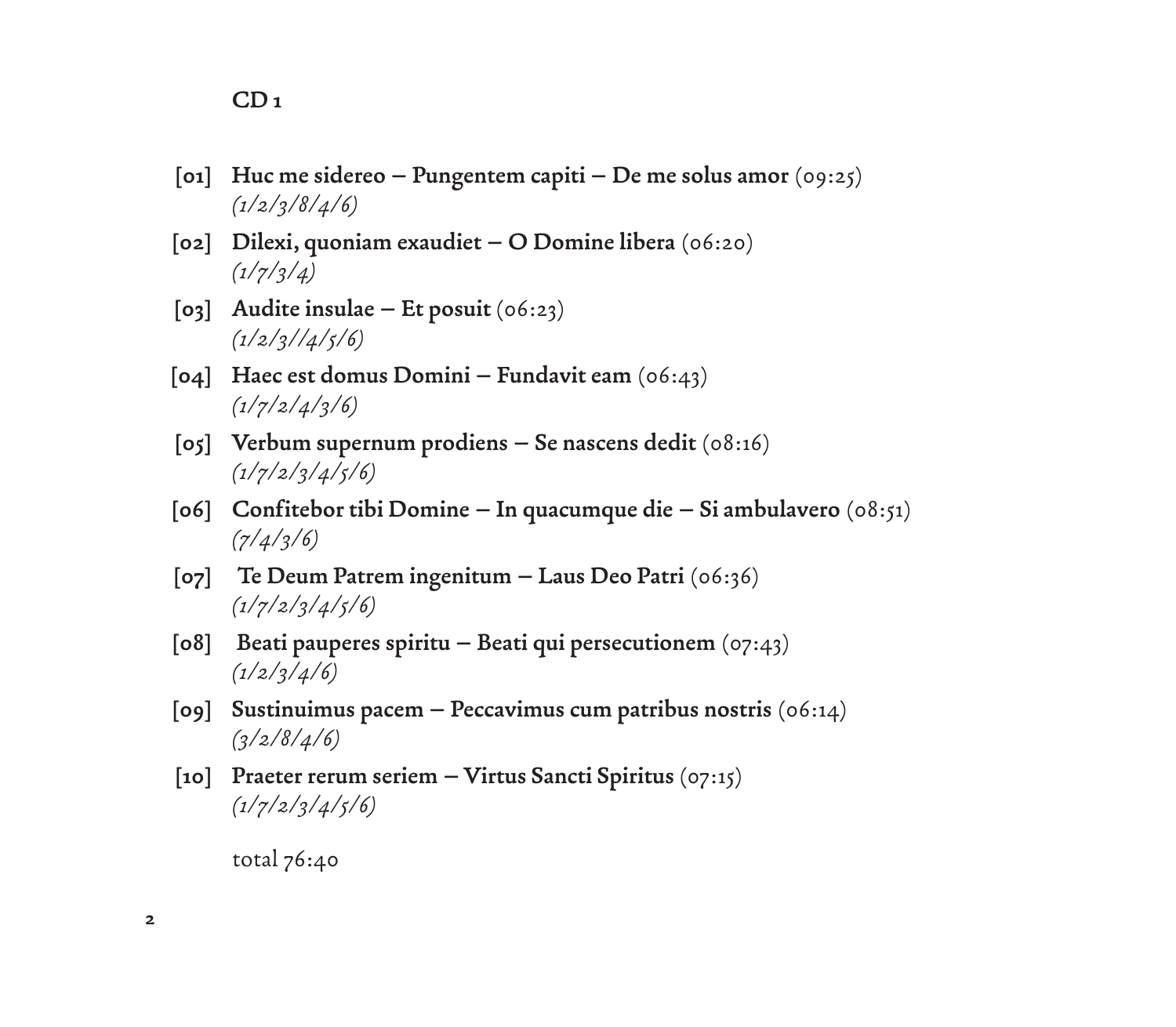### **CD 2**

- **[01] Alma Redemptoris Mater Tu quae genuisti** (07:46) *(1/2/7/4/3/6)*
- **[02] Mittit ad Virginem Exi, qui mitteris Audit et suscipit** (12:35) *(1/2/3/8/4/6)*
- **[03] Benedicta es coelorum Regina Per illud Ave** (07:03) *(1/7/2/3/5/4/6)*
- **[04] Salve Sancta parens Virgo Dei Genitrix** (07:06) *(1/2/3/9/4/6)*
- **[05] Inviolata, integra, et casta Tua per precata** (07:04) *(7/1/2/3/5/4/6)*
- **[06] Sub tuum praesidium confugimus** (04:48) *(7/2/3/4/6)*
- **[07] O admirabile commercium Quando natus es Rubum quem viderat Germinavit radix Jesse – Ecce Maria genuit – Mirabile mysterium – Magnum haereditatis mysterium** (27:35) *(1/2/3/4/6)*

total 74:25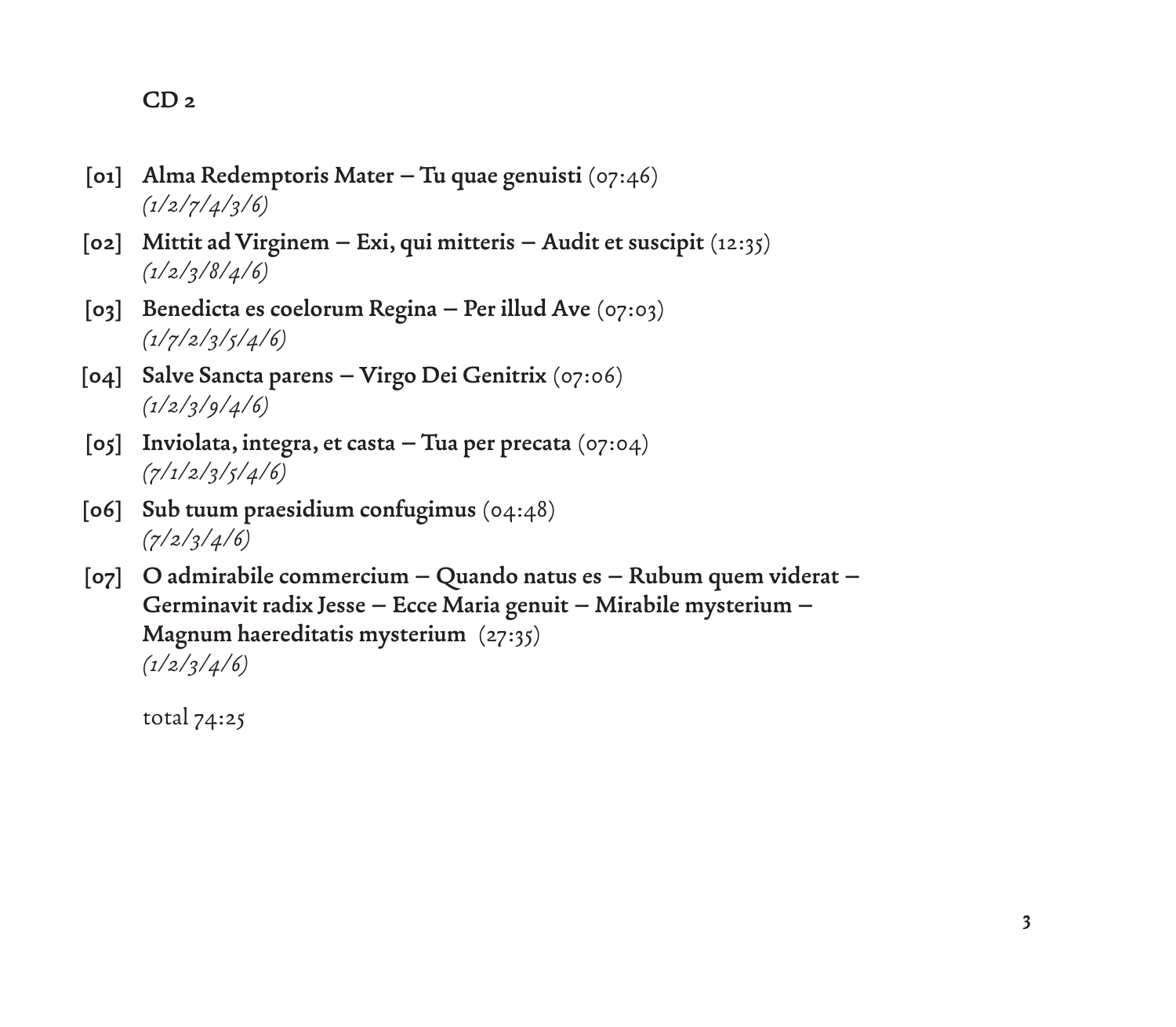- **[01] Aspice Domine Plorans ploravit in nocte** (08:38) *(2/3/4/5/6/10)*
- **[02] Peccata mea Quoniam iniquitatem** (06:22) *(1/2/3/4/5/6)*
- **[03] Domine, quid multiplicati sunt Ego dormivi** (07:12) *(7/3/4/6)*
- **[04] Pater, peccavi Quanti mercenarii** (07:25) *(1/3/2/4/8/6)*
- **[05] Miserere nostri Deus omnium Alleva manum tuam** (06:29) *(7/2/3/4/6)*
- **[06] Avertatur obsecro Inclina, Deus** (06:52) *(1/2/3/4/5/6)*
- **[07] Omnia quae fecisti Cognoscimus Domine** (07:56) *(3/2/9/4/6)*
- **[08] Recordare Domine Patres nostri peccaverunt** (08:44) *(3/5/4/10)*
- **[09] Victimae paschali laudes Dic nobis Maria** (06:48) *(1/7/2/3/4/6)*
- **[10] Veni Sancte Spiritus O lux beatissima** (09:29) *(1/7/2/4/3/6)*

total 74:30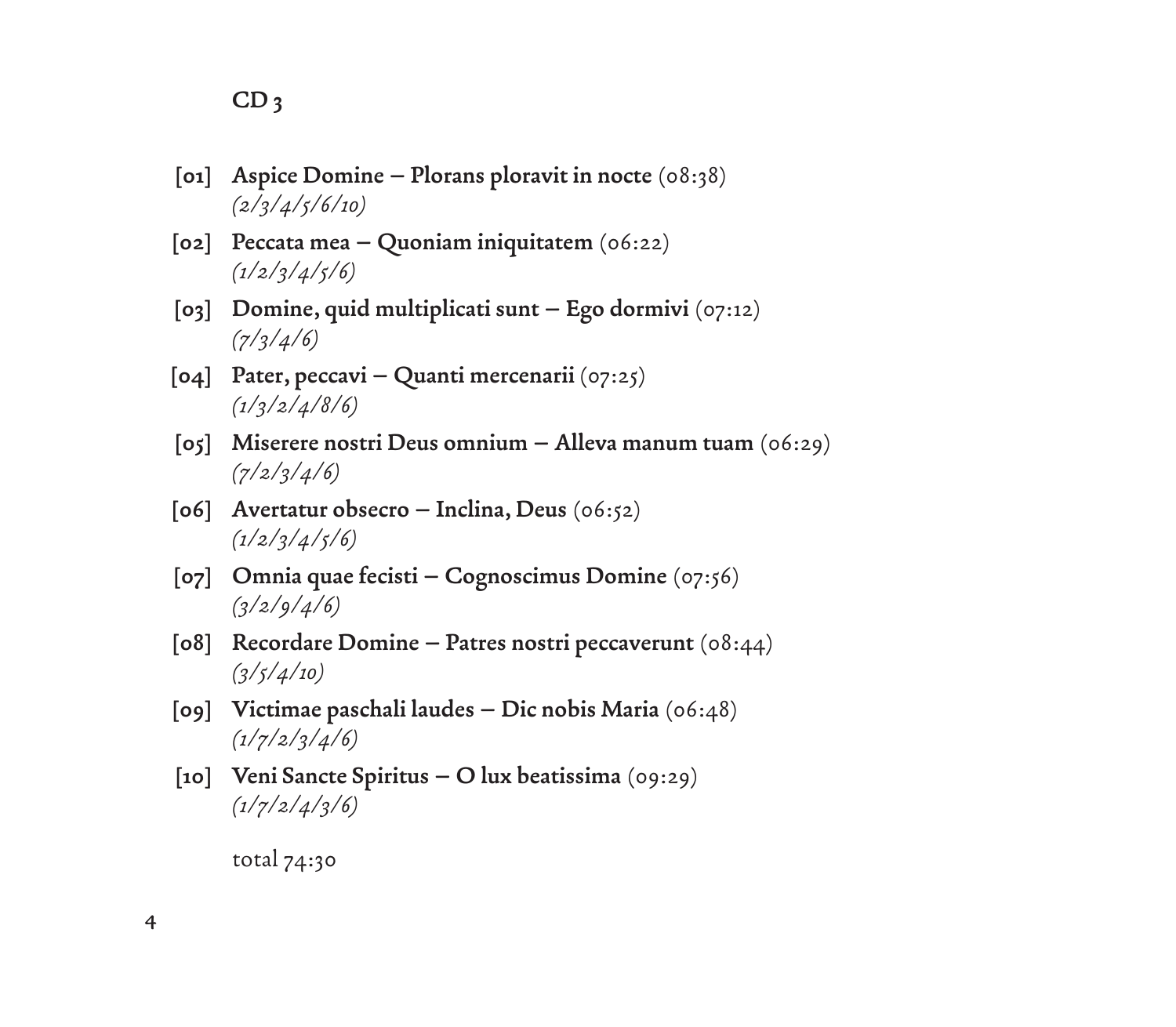

Adrian Willaert, Musica Nova, Venedig 1559 (gedruckt bei Antonio Gardano), Stimmbuch »Quintus« p. 41, Beginn der Motette Nr. 21 (CD 1, [04]): »Haec est domus domini« (6v.); im letzten System Beginn der »Secunda pars«: »Fundavit eam«. © Bayerische Staatsbibliothek München, Musikabteilung, 4 Mus.pr. 2688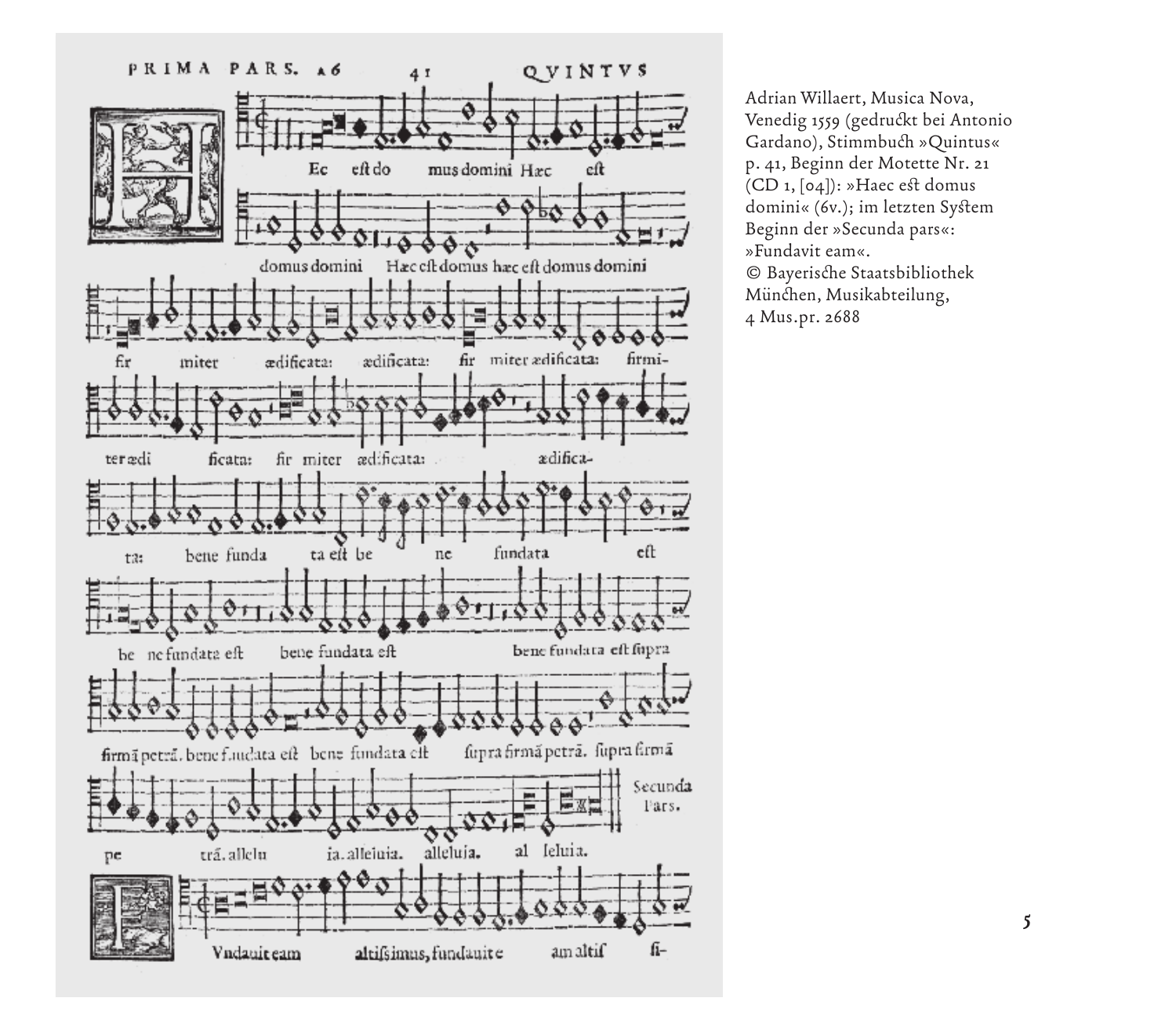## **Adrian Willaerts »Musica Nova« und ihre Motetten**

**I**m Jahre 1559 erschien nach langer Vorbereitung in Venedig ein einzigartiger Druck mit dem folgenden Titel: »Musica Nova di Adriano Willaert«. Der Titel darf nicht missverstanden werden: »neu« sind die Stücke nur im Sinne ihrer ersten Publikation. Ihre Komposition dagegen dürfte schon fünfzehn, zwanzig oder gar mehr Jahre zurückliegen. Der Komponist Adrian Willaert war zum Zeitpunkt des Erscheinens ein alter Mann von etwa siebzig Jahren. Der Druck ist ein Monument und ein Zeugnis für einen Kompositionsstil, dem schon die Zeitgenossen die Qualität klassischer Vollendung zugeschrieben haben. Ruhe und Harmonie prägen die Musik; aufgeregte und aufregende Gesten sind ihr weitgehend fremd.

Die langwierige Druckgeschichte der »Musica Nova« ist verbunden mit dem Namen des Erbprinzen Alfonso d'Este, seit 3. Oktober 1559 Herzog von Ferrara, der von der Sängerin Polissena Pecorina ein umfangreiches Manuskript erwarb, das Willaerts Stücke enthielt. In der Vorrede des Druckes, die der in Ferrara tätige Musiker Francesco Viola verfasst hat, wird die Exklusivität des Repertoires hervorgehoben: die Musik sei für lange Zeit »nascosta et sepolta«, ›verborgen und begraben‹ gewesen. Willaert selbst hat die Stücke noch einmal durchgesehen, und so konnte der Druck, der in Form eines Holzschnitts das einzige unstreitig authentische Porträt Willaerts enthält, im Jahre 1559 in Venedig erscheinen. Neben dem ungewöhnlichen Hochformat zeichnet sich der Druck aus durch eine bis dahin nahezu beispiellose Sorgfalt in der Zuordnung von Textsilben und Noten.



Alfonso ii. d'Este, 1533 –1597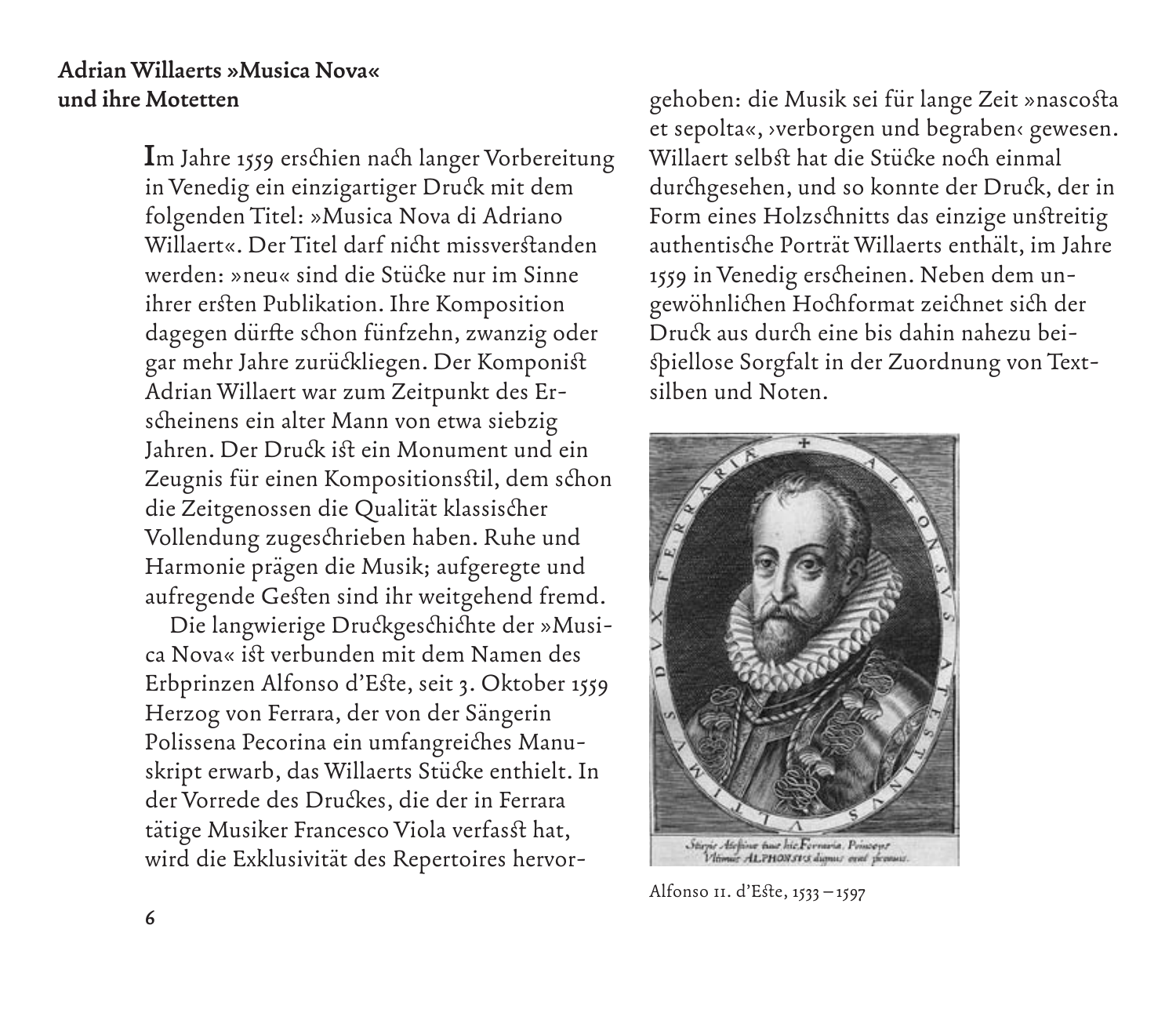**Adrian Willaert's "Musica Nova" I**n the year 1559 a print with the title "Musica **and its motets**

Nova di Adriano Willaert" was published in Venice; this unique project was very long in the making. So the title should not be misunderstood: the pieces were "new" only in the sense that they appeared for the first time in print. But regarded as compositions, these pieces were rather old, dating back some fifteen, twenty or even more years. In 1559 the composer Adrian Willaert was already an old man aged about seventy. The print is a monument and a witness to a musical style to which some contemporary authors ascribed the quality of classical perfection. Calmness and harmony are the hallmarks of this music; there are almost no agitated gestures which could disturb the contemplation of the listener.

The lengthy preliminaries to the publication are connected with the name of the crown prince Alfonso d'Este, who was from October 3rd, 1559 Duke of Ferrara. Alfonso acquired an extensive music manuscript from the singer Polissena Pecorina which contained the pieces of Willaert's "Musica Nova". In the preface to the print, written by Francesco Viola, a musician living at Ferrara, the exclusivity of the repertoire is highlighted. Viola says that the music

has been "nascosta et sepolta", 'hidden and buried' for a long time. Willaert himself revised the pieces before they finally went to press. The print contains a woodcut which shows the only indisputably authentic portrait of Willaert. Besides the upright format, which is very uncommon for musical part books, the print is characterized by the utmost diligence regarding the coordination of text syllables and notes so that there can be no doubt about the correct pronunciation of the text set to music.

Adrian Willaert, born around 1490 in the Flemish town of Roeselare (or Bruges; both cities today belong to Belgium), presumably spent the years from 1510 to 1515 in Paris, where he probably met the by then famous French composer Jean Mouton (c. 1459–1522), who seems to have influenced Willaert's early compositions. In 1515 we find the first documents relating him to the noble Ferrarese family d'Este, and this connection remained stable during all of Willaert's lifetime, although his official service to the Este ended after a decade, when Willaert was appointed chapel master of St. Mark's cathedral in Venice on December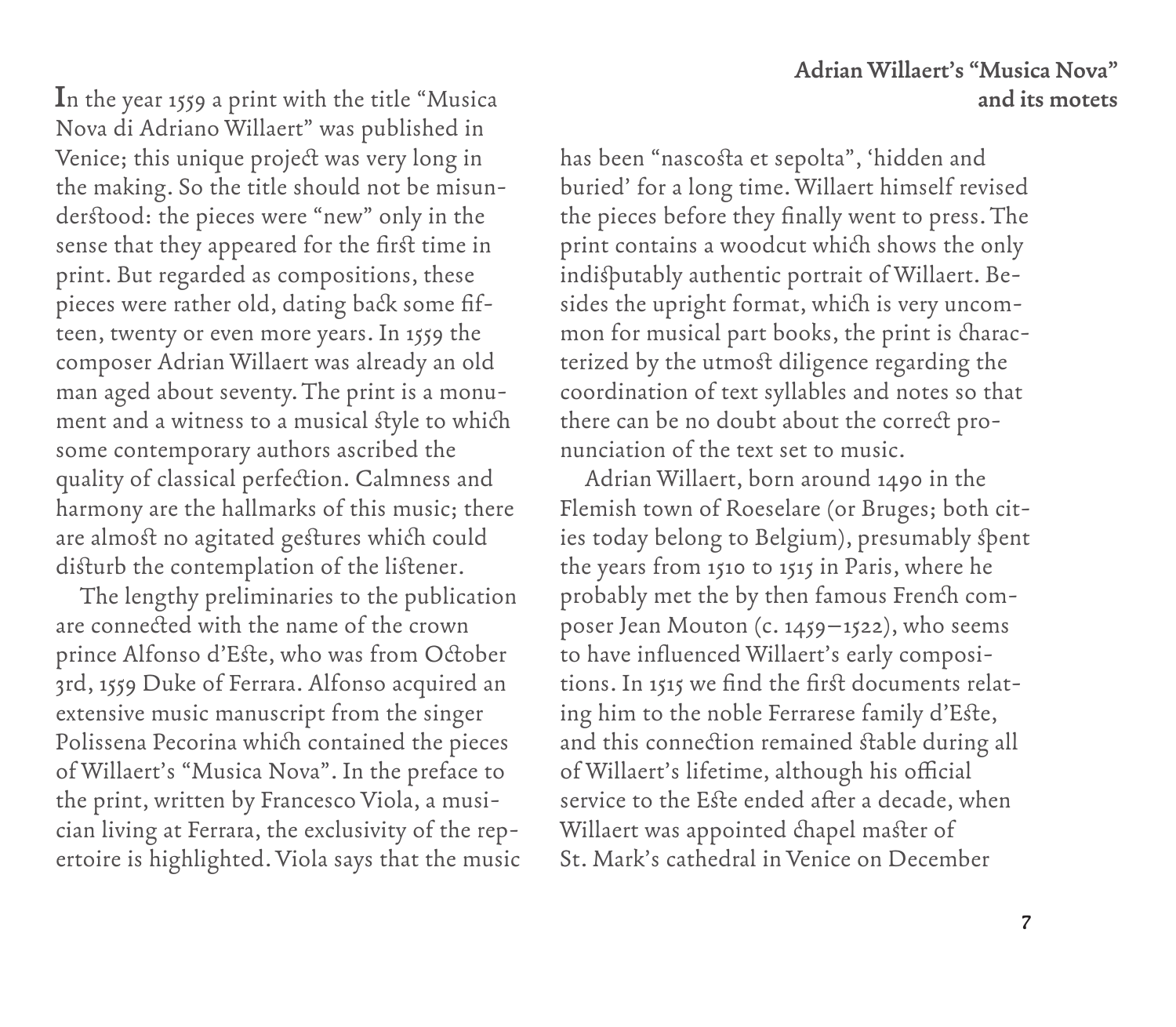Adrian Willaert, geboren um 1490 vermutlich in der flandrischen (heute belgischen) Stadt Roeselare (allenfalls in Brügge), war vermutlich in der Zeit zwischen 1510 und 1515 in Paris, wo er den damals berühmten Komponisten Jean Mouton (um 1459–1522) kennengelernt haben dürfte. 1515 wird erstmals eine Verbindung zum Haus der Este in Ferrara aktenkundig, und diese Verbindung hält auf persönlicher Ebene ein Leben lang, obwohl die beruflichen Beziehungen nach einem guten Jahrzehnt ihr Ende fanden. Denn Willaert wurde am 12. Dezember 1527 zum Kapellmeister an San Marco in Venedig berufen. Venedig war fortan das Zentrum seines Lebens, auch wenn der Kontakt zur flandrischen Heimat niemals abgerissen ist. Willaert behielt das Amt an San Marco bis zu seinem Tod am 7. Dezember 1562. Die 35 Jahre von Willaerts Wirken machten die Kapellmeisterstelle an San Marco zu einem der angesehensten musikalischen Ämter in Europa bis weit ins 17. Jahrhundert hinein mit illustren Amtsinhabern wie Cyprian de Rore, Gioseffo Zarlino oder Claudio Monteverdi.

Willaerts Kompositionen tauchten zuerst in Handschriften, dann in Sammeldrucken auf. Der erste Individualdruck – also ein Druck, in dem alle Werke von Willaert selbst stammten – erschien 1536 in Venedig; er enthielt fünf Messen, die freilich allesamt älteren Datums sein dürften und auf Willaerts Zeit in Ferrara, womöglich noch in Paris zurückgehen. Der Untertitel dieses »Liber quinque missarum Adriani Willaert« enthält die Formulierung: »ab ipso diligentissime castigatus« – ›von ihm selbst auf das allersorgfältigste (von Fehlern) gereinigt‹. Künstlerischer Perfektionismus wird Willaert von Zeitgenossen immer wieder attestiert.

1539 erschienen nicht weniger als drei Motettenbücher Willaerts: zwei Bücher mit vierstimmigen und ein Buch mit fünfstimmigen Motetten. 1542 folgte dann noch ein Buch mit sechsstimmigen Motetten (allerdings nicht nur aus Willaerts Feder). Welch ein großartiger Auftritt innerhalb von sechs Jahren! Aber dieser Auftritt wirkt retrospektiv: er zieht die Summe des Schaffens eines Komponisten, der um die fünfzig Jahre alt ist und auf eine musikalische Karriere zurückblicken kann, die ihn im Laufe von drei Jahrzehnten in die höchsten musikalischen Zirkel geführt hat.

In der großen Menge der Werke, die in diesen – und einigen weiteren – Drucken publi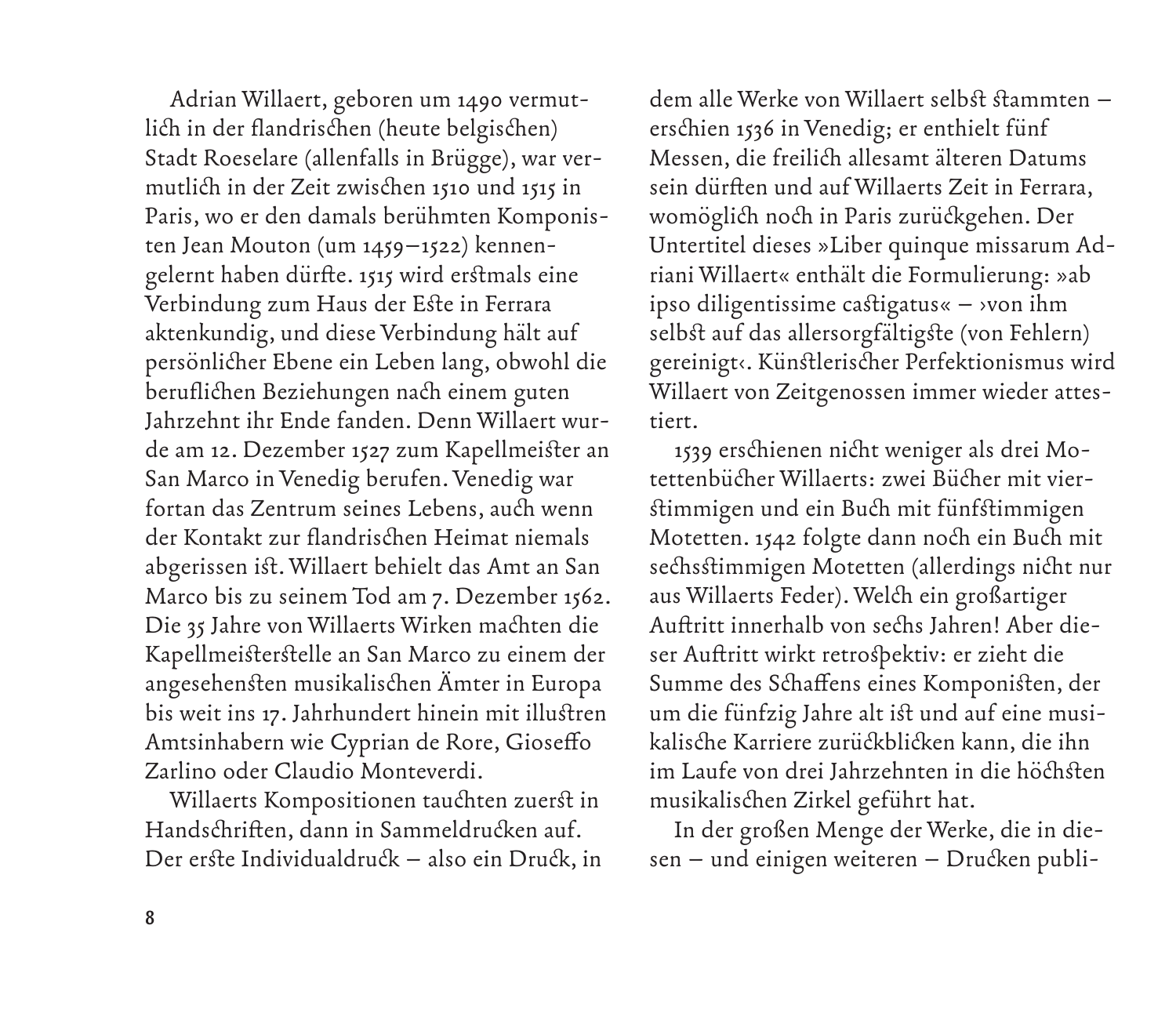12th, 1527. Venice became the centre of his future life, but on some occasions he travelled to his Flemish native land. Willaert kept the post at St. Mark's until his death on December 7th, 1562. This long time-span of thirty-five years established the post at St. Mark's as one of the most important and renowned musical positions of Europe until far into the 17th century. To prove this it suffices to name some of Willaert's illustrious successors, e.g. Cyprian de Rore, Gioseffo Zarlino or Claudio Monteverdi.

The earliest of Willaert's compositions are to be found in manuscripts and thereafter in printed anthologies containing the works of several different masters. The first "individual print" – a print in which all of the pieces were composed only by Willaert – appeared in 1536 in Venice. It contained five masses which, however, seem to be rather old; they might date back to Willaert's time in Ferrara or even in Paris. The subtitle of this "Liber quinque missarum Adriani Willaert" includes the words: "ab ipso diligentissime castigatus" – 'by himself in a very thoroughgoing manner corrected (from mistakes)'. Artistic perfectionism has been ascribed to Willaert by his contemporaries again and again.

In 1539 no less than three motet books of Willaert appeared: two books containing motets for four voices and one book containing motets for five voices. In 1542 followed another book containing motets for six voices, although this time they were not all composed by Willaert himself (so one might rather refer to this print as an anthology). What an impressive appearance in the course of just six years! But this

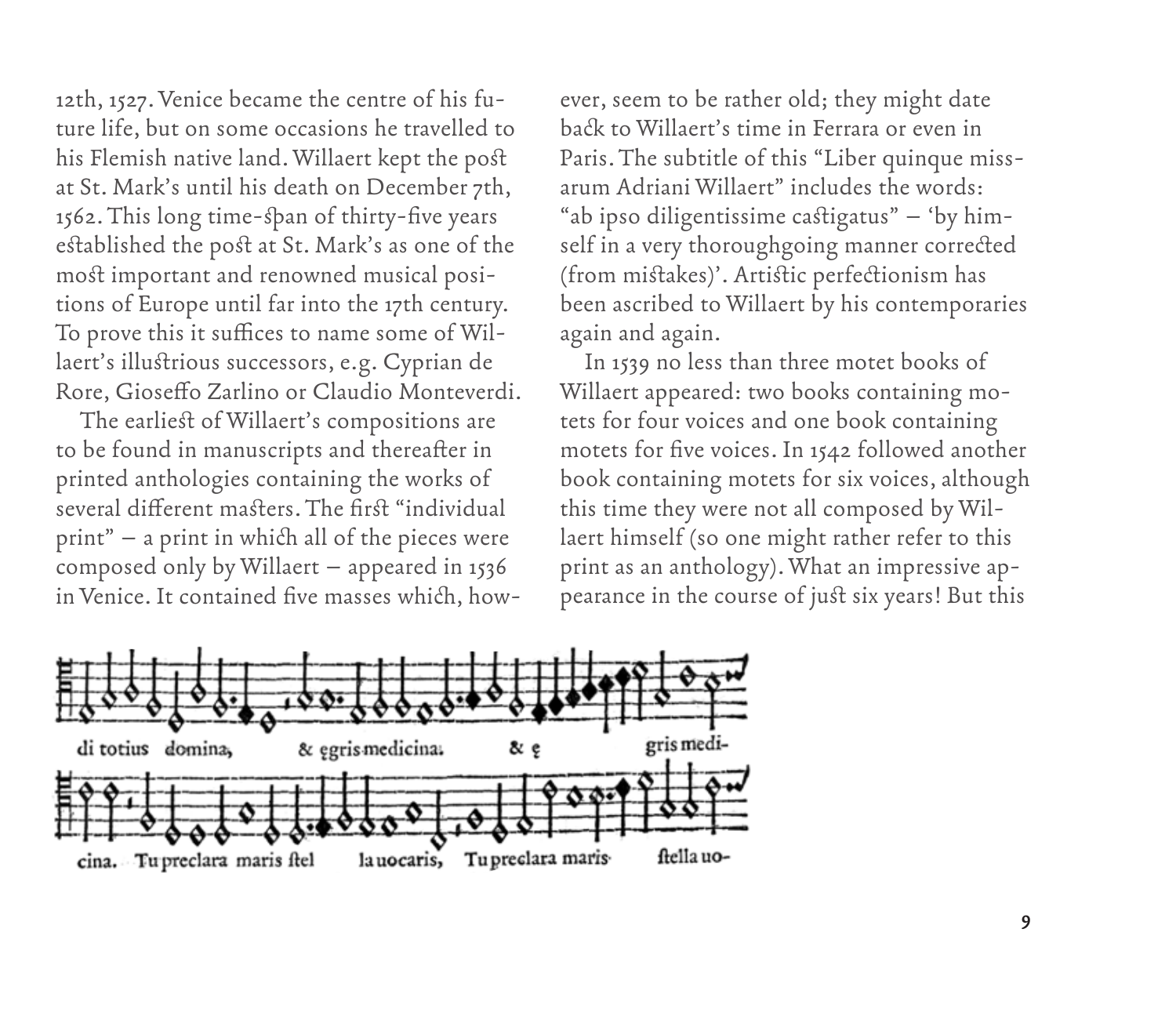

ziert wurden, findet sich jedoch kein einziges, das in die »Musica Nova« übernommen worden wäre. Deren Repertoire scheint von Anfang an »apart« in dem Sinne gewesen zu sein, dass es sich nicht mit dem großen Gesamtrepertoire Willaerts vermischt hat (das durch die genannten Drucke bei weitem nicht erschöpft wird). Man vermutet, dass Willaert und das Repertoire seiner »Musica Nova« in enger Beziehung standen zu einem venezianischen Kreis vornehmer Exilanten, die in den 1530er Jahren ihre Heimatrepublik Florenz als »fuorusciti« verlassen hatten, als sich dort die autokratische Herrschaft der Medici endgültig durchsetzte. Es ist im übrigen gut bezeugt, dass Willaert als gebildeter und kultivierter Gesprächspartner geschätzt wurde und in den ersten Kreisen Venedigs verkehrte.

Die gesellschaftlich begründete Exklusivität des Repertoires der »Musica Nova« macht auch eine Besonderheit der Druckes verständlich,

die ihn von allen anderen Drucken seiner Zeit unterscheidet: Die »Musica Nova« enthält zugleich einen umfangreichen Madrigalteil (25 Werke, davon 24 auf Texte von Petrarca; 2009 von Singer Pur eingespielt bei OehmsClassics) sowie einen noch etwas umfangreicheren Teil mit Motetten (27 Werke, die hier erstmals eingespielt wurden). Es war in damaliger Zeit nicht unüblich, bei geselligen Zusammenkünften auch Werke mit geistlichen Texten, also Motetten, zu singen.

Willaerts Musik wurde von Zeitgenossen als der Inbegriff von Vollkommenheit gepriesen. So schreibt etwa der Florentiner Antonfrancesco Doni in seinem 1544 gedruckten »Dialogo della musica« über ein Privatkonzert mit Stücken Willaerts: »Der Schöpfer der Musik, ihr vollkommener Meister, war Adrian Willaert; es war eine Musik nach seiner sorgfältigen Erfindungsart, die [Doni denkt: heute leider] nicht mehr von den Komponisten ge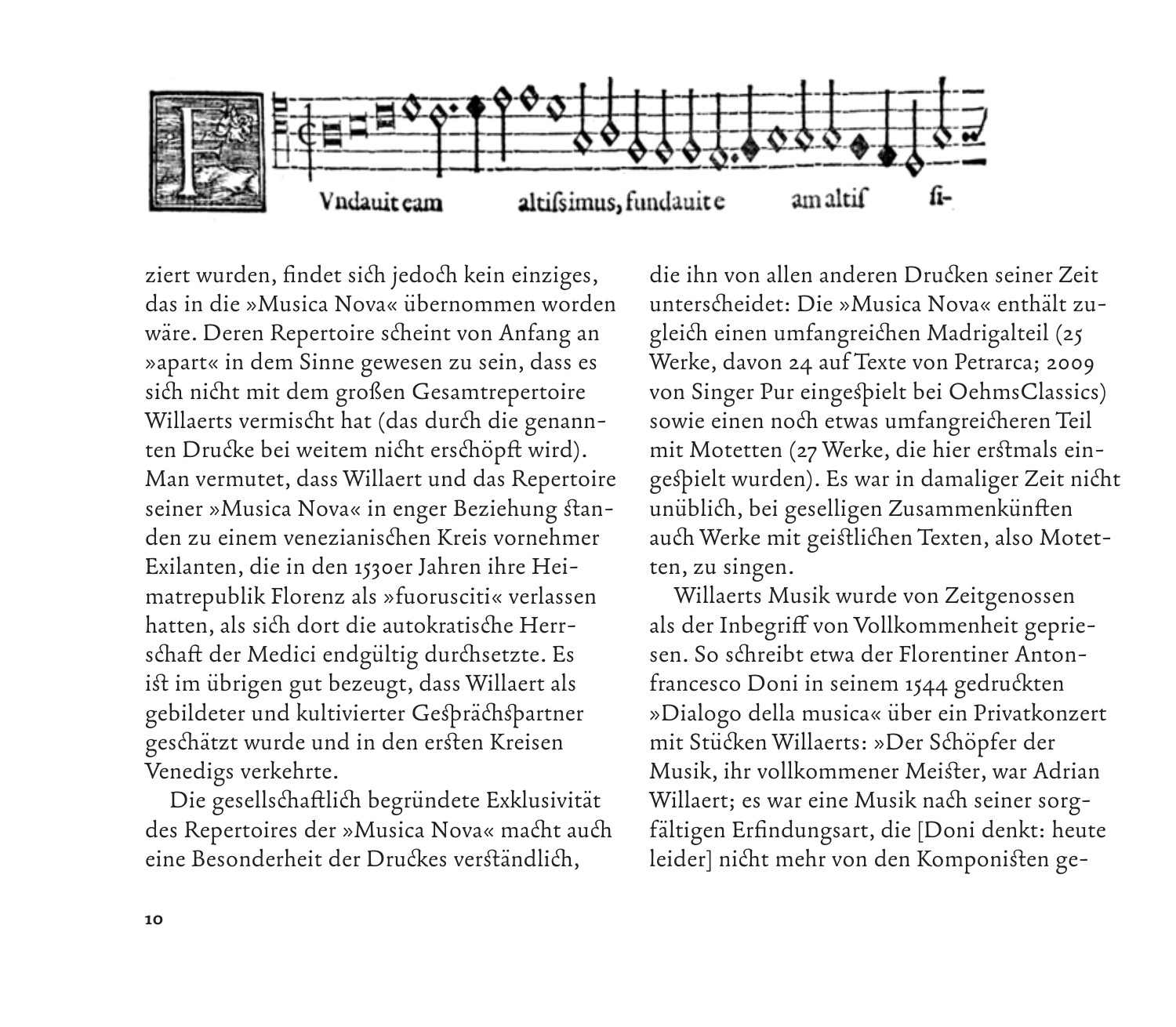appearence too has a by now well-known retrospective appeal: it gives the sum of a composer's work who was about fifty years of age. Willaert could already boast of a career which had led him into the highest musical and social circles in Paris, Ferrara and Venice.

Among the great number of his works which were published in the prints mentioned (to which other prints could be added) there is astonishingly not one single piece which later appeared in the "Musica Nova". The repertoire of this late print seems to have been kept "apart" right from the beginning; apparently the works of the "Musica Nova" never touched on Willaert's other works. There is an assumption among scholars that Willaert and the "Musica Nova" were related to a Venetian circle of noble exiles or "fuorusciti", who had left Florence, their once republican hometown, in the years after 1530 when the Medici finally came to dominate the city for many years to come. There is ample evidence that Willaert was appreciated as a cultivated member of the elevated social circles of Venice and their reunions, called "ridotte" or "accademie".

The exclusivity of the repertoire of the "Musica Nova" helps to understand another singular trait of the print: its combination of twentyfive madrigals (24 of them set on texts by Petrarca; the first complete recording by Singer Pur appeared on OehmsClassics in 2009) and twenty-seven motets. If the repertoire was reserved for a certain circle, namely the Florentine "fuorusciti", it must have been sung at the reunions of this circle. The motets do not prove the contrary; in fact there are many contemporary documents (Doni's "Dialogo" to name but one) that bear witness to the performance of motets on such occasions.

Willaert's music was praised by contemporaries as being the embodiment of perfection. The Florentine Antonfrancesco Doni, for one, writes in his "Dialogo della musica" (published in 1544) about a private concert in which pieces by Willaert were performed: "The creator of the music, its perfect master, was Adrian Willaert; it was a kind of music that showed his diligent way of invention, which [Doni would add: alas, nowadays] is not used by composers any more – so unified, so charming, so correct the invention, so completely adequate the words! I had to confess that in my whole life I never knew what 'harmony' could mean until that evening!" (letter of dedication in the tenor-partbook).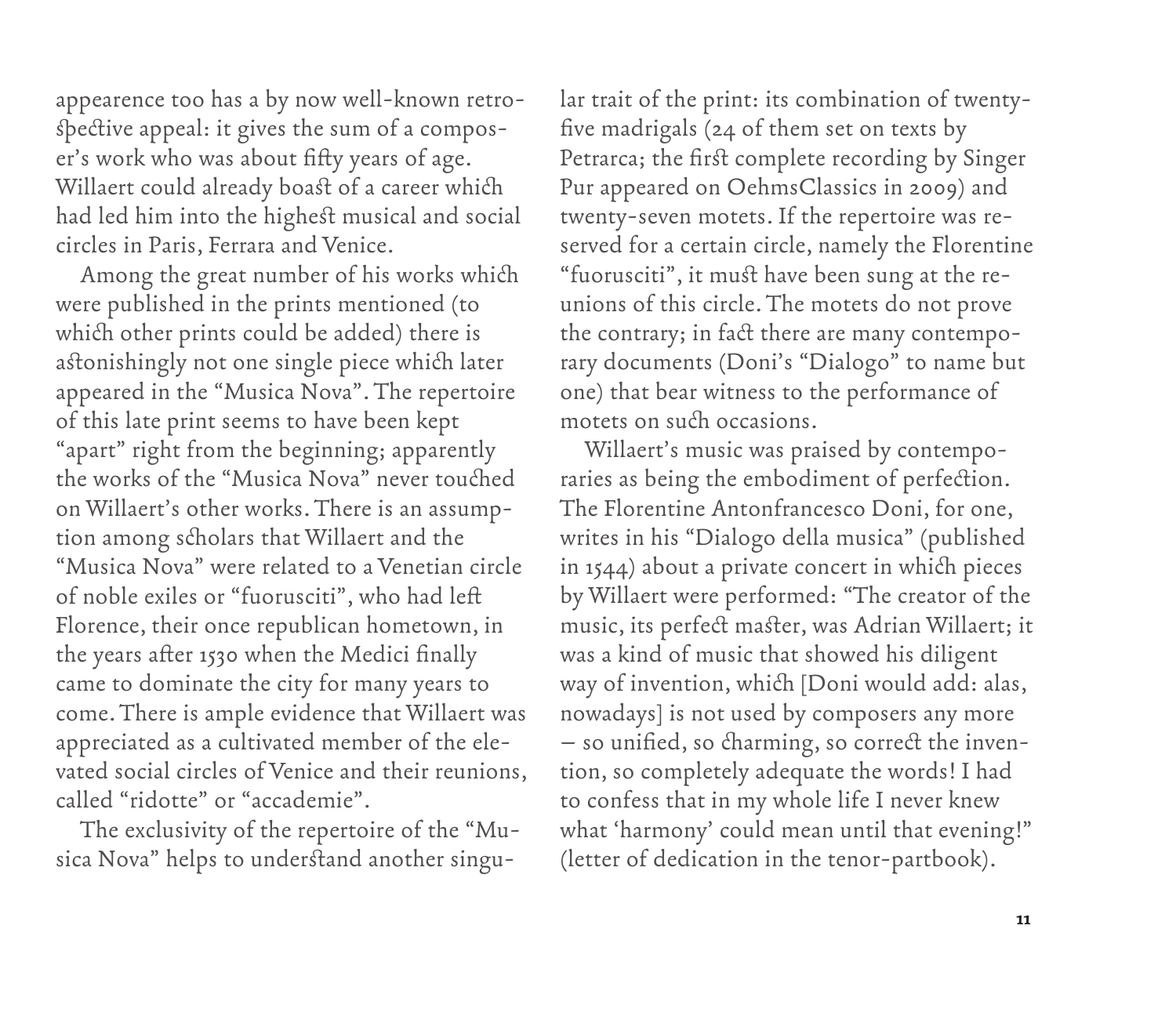braucht wird; so einheitlich, so lieblich, so korrekt die Erfindung, so wunderbar passend die Worte! Ich musste bekennen, dass ich in meinem ganzen Leben niemals gewusst habe, was ›Harmonie‹ bedeuten konnte, bis zu jenem Abend!« (Widmungsbrief im Tenorstimmbuch).

Die »Musica Nova« enthält insgesamt 27 Motetten, von denen die meisten zwei Teile umfassen. Aus der Reihe fällt der Antiphonenzyklus »O admirabile commercium«, der nicht weniger als sieben »partes« umfasst. Vier Motetten sind vierstimmig, sechs sind fünfstimmig, zwölf sind sechsstimmig und fünf sind siebenstimmig. Sequenzen und Bibelstellen (darunter die Seligpreisungen aus der Bergpredigt), auch Antiphonen bilden die Textgrundlage; Huldigungsmotetten an weltliche Personen wie auch Motetten für einzelne Heilige fehlen, lediglich Marientexte spielen eine bedeutende Rolle. Die Musik ist in der Regel auf klare Verständlichkeit des Textes hin angelegt, die Deklamation ist prägnant, oft entsteht ein deutliches »Taktgefühl«. Freies Linienspiel entfaltet sich kaum, der Stil wirkt kompakt und tendenziell homophon. Es gibt gänzlich »frei« komponierte Motetten, aber auch Motetten,

die einen vorgegebenen cantus firmus durchführen, und schließlich zahlreiche Motetten, in denen Kanonkonstruktionen eine wichtige Rolle spielen. Nirgends aber werden die Kanonkünste zum Selbstzweck: stets dominieren die Klarheit des Textvortrags und die Schönheit des Klanges.

Die Zeit, in der die »Musica Nova« verborgen und begraben war, ist vorbei, und wir können wieder versuchen, die Vollkommenheit der Harmonie in Willaerts Musik hörend zu erleben.

*Wolfgang Horn*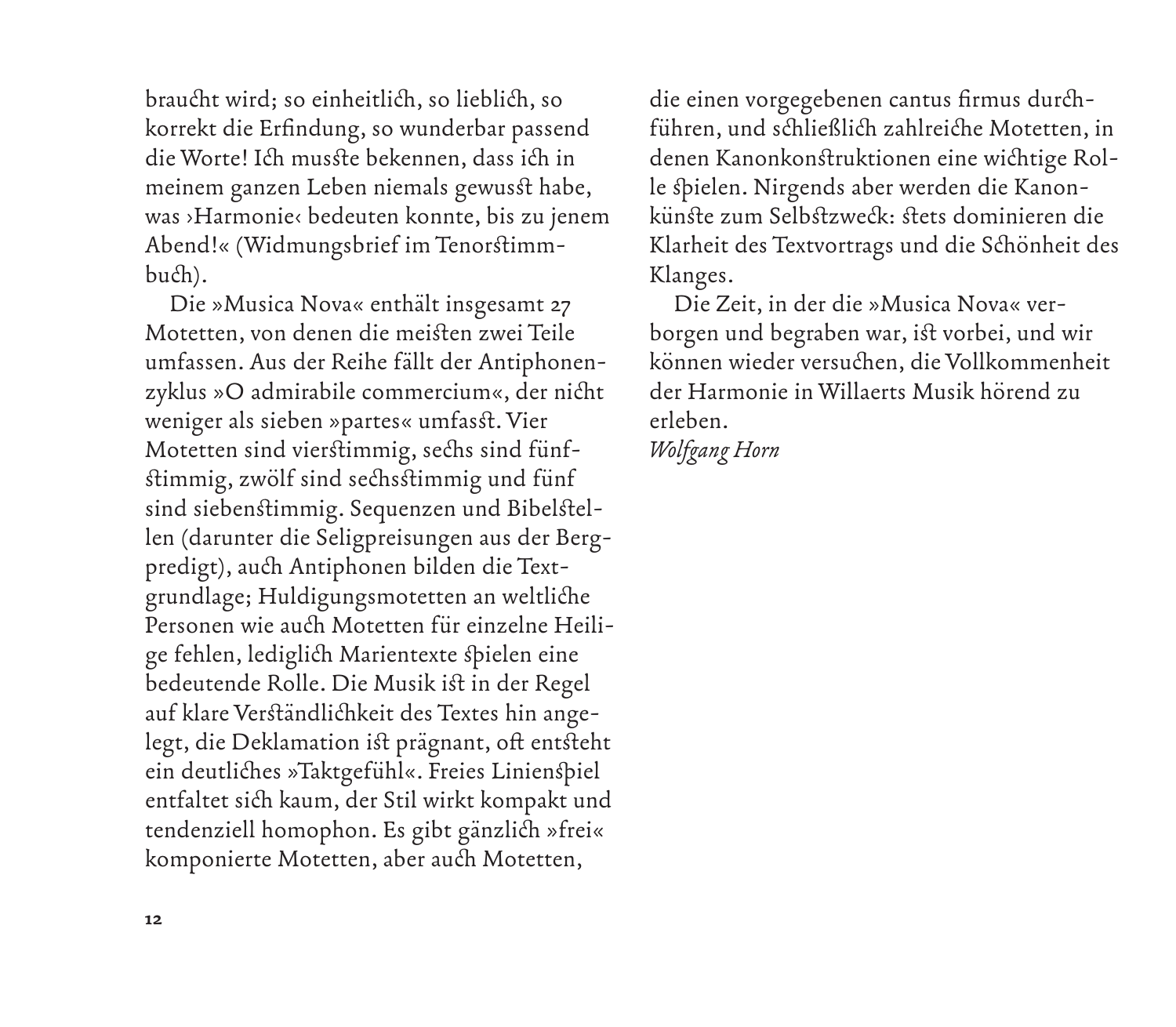

The "Musica Nova" contains twenty-seven motets, most of which are divided into two "partes". An exception is made by the cycle of antiphons "O admirabile commercium", consisting of no less than seven "partes". Four motets are written for four voices, six for five, twelve for six and five for seven voices. Sequences, biblical passages (among them the Beatitudes of the Sermon on the Mount) or antiphons are the sources of the texts set to music; motets of homage to worldly persons as well as motets in praise of single saints are not to be found, with the prominent exception of texts for the Virgin Mary. The music is always organized in a manner that makes it possible to understand the text most clearly; the declamation is concise, and often the listener gets a sense of alternating accentuation. On the other hand there are rather few melismas and there is rarely a free play of melodic lines; the style

gives a compact and virtually "homophone" impression. There are some motets which are composed freely without models of any kind, but many motets use in one way or another a given melody as cantus firmus. And then there are numerous motets which use various techniques of canon. But never are these constructions used as art for art's sake: even in the most intricate canon-motets the clarity of declamation and the beauty of harmony prevail.

The days in which the "Musica Nova" was hidden and buried are finally over. Now we can really experience Willaert's works which form a body of words and music in perfect balance.

(Thanks to Christopher Dagleish for improving the English text.) *Wolfgang Horn*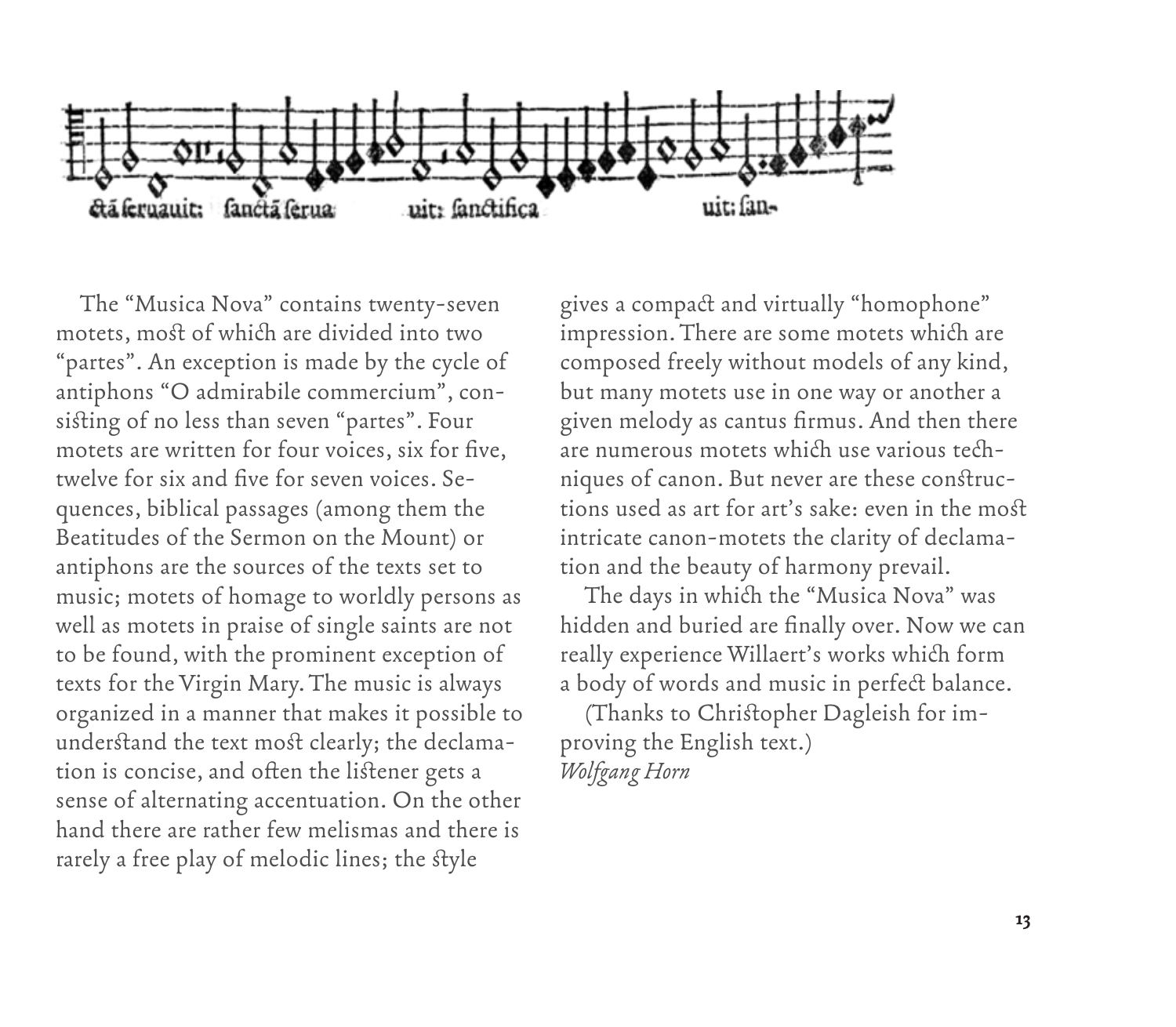# **Adrian Willaert**

**A**drian Willaert (Roeselare, um 1490 – Venedig, 1562) stand nach seinem Studium in Paris von 1515 bis 1527 in Diensten der Familie d'Este in Rom und Ferrara. Ab 1527 bis zu seinem Tod war er als Kapellmeister an San Marco in Venedig tätig, in dessen Musikleben er eine zentrale Rolle spielte. Seine Kompositionen erschienen ab 1519 in Sammeldrucken; darüber hinaus sind zahlreiche Individualdrucke mit Messen, Motetten, liturgischer Musik, Villanellen und Ricercari von ihm erhalten. Die 1559 gedruckte



*Musica Nova* enthält 27 Motetten sowie 25 Madrigale zu jeweils 4, 5, 6 und 7 Stimmen.

**A**drian Willaert was born in Roeselare in ca. 1490 and died in Venice in 1562. After studying in Paris he was from 1515 to 1527 in the service of the d'Este family in Rome and Ferrara. From 1527 to his death he was maestro di cappella of San Marco in Venice where he played a major musical role. His compositions were published from 1519 onwards in collective prints. Furthermore numerous individual prints of masses, motets, liturgical music, villanelle and ricercari have survived. The collection *Musica Nova* printed in 1559 contains 27 motets and 25 madrigals in 4, 5, 6 and 7 voice parts.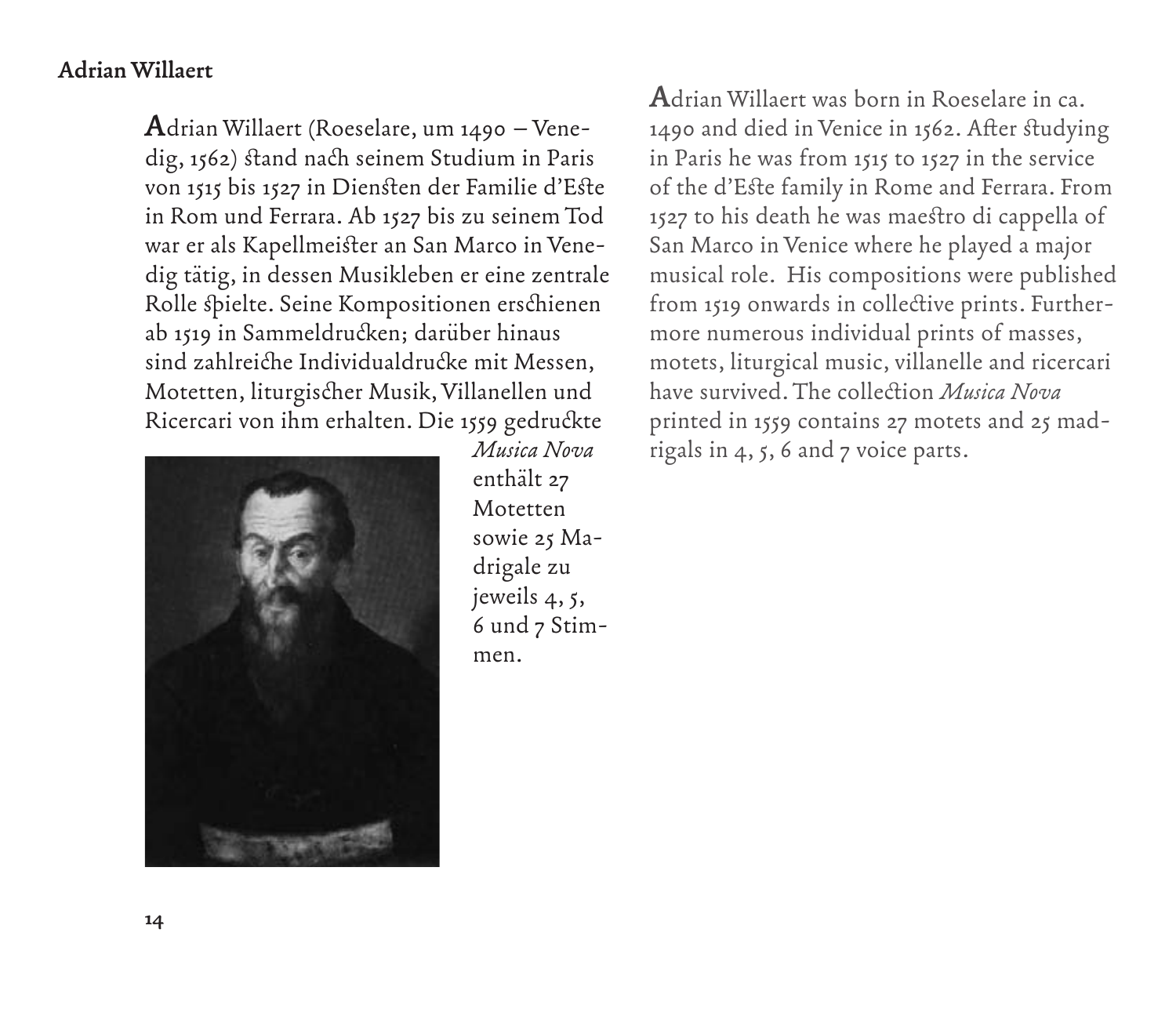**D**as Vokalensemble Singer Pur wurde 1991 von fünf ehemaligen Regensburger Domspatzen gegründet. Zum Sextett transformiert (mit einer Sopranistin als Oberstimme) gewann die Gruppe 1994 den ersten Preis des Deutschen Musikwettbewerbs und erhielt in den folgenden Jahren Einladungen in die USA, nach Kanada, Afrika, Südamerika und Zentralasien sowie zu zahlreichen nationalen und internationalen Festivals. Mittlerweile zählt Singer Pur zu den führenden Vokalensembles weltweit. Bereits drei CDs des Ensembles wurden mit dem »ECHO Klassik«-Preis der Deutschen Phonoakademie ausgezeichnet. Die musikalische Bandbreite des Ensembles reicht von der Musik des Mittelalters, der Renaissance und Romantik bis hin zu zeitgenössischer Avantgarde und Jazz. Seit 2007 engagiert sich Singer Pur auch in dem Projekt *Rhapsody in School.* **www.singer-pur.de**

**S**inger Pur was founded in 1991 by five former Regensburg Domspatzen cathedral choir boys. Transformed to a sextet (with a soprano as uppermost voice) it won First Prize in the Deutscher Musikwettbewerb (German Music Competition) in 1994. This was followed by invitations to the USA, Canada, Africa, South America and Central Asia as well as to numerous national and international festivals. Today, Singer Pur ranks among the top vocal groups world-wide. Three of the ensemble's releases have been awarded the "ECHO Klassik" prize of the Deutsche Phonoakademie. In addition to works from the Middle Ages, the Renaissance and the Romantics, the ensemble's repertoire includes contemporary avant-garde and jazz. Since 2007, the group takes part in the *Rhapsody in School* project. **www.singer-pur.de**

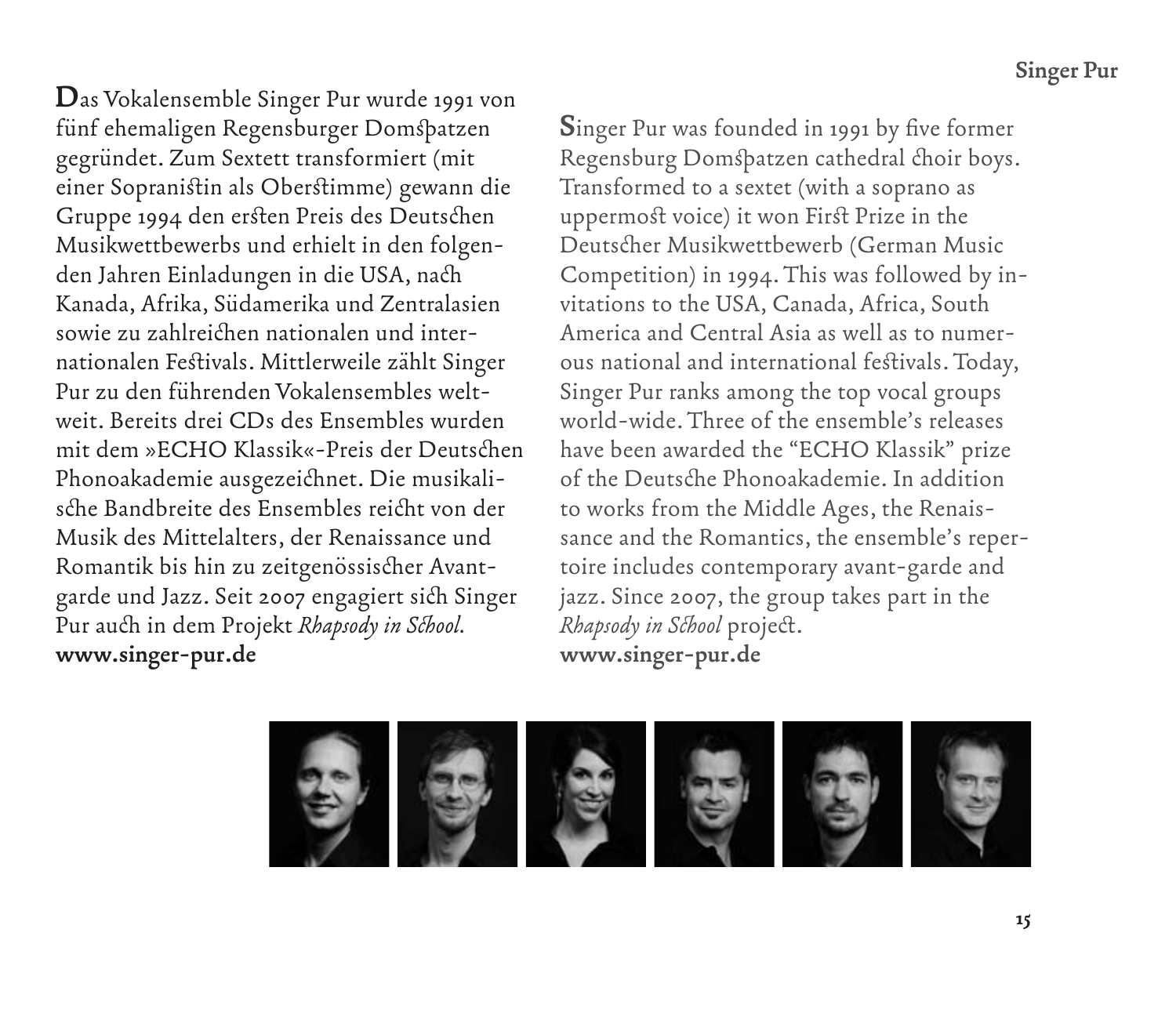# **Texte CD 1**

**[01] Huc me sidereo – Pungentem capiti – De me solus amor** *(Maffeo Vegio, 1407–1458; MN 22, 6v.)*

Huc me sidereo descendere jussit Olympo, Hic me crudeli vulnere fixit amor. Langueo, nec quisquam nostro succurrit amori, Quem nequeunt durae frangere jura crucis.

Pungentem capiti Dominum gestare coronam Fortis amor docuit: verbera tanta pati. Felle sitim magni regis satiavit amaro, Pectus ut hauriret lancea fecit amor.

De me solus amor potuit perferre triumphum, Ille pedes clavis fixit et ille manus. Si cupis ergo animi mihi signa rependere grati, Dilige pro tantis, sat mihi solus amor.

### ❧

Die mir befahl, hierher herabzusteigen vom bestirnten Olymp,

die hat mich hier mit einer grausamen Wunde durchbohrt: die Liebe.

Ich schmachte, und keiner ist unserer Liebe zur Hilfe gekommen,

die sogar die Gesetze des harten Kreuzes nicht brechen können.

Die Krone, die das Haupt sticht, zu tragen hat den Herrn die mächtige Liebe gelehrt, und ebenso, viele Schläge auszuhalten. Mit bitterer Galle hat sie den Durst des großen Königs gestillt, auch dass die Lanze die Brust durchbohre, hat die Liebe veranlasst.

Über mich hat allein die Liebe diesen Triumph erringen können, sie hat die Füße mit Nägeln durchbohrt und auch die Hände. Wenn du also wünschst, mich mit Zeichen einer dankbaren Seele zu belohnen, so bedenke, dass mir statt noch so großer Zeichen die Liebe allein genügt.

### ❧

It ordered me to come down here from starry Olympus,

It struck me here with a cruel wound: Love. I fainted, and no-one has come to help our love,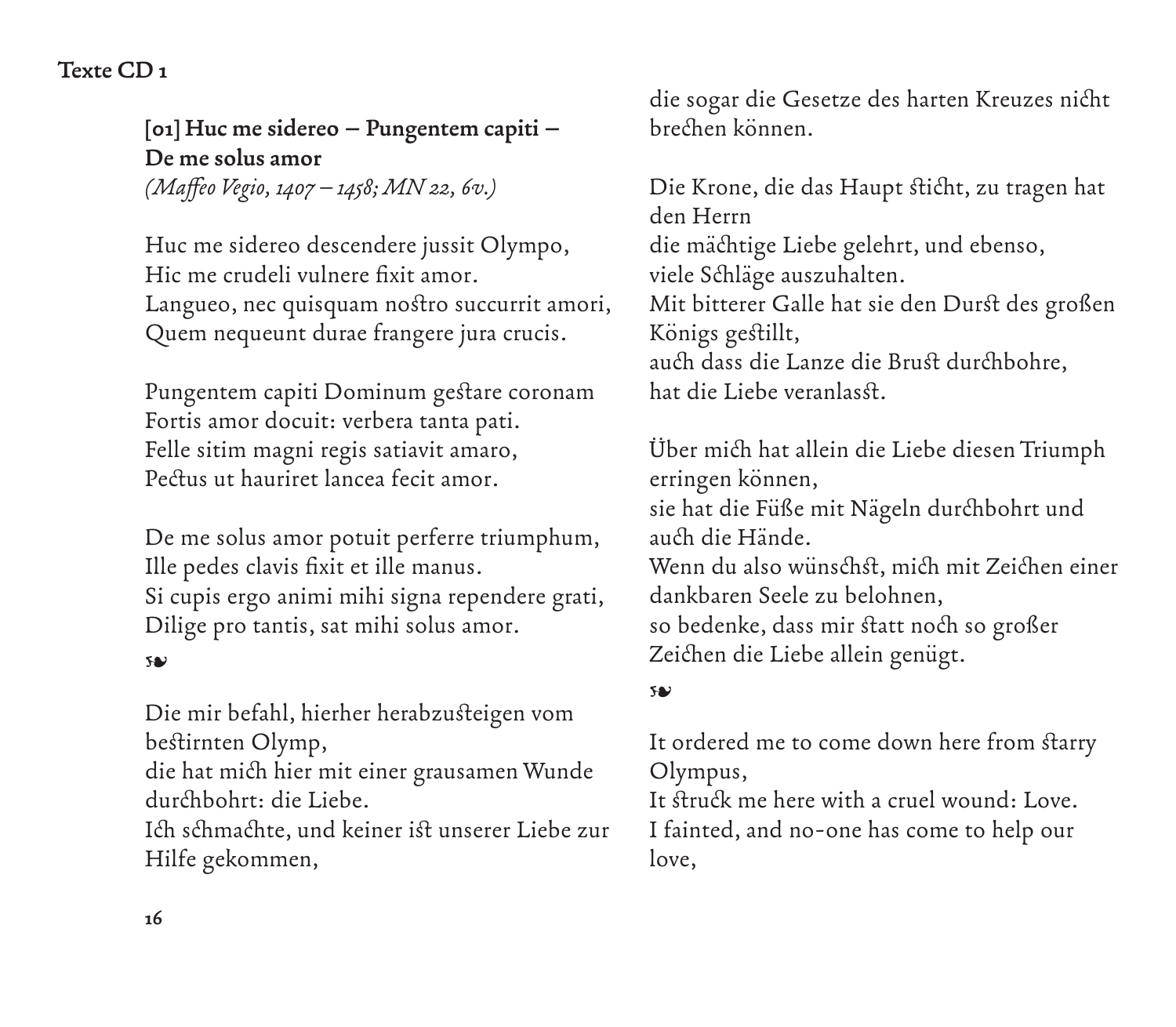which even the laws of the harsh Cross cannot break.

To bear the crown which pierces his head our Lord

was taught through powerful love: and to suffer terrible blows.

With bitter gall love satisfied the thirst of our great King,

And even made the lance sink into his side.

Only love was able to achieve this triumph over me,

it bored my feet and hands with nails.

If you therefore desire to repay me with the signs of a kind soul,

Then consider this: for me no greater sign suffices than love alone.

❧

**[02] Dilexi, quoniam exaudiet – O Domine libera**  *(Ps. 114: 1–9; MN 2, 4v.)*

Dilexi, quoniam exaudiet Dominus vocem orationis meae. Quia inclinavit aurem suam mihi: et in diebus meis invocabo. Circumdederunt

me dolores mortis: et pericula inferni invenerunt me. Tribulationem et dolorem inveni: et nomen Domini invocavi.

O Domine, libera animam meam: misericors Dominus, et justus, et Deus noster miseretur. Custodiens parvulos Dominus: humiliatus sum, et liberavit me. Convertere anima mea, in requiem tuam: quia Dominus benefecit tibi. Quia eripuit animam meam de morte, oculos meos a lacrimis, pedes meos a lapsu. Placebo Domino in regione vivorum.

❧

Ich bin in Liebe entbrannt, denn der Herr wird die Stimme meines Flehens erhören. Denn er hat sein Ohr mir zugeneigt: und ich werde ihn an allen Tagen meines Lebens anrufen. Es haben mich die Schmerzen des Todes umgeben: und die Gefahren der Hölle sind in mich eingedrungen. Verfolgung und Schmerz habe ich angetroffen: und da habe ich den Namen des Herrn angerufen.

O Herr, errette meine Seele: der Herr ist barmherzig und gerecht, und unser Gott erbarmt sich. Der Herr behütet die Geringen: ich wurde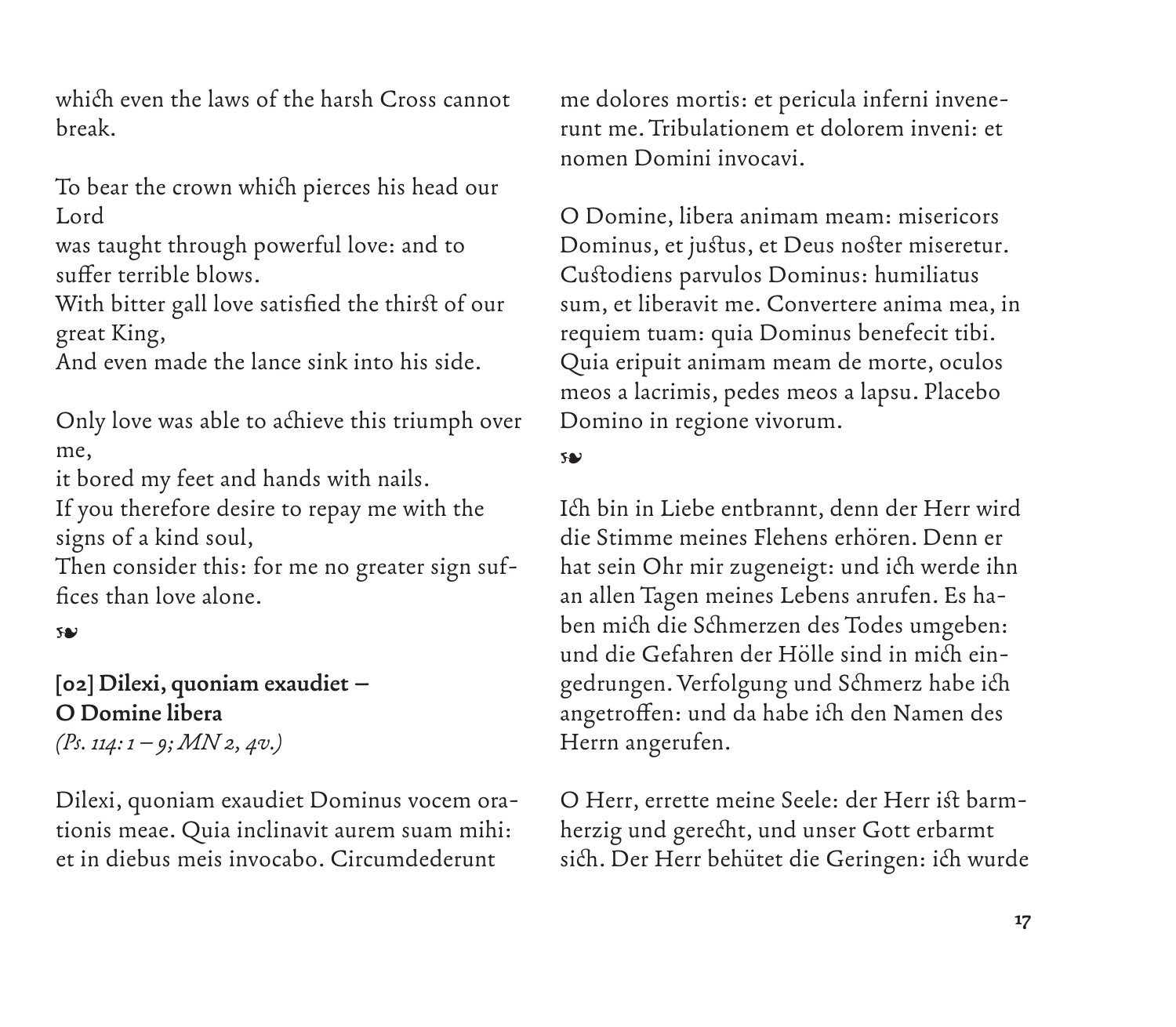gedemütigt, und er hat mich befreit. Kehre zurück, meine Seele, in deine Ruhe: denn der Herr hat dir Gutes getan. Denn er hat meine Seele dem Tode entrissen und meine Augen vor den Tränen und meine Füße vor dem Straucheln bewahrt. Ich werde dem Herrn wohlgefallen im Reich der Lebenden.

#### ❧

I have loved, because the Lord will hear the voice of my prayer. Because he hath inclined his ear unto me: and in my days I will call upon him. The sorrows of death have encompassed me: and the perils of hell have found me. I met with trouble and sorrow: and I called upon the name of the Lord.

O Lord, deliver my soul. The Lord is merciful and just, and our God sheweth mercy. The Lord is the keeper of little ones: I was little and he delivered me. Turn, O my soul, into thy rest: for the Lord hath been bountiful to thee. For he hath delivered my soul from death: my eyes from tears, my feet from falling. I will please the Lord in the land of the living.

**[03] Audite insulae – Et posuit**  *(Jesaja 49: 1, 2, 6; MN 16, 6v.)*

Audite insulae, et attendite populi de longe: Dominus ab utero vocavit me, de ventre matris meae recordatus est nominis mei.

Et posuit os meum quasi gladium acutum: et in umbra manus suae protexit me. Et dixit mihi: dedi te in lucem gentium, ut sis salus mea usque ad extremum terrae.

#### ❧

Hört, ihr Inseln, und merket auf, ihr Völker in der Ferne: Der Herr hat mich berufen vom Mutterschoße an, meines Namens hat er gedacht vom Leibe meiner Mutter an.

Er hat meinen Mund gleich einem scharfen Schwert zubereitet: und er beschützte mich im Schatten seiner Hand. Und er hat mir gesagt: ich habe dich zum Lichte der Heiden gegeben, damit du seist mein Heil bis zur äußersten Grenze der Erde.

❧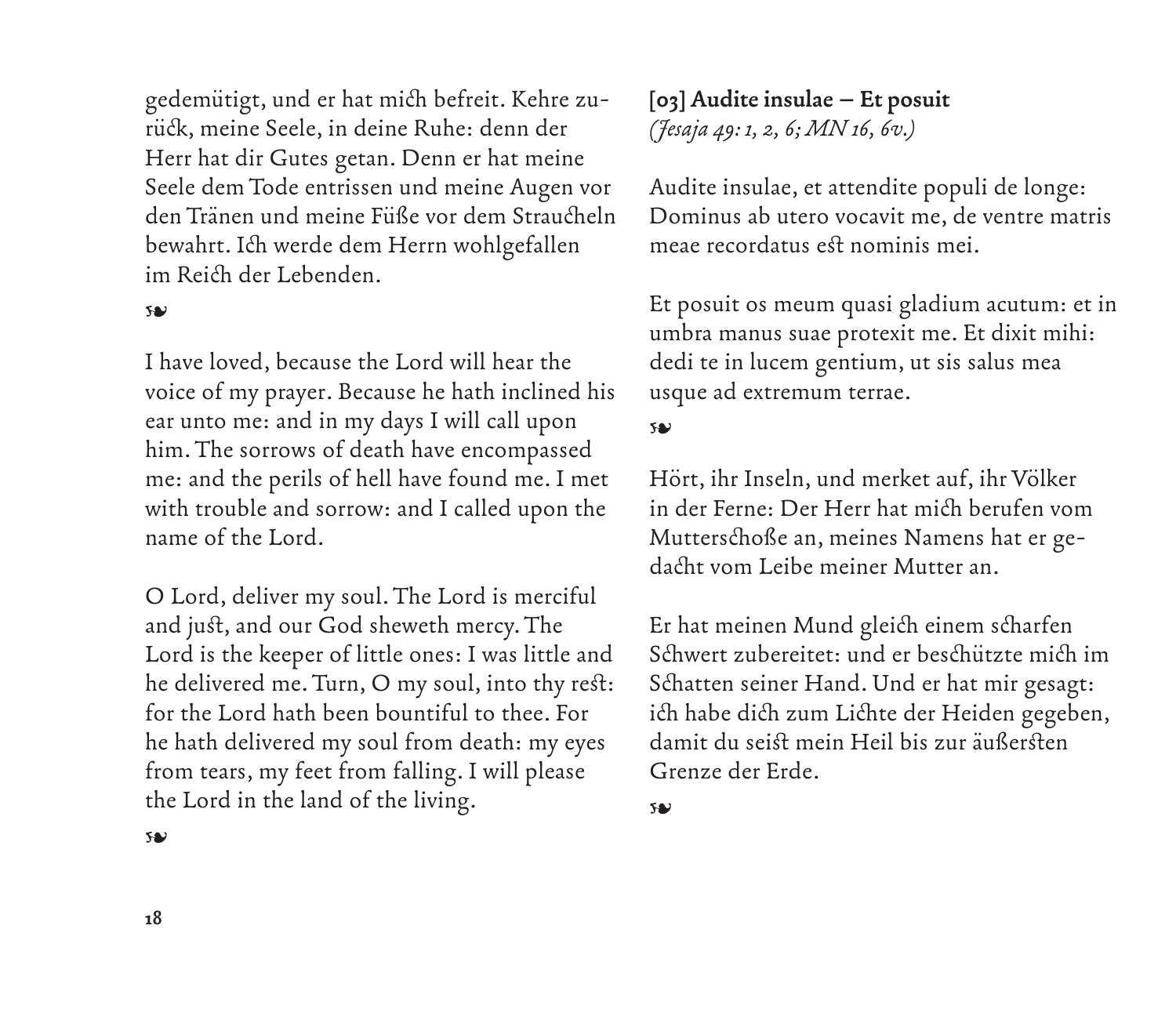Give ear, ye islands, and hearken, ye people from afar. The Lord hath called me from the womb, from the bowels of my mother he hath been mindful of my name.

And he hath made my mouth like a sharp sword: in the shadow of his hand he hath protected me. And he said unto me: I have given thee to be the light of the Gentiles, that thou mayst be my salvation even to the farthest part of the earth.

## ❧

**[04] Haec est domus Domini – Fundavit eam**  *(Ant. Mon. S. 697 und Ps. 23,2; MN 21, 6v.)*

Haec est domus Domini firmiter aedificata: bene fundata est supra firmam petram, alleluia.

Fundavit eam altissimus, qui super maria [MN: »Maria« – ad indicandum nomen Virginis?] fundavit eam: et super flumina praeparavit illam, alleluia.

### ❧

Dies ist das Haus des Herrn, fest gebaut: gut gegründet ist es auf festem Stein, alleluia.

Der Höchste hat die Fundamente gelegt, der es auch über den Meeren sicher gegründet hat: und über den Flüssen hat er es befestigt, alleluia.

### ❧

This is the Lord's house, firmly built: founded well on firm rock, alleluia.

The Most High hath laid the foundations, and founded it upon the seas: and hath prepared it upon the rivers, alleluia.

#### ❧

# **[05] Verbum supernum prodiens – Se nascens dedit**  *(Thomas von Aquin?, 1224/25–1274; Hymnus,*

*Fronleichnam; MN 26, 7v.)*

Verbum supernum prodiens, | nec Patris linquens dexteram, | ad opus suum exiens, | venit ad vitae vesperam. |

In mortem a discipulo | suis tradendus aemulis, | prius in vitae ferculo | se tradidit discipulis. |

Quibus sub bina specie | carnem dedit et sanguinem: | ut duplicis substantiae | totum cibaret hominem. |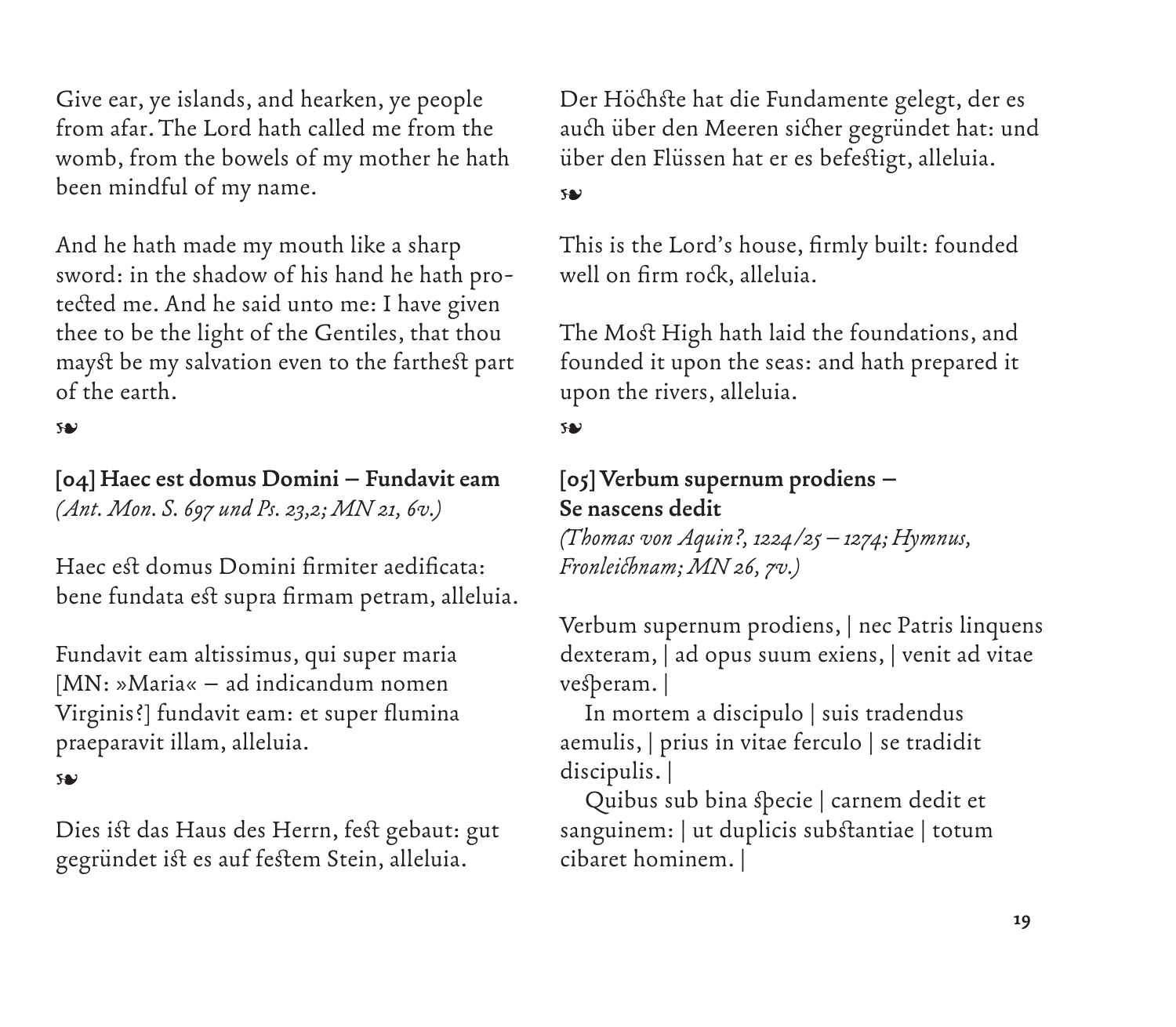Se nascens dedit socium, | convescens in edulium, | se moriens in pretium, | se regnans dat in praemium. |

O salutaris hostia, | quae coeli pandis ostium, | bella premunt hostilia, | da robur, fer auxilium. |

Uni trinoque Domino | sit sempiterna gloria, | qui vitam sine termino | nobis donet in patria. |

### ❧

Das himmlische Wort geht aus, ohne die rechte Hand des Vaters zu verlassen. Sein Werk zu tun geht er aus, und gelangt dabei an sein Lebensende.

 Bevor er von einem Jünger zum Tode an seine Verfolger verraten werden sollte, bot er sich zuvor als Speise des Lebens seinen Jüngern dar.

 Unter doppelter Gestalt gab er ihnen sein Fleisch und Blut: auf dass er durch doppelte Substanz den ganzen Menschen speisen möge.

Bei seiner Geburt gab er sich uns zum Mitmenschen, beim Abendmahlstisch zur Speise, bei seinem Tod zum Pfand, durch seine Herrschaft gibt er sich als Siegespreis.

 O Opfergabe des Heils, die du die Tür zum Himmel öffnest: bedrängen uns feindliche Kriege, so gib Kraft und schaffe Hilfe.

 Dem dreieinigen Herrn sei immerwährender Ruhm, der Leben ohne Ende uns geben möge im Vaterland.

❧

The Word descending from above, without leaving the right hand of his Father, and going forth to do his work, reached the evening of his life.

When about to be given over to his enemies by one of his disciples, to suffer death, he first gave himself to his disciples as the bread of life.

Under a twofold appearance he gave them his flesh and his blood; that he might thus wholly feed us made up of a twofold substance.

By his birth he gave himself as our companion; at the Last Supper he gave himself as our food; dying on the cross he gave himself as our ransom; reigning in heaven he gives himself as our reward.

O salutary Host, Who expandest the door of the sky, Hostile wars press. Give strength; bear aid.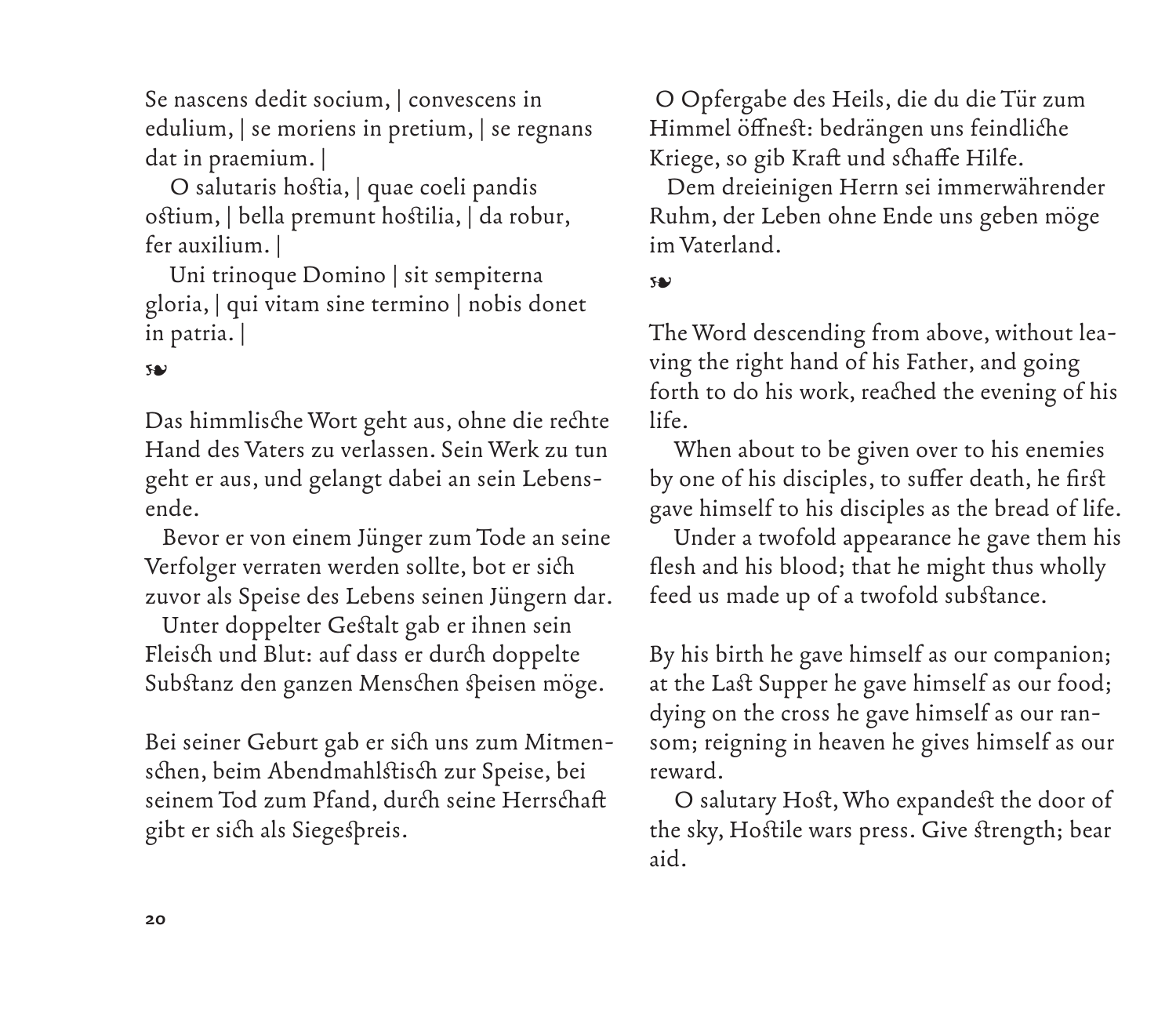To the Lord One in Three, May there be sempiternal glory; May He grant us life without end In the fatherland.

❧

**[06] Confitebor tibi Domine – In quacumque die – Si ambulavero**  *(Ps. 137; MN 3, 4v.)*

Confitebor tibi Domine in toto corde meo: quoniam audisti verba oris mei. In conspectu angelorum psallam tibi: adorabo ad templum sanctum tuum, et confitebor nomini tuo. Super misericordia tua, et veritate tua: quoniam magnificasti super omne, nomen sanctum tuum.

In quacumque die invocavero te, exaudi me: multiplicabis in anima mea virtutem. Confiteantur tibi Domine omnes reges terrae: quia audierunt omnia verba oris tui: Et cantent in viis Domini: quoniam magna est gloria Domini. Quoniam excelsus Dominus, et humilia respicit: et alta a longe cognoscit.

Si ambulavero in medio tribulationis, vivificabis me: et super iram inimicorum meorum extendisti manum tuam, et salvum me fecit dextera tua. Dominus retribuet pro me: Domine misericordia tua in saeculum: opera manuum tuarum ne despicias.

Ich werde Dich, Herr, in meinem ganzen Herzen preisen: denn du hast die Worte meines Mundes erhört. Im Angesicht der Engel werde ich Dir Psalmen singen: ich werde in deinem heiligen Tempel anbeten, und ich werde deinen Namen preisen. Wegen deiner Barmherzigkeit und Wahrheit: denn du hast deinen heiligen Namen erhöht über alles andere.

An welchem Tag ich dich auch immer anrufen werde, erhöre mich: du wirst die Kraft in meiner Seele verstärken. Es werden Dich, Herr, alle Könige der Erde preisen: denn sie haben alle Worte deines Mundes gehört. Und sie werden singen auf den Wegen des Herrn: denn groß ist der Ruhm des Herrn. Denn der Herr ist erhaben, und er achtet auf das Geringe: und das Hohe erkennt er von weitem.

Wenn ich mitten durch die Anfechtung gegangen bin, wirst Du mich am Leben erhalten: und über die Wut meiner Feinde hast Du deine Hand ausgestreckt, und deine Rechte hat mir Rettung verschafft. Der Herr wird für mich kämpfen: Herr, Deine Barmherzigkeit währt in Ewigkeit: verwirf nicht das Werk deiner Hände.

❧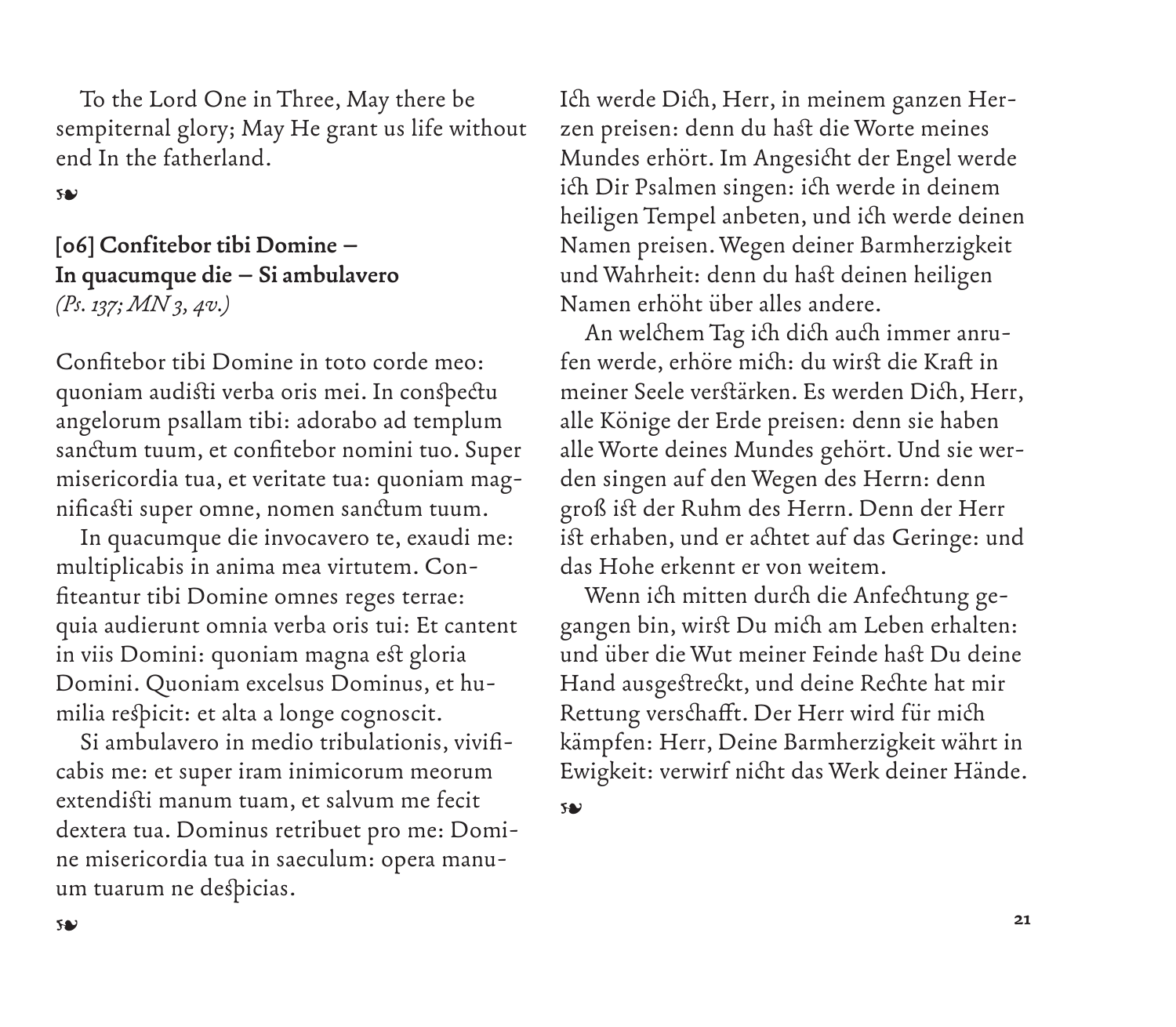I will praise thee, O Lord, with my whole heart: for thou hast heard the words of my mouth. I will sing praise to thee in the sight of the angels: I will worship towards thy holy temple, and I will give glory to thy name. For thy mercy, and for thy truth: for thou hast magnified thy holy name above all.

In what day soever I shall call upon thee, hear me: thou shall multiply strength in my soul. May all the kings of the earth give glory to thee: for they have heard all the words of thy mouth. And let them sing in the ways of the Lord: for great is the glory of the Lord. For the Lord is high, and looketh on the low: and the high he knoweth afar off.

If I shall walk in the midst of tribulation, thou wilt quicken me: and thou hast stretched forth thy hand against the wrath of my enemies: and thy right hand hath saved me. The Lord will repay for me: thy mercy, O Lord, endureth for ever: O despise not the work of thy hands.

❧

# **[07] Te Deum Patrem ingenitum – Laus Deo Patri**

*(Ant. Mon. 541f. und 536; In Festo SS. Trinitatis; MN 27, 7v.)*

Te Deum Patrem ingenitum, te Filium unigenitum, te Spiritum Sanctum Paraclitum, sanctam et individuam Trinitatem, toto corde et ore confitemur, laudamus, atque benedicimus: tibi gloria in saecula.

Laus Deo Patri, parilique Proli, et tibi semper studio perenni Spiritus, nostro resonet ab ore omne per aevum.

❧

Dich, Gott, den unerzeugten Vater; dich, den eingeborenen Sohn; dich, den Heiligen Geist, den Tröster: die heilige und einheitliche Dreieinigkeit bekennen, loben und benedeien wir mit ganzem Herzen und Munde; dir sei Herrlichkeit in Ewigkeit.

Lob erschalle Gott dem Vater und dem wesensgleichen Sohn und dir, o Heiliger Geist, mit nie unterbrochenem Eifer von unserem Munde durch ewige Zeiten.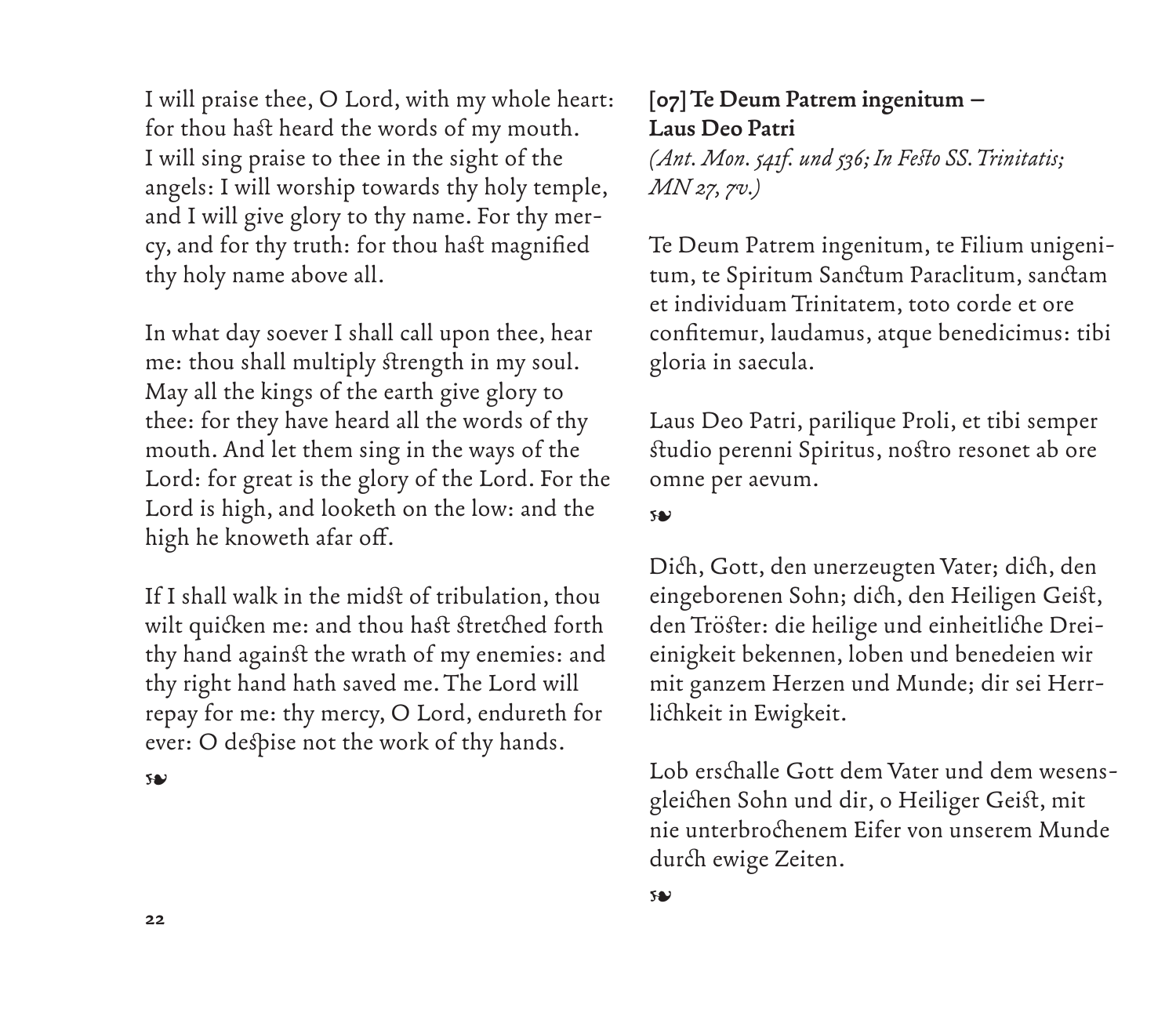Thou, God the unbegotten Father, thou, the only begotten Son, and thou Holy Spirit, the Comforter, the holy and undivided Trinity, with all our heart and mouths we confess thee, we praise and bless thee; to thee be glory for ever.

Praise be to God the Father, and to his coequal Son, and to thee, O Holy Ghost: with perpetual delight may it resound from our lips for ever.

❧

**[08] Beati pauperes spiritu – Beati qui persecutionem**  *(Matthaeus 5: 3–9, 10–12/1; MN 8, 5v.)*

Beati pauperes spiritu: quoniam ipsorum est regnum coelorum.

Beati mites: quoniam ipsi possidebunt terram. Beati qui lugent: quoniam ipsi consolabuntur. Beati qui esuriunt et sitiunt justitiam: quoniam ipsi saturabuntur.

Beati misericordes: quoniam ipsi misericordiam consequentur.

Beati mundo corde: quoniam ipsi Deum videbunt.

Beati pacifici: quoniam filii Dei vocabuntur. Beati qui persecutionem patiuntur propter justitiam: quoniam ipsorum est regnum coelorum. Beati estis cum maledixerint vobis homines, et persecuti vos fuerint, et dixerint omne malum adversus vos mentientes propter me: gaudete et exsultate, quoniam merces vestra copiosa est in coelis.

# ❧

Selig sind, die geistlich arm sind: denn das Himmelreich ist ihrer.

Selig sind die Sanftmütigen: denn sie werden das Erdreich besitzen.

Selig sind, die da Leid tragen: denn sie sollen getröstet werden.

Selig sind, die da hungert und dürstet nach Gerechtigkeit: denn sie sollen satt werden. Selig sind die Barmherzigen: denn sie werden Barmherzigkeit erlangen.

Selig sind, die reinen Herzens sind: denn sie werden Gott schauen.

Selig sind die Friedfertigen: denn sie werden Kinder Gottes heißen.

Selig sind, die um Gerechtigkeit willen verfolgt werden: denn das Himmelreich ist ihrer.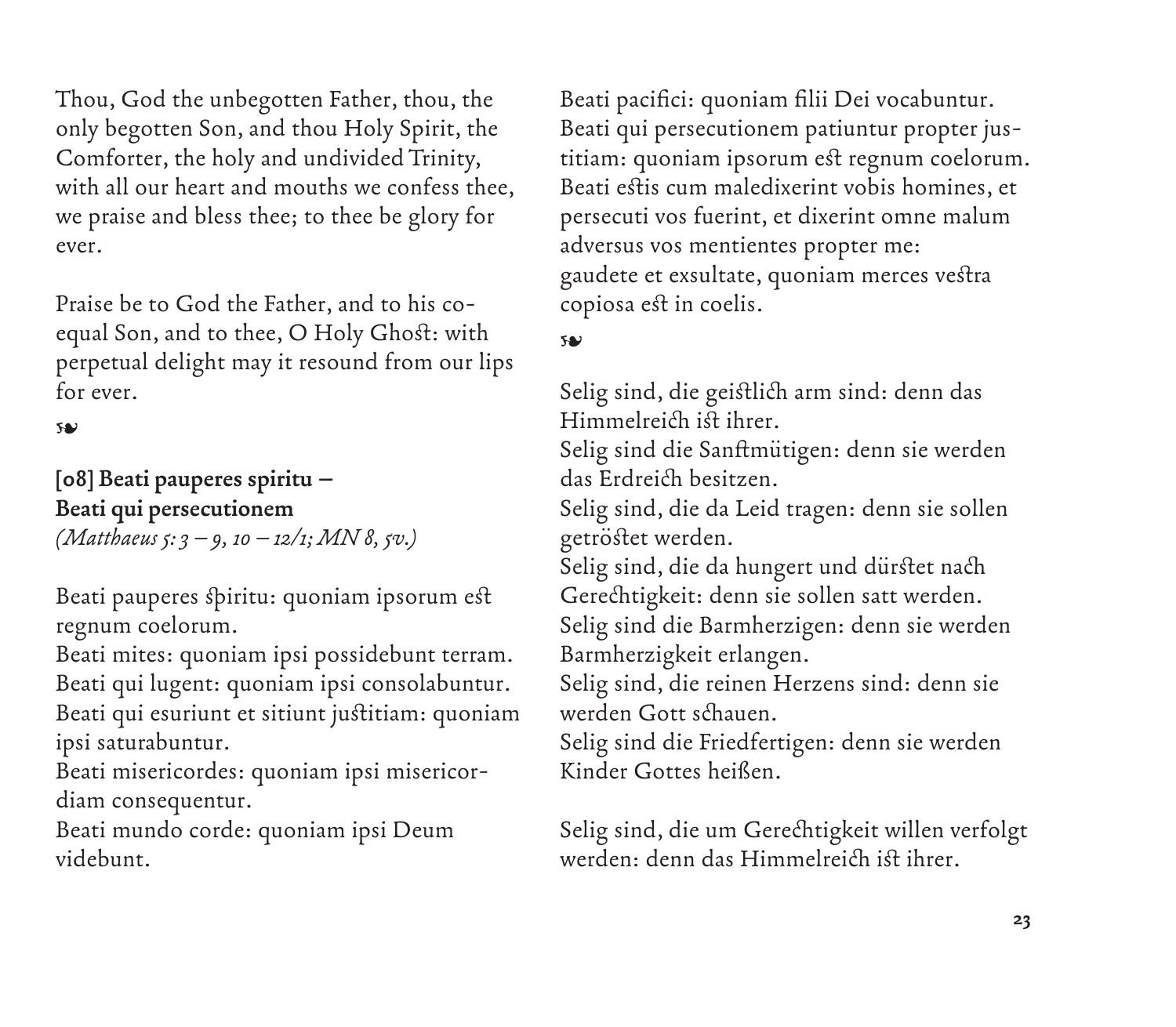Selig seid ihr, wenn euch die Menschen um meinetwillen schmähen und verfolgen und reden allerlei Übles wider euch, das erlogen ist. Seid fröhlich und jauchzt: denn euer Lohn im Himmel wird überreich sein.

### ❧

Blessed are the poor in spirit: for theirs is the kingdom of heaven.

Blessed are the meek: for they shall possess the land.

Blessed are they that mourn: for they shall be comforted.

Blessed are they that hunger and thirst after justice: for they shall have their fill.

Blessed are the merciful: for they shall obtain mercy.

Blessed are the clean of heart: for they shall see God.

Blessed are the peacemakers: for they shall be called children of God.

Blessed are they that suffer persecution for justice's sake: for theirs is the kingdom of heaven.

Blessed are you when they shall revile you, and

persecute you, and speak all that is evil against you, untruly, for my sake: Be glad and rejoice, for your reward is very great in heaven.

❧

# **[09] Sustinuimus pacem – Peccavimus cum patribus nostris**

*(cf. Jeremia 14: 19f., Iudith 7: 19; Resp., 1ma Dominica Novembris; MN 9, 5v.)*

Sustinuimus pacem, et non venit: quaesivimus bona, et ecce turbatio: cognovimus Domine peccata nostra, non in perpetuum obliviscaris nos.

Peccavimus cum patribus nostris, injuste egimus, iniquitatem fecimus: non in perpetuum obliviscaris nos.

### ❧

Wir haben auf Frieden gehofft, und er ist nicht gekommen. Wir haben das Gute gesucht, und siehe, es kam Verwirrung. Wir haben Gott unsere Sünden bekannt, vergiss uns nicht in Ewigkeit!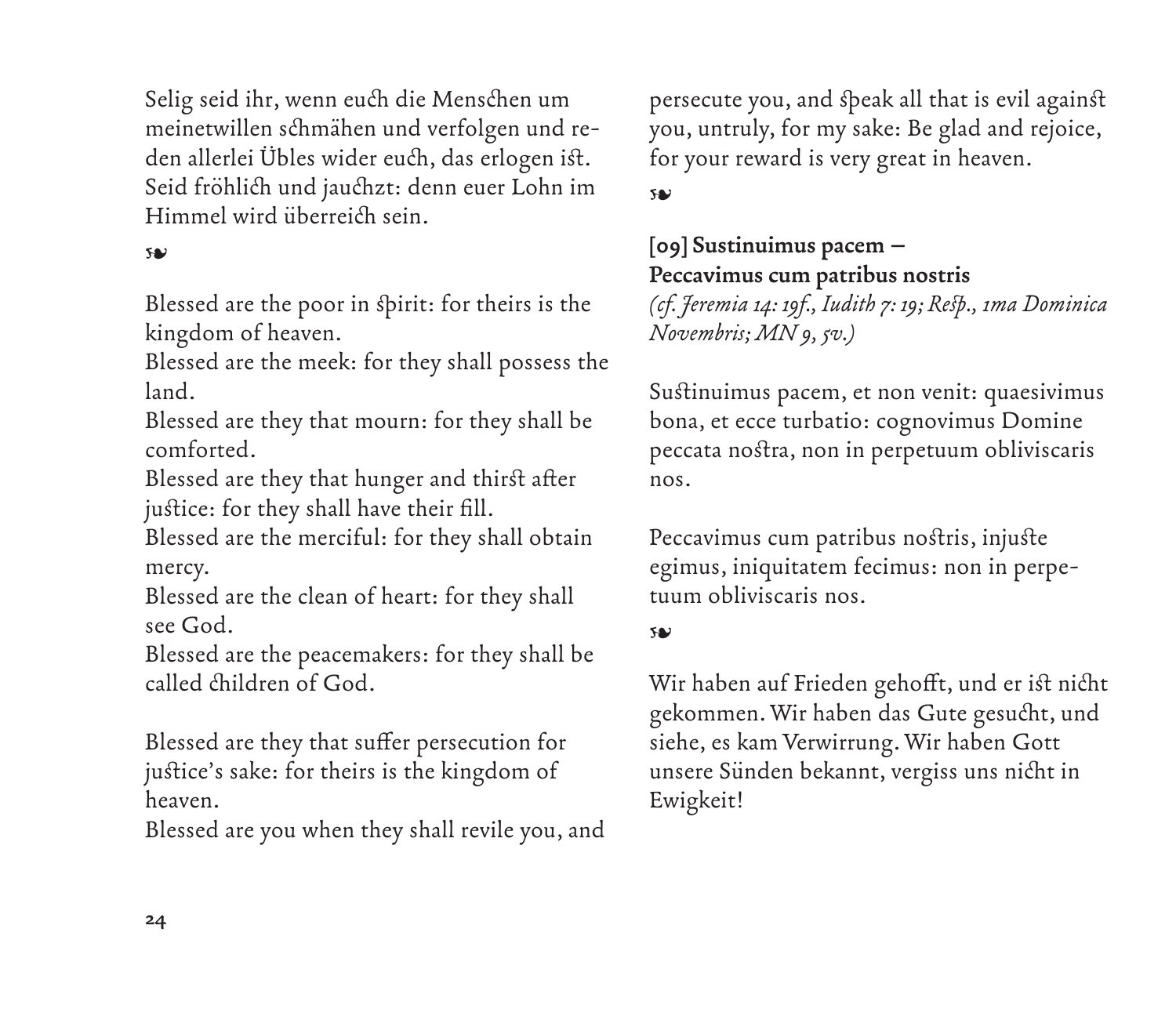Wir haben gesündigt wie unsere Väter, ungerecht haben wir gehandelt, die Missetat ausgeführt: vergiss uns nicht in Ewigkeit!

### ❧

We have hoped for peace, and it did not come. We have searched for good, and behold, there came chaos. We have acknowledged our sins to God: do not forget us eternally.

We have sinned with our fathers we have done unjustly, we have committed iniquity: do not forget us eternally.

#### ❧

# **[10] Praeter rerum seriem – Virtus Sancti Spiritus**  *(Sequentia, 13. Jh.; MN 23, 7v.)*

Praeter rerum seriem | parit Deum hominem | Virgo Mater; |

Nec vir tangit Virginem. | Nec prolis originem | novit Pater. |

Virtus Sancti Spiritus | opus illud coelitus | operatur. |

Initus et exitus | partus tui penitus | quis scrutatur? |

Dei providentia | quae disponit omnia | tam suave. |

Tua puerperia | transfer in mysteria, | mater, ave. |

### ❧

Der natürlichen Ordnung entgegen gebiert Gott und Mensch die Jungfrau und Mutter; und kein Mann berührt die Jungfrau. Und des Sohnes Ursprung kennt der Vater nicht.

Die Kraft des Heiligen Geistes bewirkt jenes Werk vom Himmel her.

Zeugung und Entbindung deiner Leibesfrucht, wer könnte sie eindringlich erforschen?

Es wirkte die Vorsehung Gottes, die alles so lieblich ordnet.

Deine Schwangerschaft lasse zum Geheimnis werden, Mutter, sei gegrüßt.

#### ❧

This is no normal scheme of things: God and man is born of a virgin mother. She has known no man; the child's origin is unknown to the father.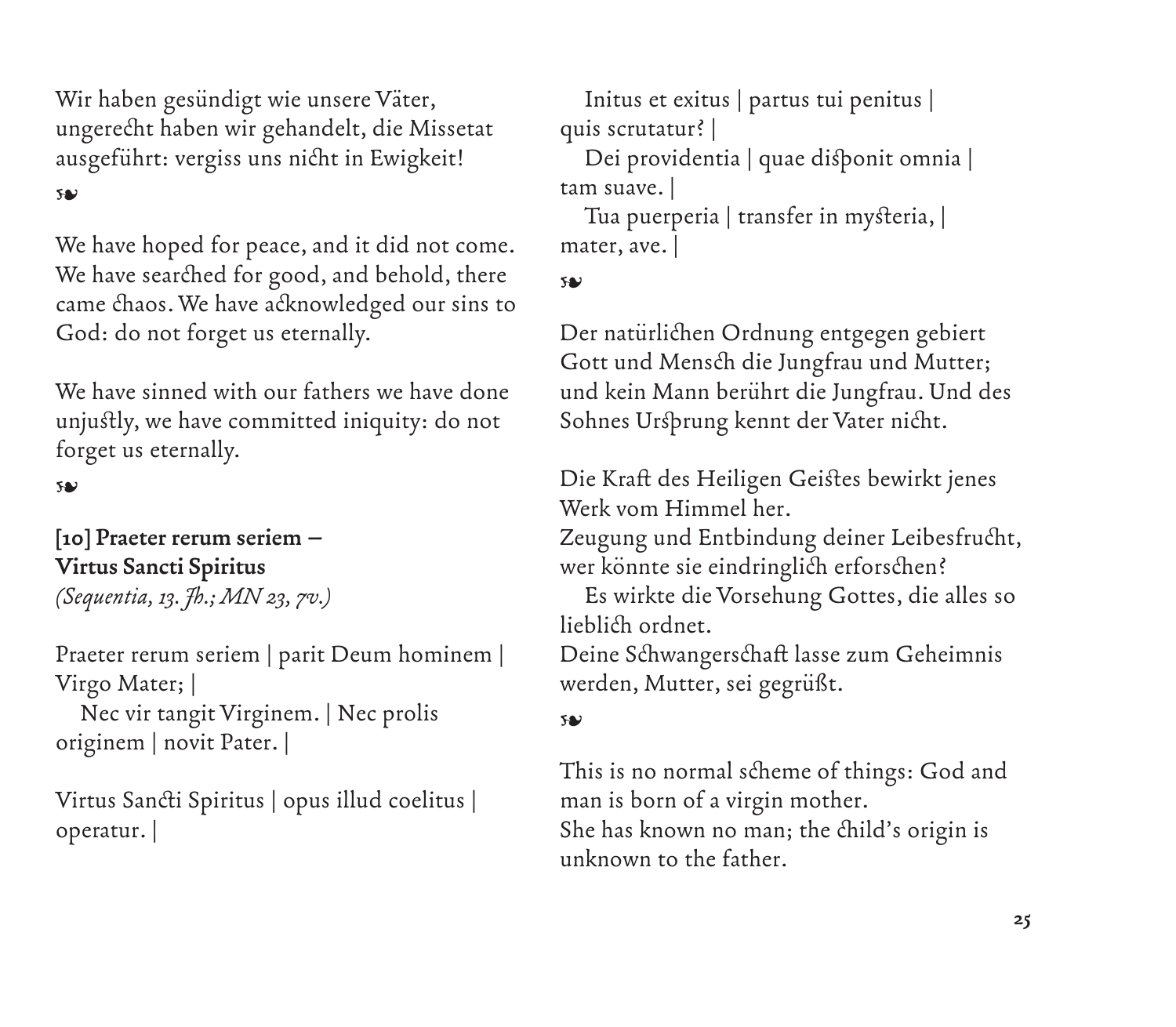By the Holy Spirit's power this heavenly work has been brought about.

The beginning and end of your giving birth who can really know?

By God's grace, which orders all things so smoothly,

your childbearing confronts us with a mystery. Hail, Mother.

❧

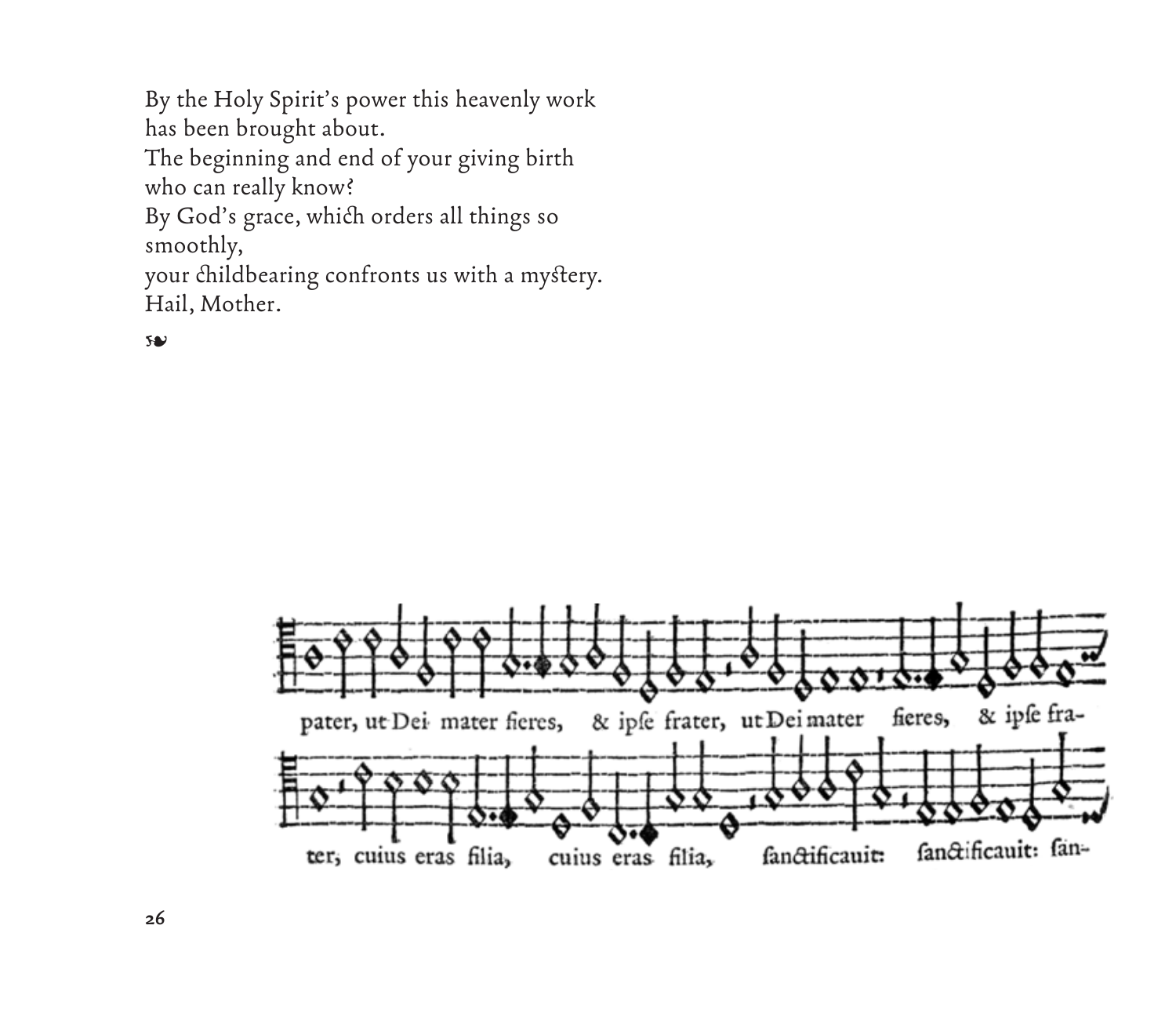# **[01] Alma Redemptoris Mater – Tu quae genuisti**

*(Antiphona B. M. V.; Ant. Mon. 173f.; MN 13, 6v.)*

Alma Redemptoris Mater, quae pervia coeli porta manes, et stella maris, succurre cadenti, surgere qui curat populo.

Tu quae genuisti, natura mirante, tuum sanctum Genitorem, Virgo prius ac posterius, Gabrielis ab ore, sumens illud Ave, peccatorum miserere.

#### ❧

Gütige Mutter des Erlösers, die du die allzeit offene Pforte des Himmels bleibst, Und Stern des Meeres: hilf dem fallenden Volk, das sich zu erheben sucht.

Du, die du geboren hast zum Erstaunen der Natur deinen heiligen Schöpfer, Jungfrau vor und nach der Geburt, die du aus Gabriels Mund hörtest jenen Gruß: erbarme dich der Sünder.

#### ❧

O beautiful mother of our redeemer, who remainest the passage gate of heaven, and star of the sea: Help thy people falling, that have a care to rise.

Thou which hast brought forth, thy holy creator, Nature admiring it, a Virgin before and after, receiving that all hail by the mouth of Gabriel, have pity on sinners.

# **[02] Mittit ad Virginem – Exi, qui mitteris – Audit et suscipit**

*(Petrus Abaelardus?, 1079-1142; Sequentia In Festo Annuntiationis B. M. V.; MN 20, 6v.)*

Mittit ad Virginem | non quemvis Angelum, | sed fortitudinem, | suum Archangelum, | amator hominis. |

Fortem expediat | pro nobis nuntium, | naturae faciat | ut praejudicium | in partu Virginis. |

Naturam superet | natus Rex gloriae: | regnet et imperet, | et zyma scoriae | tollat de medio. |

Superbientium | terat fastigia, | colla sublimium | calcet vi propria | potens in praelio. |

Foras ejiciat | mundanum principem, | matremque faciat | secum participem | patris imperii. |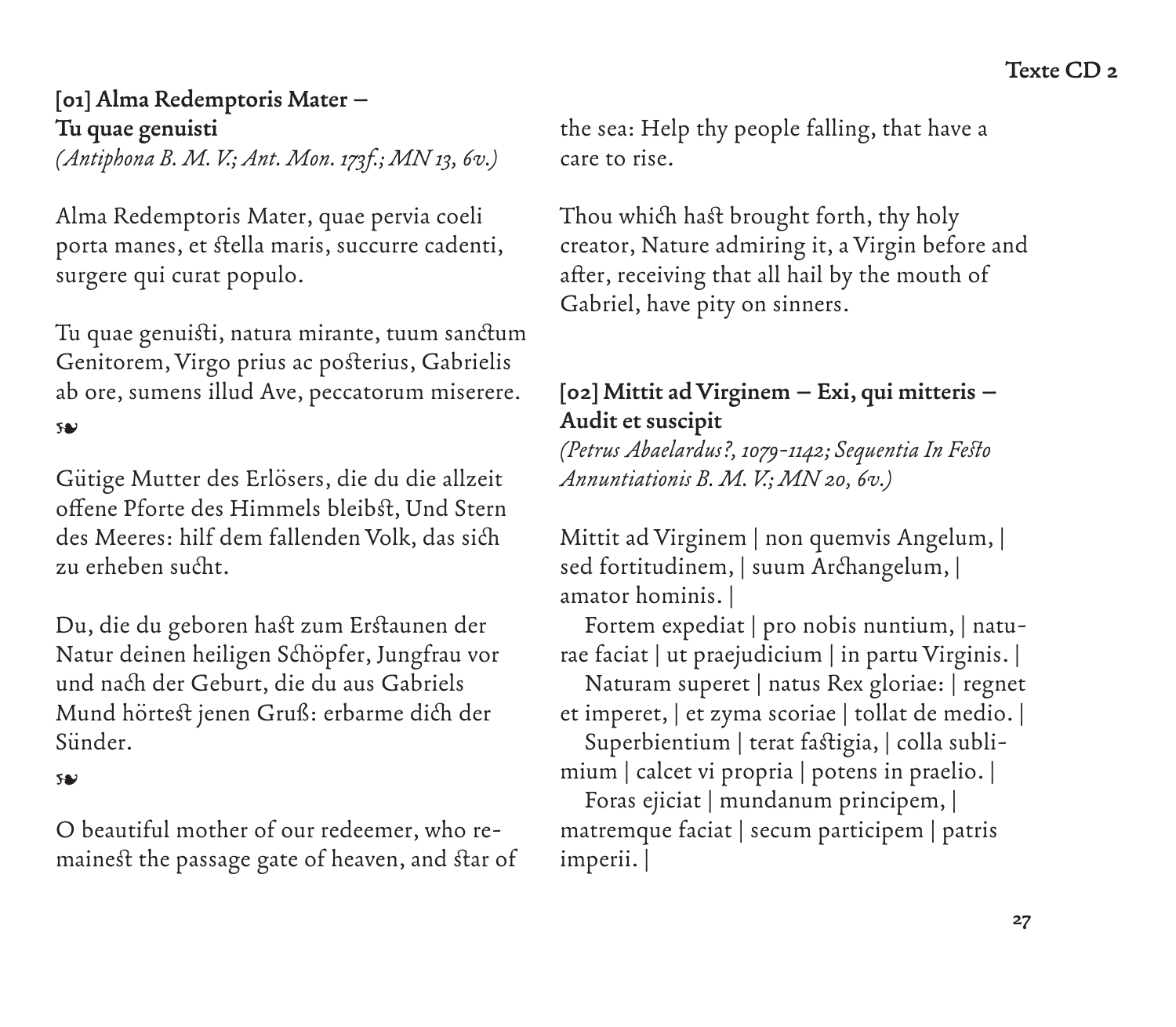Exi qui mitteris, | haec dona dicere; | revela veteris | velamen litterae, | virtute nuntii. |

Accede, nuntia: | dic, Ave, cominus; | dic, plena gratia; | dic, tecum Dominus, | et dic, ne timeas. |

Virgo suscipias | Dei depositum, | in quo perficias | casta propositum, | et votum teneas. |

Audit et suscipit | puella nuntium; | credit et concipit, | et parit filium, | sed admirabilem: |

Consiliarium | humani generis, | et Deum fortium, | et patrem posteris, | in pace stabilem. |

Sic nobis oritur | lumen de lumine: | sic homo nascitur | factus de Virgine, | indultor scelerum. |

Qui nobis tribuat | peccati veniam, | reatus deleat, | donet et patriam | in arce siderum. | Amen.

### ❧

Er hat zur Jungfrau geschickt nicht irgendeinen Engel, sondern die Stärke selbst, seinen Erzengel, der Liebhaber der Menschheit.

Einen starken Boten sendet er zu uns, damit er der Natur ein Vorzeichen verschaffe auf die Jungferngeburt.

Die Natur soll überwinden der neugeborene König der Ehre: er soll regieren und herrschen, und den Sauerteig soll er trennen von der ihn umgebenden Asche.

Der Hochfahrenden Überheblichkeiten soll er zerreiben, die gereckten Hälse der Anmaßenden soll er mit der ihm eigenen Kraft niedertreten, der Mächtige im Kampf.

Nach draußen soll er werfen den weltlichen Fürsten, und die Mutter soll er machen an seiner Seite zur Teilhaberin an des Vaters Reich.

Gehe hinaus, der du geschickt bist, diese Geschenke anzukündigen. Nimm hinweg den Schleier vom alten Schriftwort mit der Kraft des Boten.

Tritt heran, verkündige: sage: ›Ave‹ im persönlichen Gespräch, sage: ›voll der Gnade‹; sage: ›der Herr ist mit dir‹, und sage: ›fürchte dich nicht‹.

Als Jungfrau sollst du empfangen das Pfand Gottes, an welchem du vollenden sollst als Reine den Plan (Gottes), und dein Gelübde sollst du halten.

Es hört und akzeptiert die junge Frau diese Botschaft; sie glaubt und empfängt, und gebiert einen Sohn, aber auf wunderbare Weise: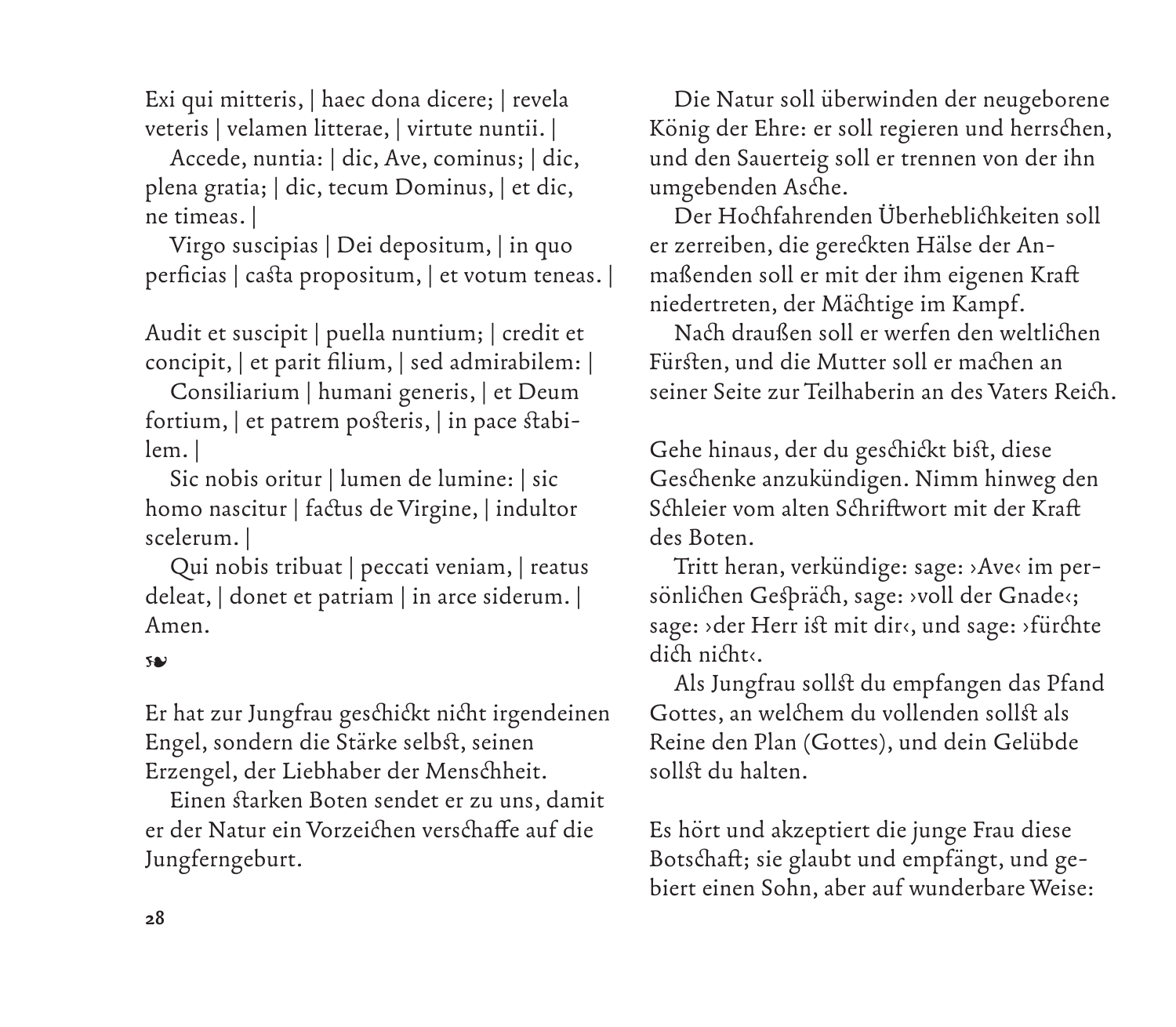Den Ratgeber des menschlichen Geschlechts, und den Gott der Starken, und den Vater der künftigen Generationen, unverbrüchlich im Frieden.

So geht für uns auf Licht vom Lichte: so wird ein Mensch geboren, erschaffen in einer Jungfrau, einer, der selbst Verbrechen vergibt.

Er möge uns zuteil werden lassen die Vergebung des sündhaften Handelns, er möge unsere Vergehen auslöschen, und er möge uns geben das Vaterland im Kreis der Gestirne. Amen.

### ❧

He has sent to the Virgin no less an angel than strength itself, his archangel, the lover of mankind.

A strong messenger he sends to us, so that he might effect through nature a sign of the virgin birth.

May he overcome nature, the newborn King of Glory: May he reign and rule, and divide the leaven from the surrounding ashes.

May he humble the proud, trampling in his might on their haughty necks, the mighty one in battle.

May he cast out the prince of this world and make his mother a partner with him in his Father's kingdom.

Go forth, thou who hast been sent, to announce these gifts. Remove the veil of ancient scripture with the strength of thy message.

Approach, tell thy announcement: say, in personal communication: 'Hail!' Say: 'O full of grace!' Say: , 'The Lord is with thee!' And say: 'Fear not!'

As virgin receive the divine deposit, and fulfill thy chaste purpose, keeping thy vow.

The maiden hears and accepts the announcement. She believes and conceives, and bears a son, a wondrous one:

The counselor of the human race and God of the strong, and the Father to future generations, one firm in faith.

So arise for us light of light: thus was the man born, conceived in a virgin, one who forgives wickedness.

May he that grants us pardon of our sins, wipe away all our guilt, and give us the homeland in the starry heavens. Amen.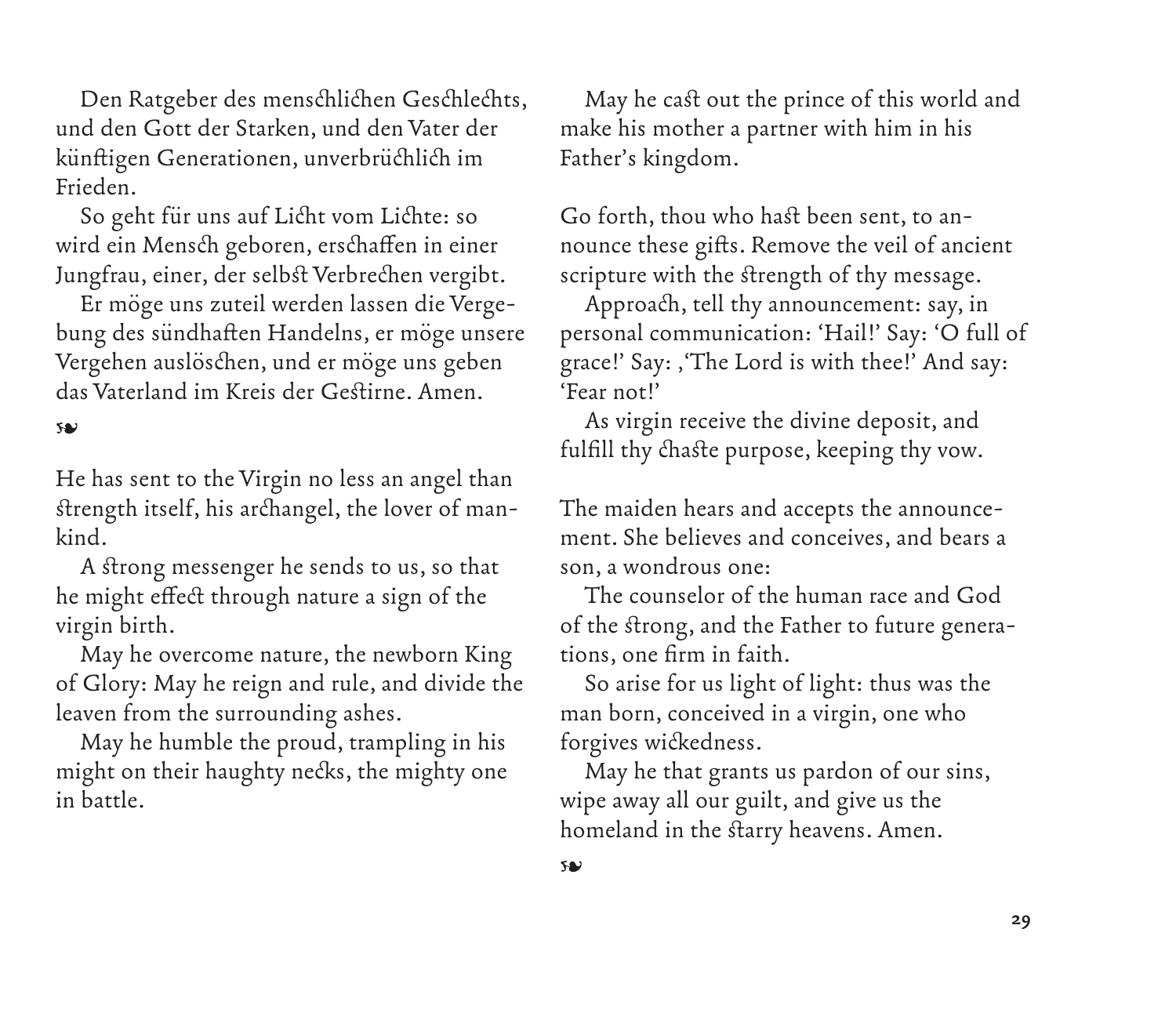# **[03] Benedicta es coelorum Regina – Per illud Ave**

*(Sequentia In Festis B. M. V.; MN 25, 7v.)*

Benedicta es | coelorum Regina | et mundi totius Domina | et aegris medicina; |

Tu praeclara maris | stella vocaris, | quae solem justitiae paris, | a quo illuminaris. |

Te Deus pater | ut Dei mater | fieres et ipse frater, | cujus eras filia, |

Sanctificavit, | sanctam servavit, | et mittens sic salutavit: | ave, plena gratia. |

Per illud Ave prolatum | et tuum responsum gratum | est ex te verbum incarnatum, | quo salvantur omnia. |

Nunc, mater, exora natum, | ut nostrum tollat reatum | et regnum det nobis paratum | in coelesti patria. | Amen.

#### ❧

Du bist gesegnet, Himmelskönigin und Herrin des ganzen Erdkreises und Arznei für die Kranken;

Du wirst der leuchtende Meerstern genannt, die du die Sonne der Gerechtigkeit gebierst, von der du erleuchtet wirst.

Gott, der Vater, hat Dich geheiligt, auf dass du zur Mutter Gottes werdest und er selbst dein Bruder, dessen Tochter du warst,

Er hat dich geweiht und dich heilig erhalten, und der Bote hat diesen Gruß gesprochen: Sei gegrüßt, die du bist voll der Gnade.

Durch jenen dargebotenen Gruß und deine dankbare Antwort wurde aus dir das Wort als Fleisch geboren, durch das alle Welt gerettet wird.

Nun aber, Mutter, bitte den von dir Geborenen, dass er unsere Schuld hinwegnehme und uns das Reich schenke, das für uns bereitet ist im himmlischen Vaterland. Amen.

#### ❧

Blessed are you, queen of heaven, and mistress of the whole world and medicine for the sick.

You are called the bright star of the sea, you who gave birth to the sun of justice by whom you are illuminated.

God the Father, that you might become the mother of God and He your brother, whose daughter you were,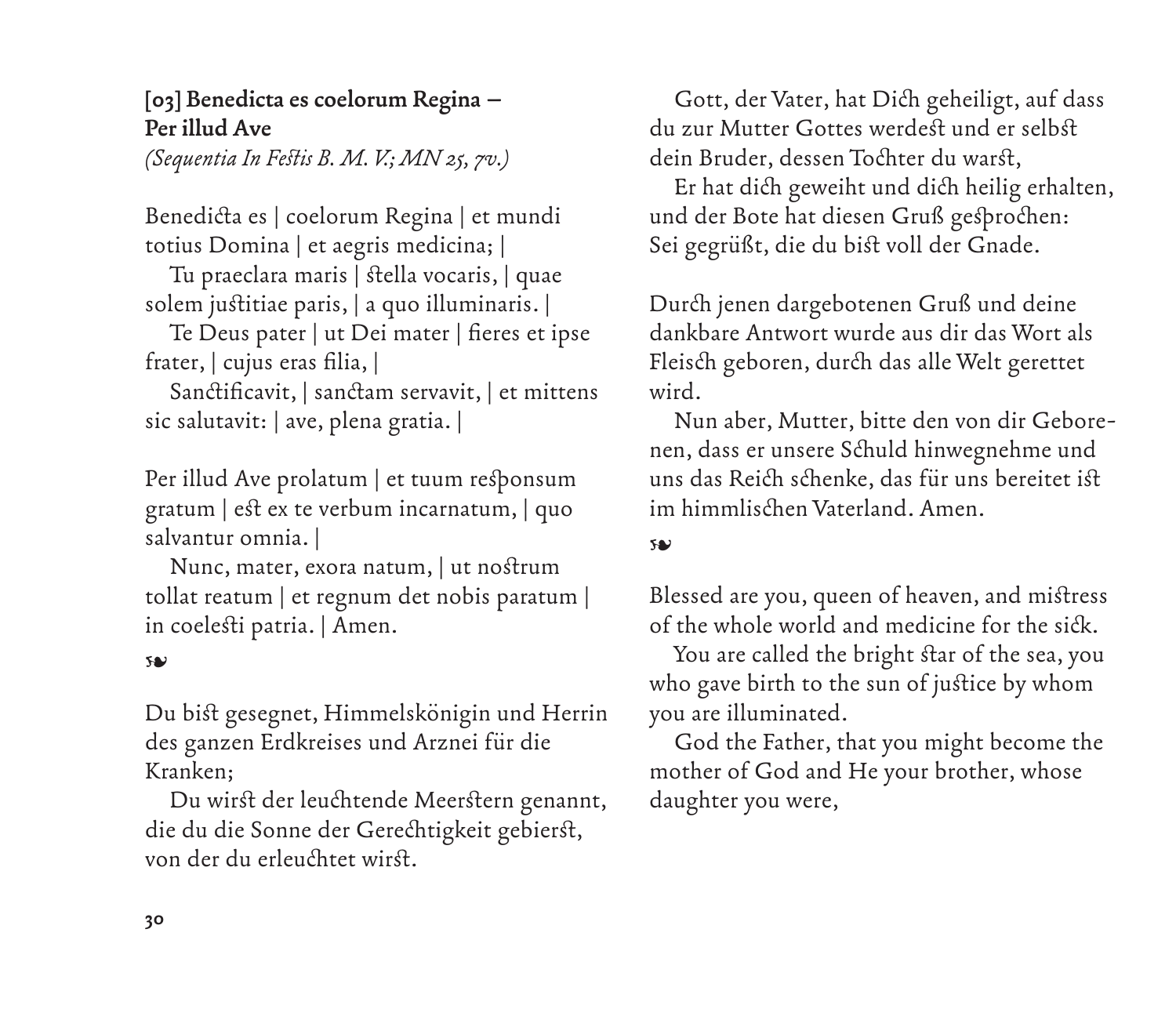Sanctified you, kept you sacred, and the messenger greeted you thus: Hail, full of grace.

Through that spoken greeting, and your gracious response, the Word became incarnate through you, by whom everyone is saved.

Now, mother, pray to your son that he may take away our guilt, and may grant us the kingdom prepared for us in the celestial fatherland. Amen.

❧

# **[04] Salve Sancta parens – Virgo Dei Genitrix**  *(Commune Festorum B. M. V., ex Proprio Missae; MN 15, 6v.)*

Salve Sancta parens, enixa puerpera Regem, qui coelum terramque regit per saecula semper.

Virgo Dei Genitrix, quem totus non capit orbis, in tua se clausit viscera factus homo.

### ❧

Sei gegrüßt, heilige Gebärende, die du den König geboren hast, der den Himmel und die Erde regiert in alle Ewigkeit.

Jungfrau, Gebärerin Gottes, den der gesamte Erdkreis nicht fasst: in deinem Leib barg sich der, der Mensch geworden ist.

### ❧

Hail, holy Parent, that didst bring forth the King who ruleth Heaven and earth for ever and ever.

Virgin Mother of God, He whom the whole world cannot hold enclosed Himself in thy womb, being made man.

#### ❧

### **[05] Inviolata, integra, et casta – Tua per precata** *(Prosa in honorem B. M. V.; MN 24, 7v.)*

Inviolata, integra, et casta es Maria: | quae es effecta fulgida coeli porta. | O Mater alma Christi carissima: | suscipe pia laudum praeconia. | Te nunc praecantur devota corda et ora: | nostra ut pura pectora sint et corpora. |

Tua per precata dulcisona: | nobis concedas veniam per saecula. | O benigna! O Regina! O Maria! | Quae sola inviolata permansisti. |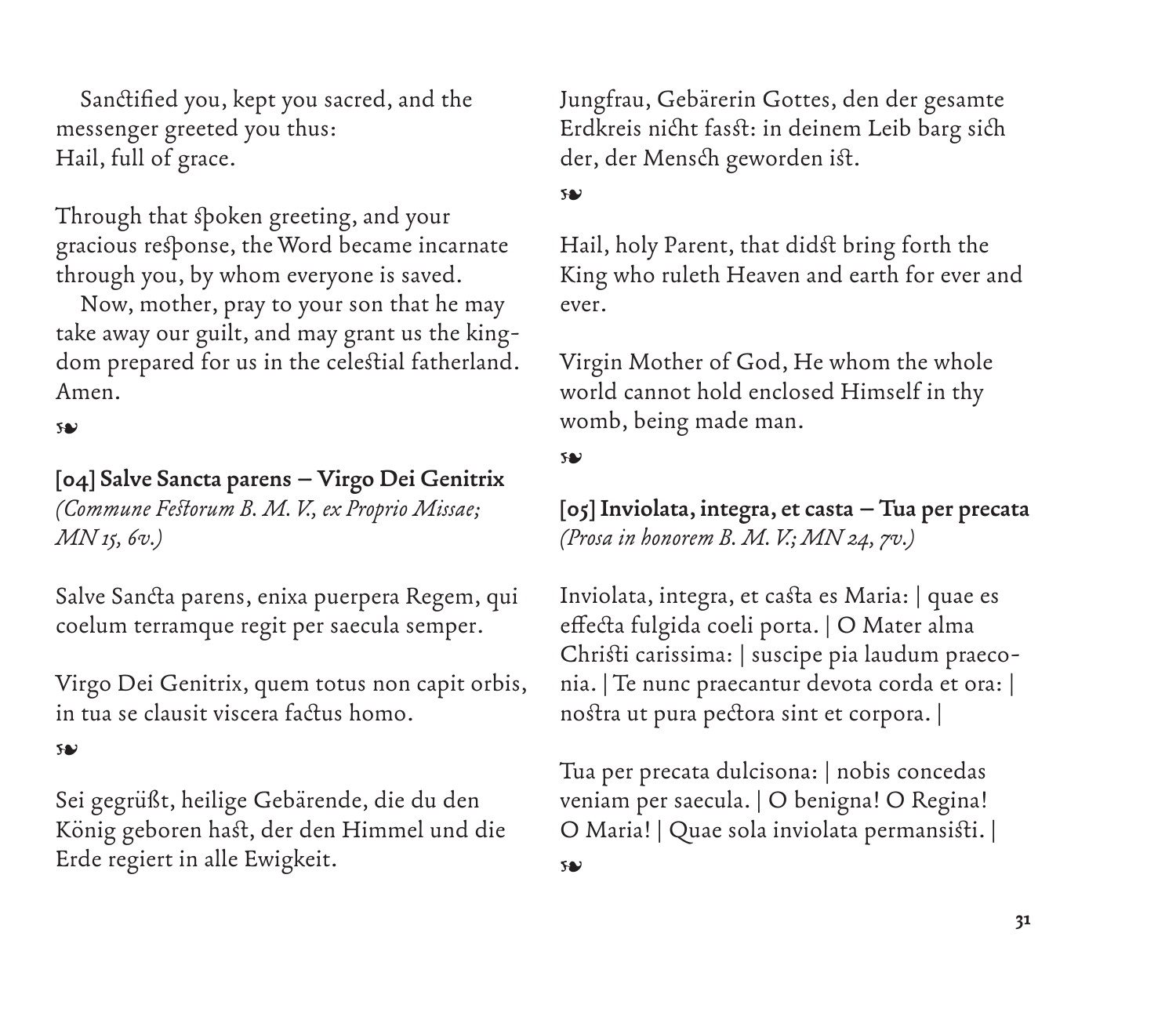Unversehrt, unberührt und rein bist du, Maria: | Die du geworden bist die leuchtende Pforte des Himmels. | O gnädigste und liebreichste Mutter Christi: | Nimm die frommen Preisungen zu deinem Lob an. | Dich flehen nun an die ergebenen Herzen und Münder: | Damit unsere Seelen und Leiber rein werden mögen. |

Durch deine wohlklingende Fürsprache: | Verschaffe uns Vergebung in Ewigkeit. | O Gütige! O Königin! O Maria! | Die du als einzige unversehrt geblieben bist. |

#### ❧

Inviolate, spotless and pure art thou, O Mary | who wast made the radiant gate of the King. | Holy mother of Christ most dear, | receive our devout hymn and praise. | Our hearts and tongues now ask of thee | that our souls and bodies may be pure. |

By thy sweet sounding prayers | obtain for us forgiveness forever. | O gracious queen, O Mary, | who alone among women art inviolate. | **[06] Sub tuum praesidium confugimus**  *(Antiphona in honorem B. M. V.; Ant. Mon. 1258; MN 7, 5v.)*

Sub tuum praesidium confugimus, sancta Dei Genitrix: nostras deprecationes ne despicias in necessitatibus, sed a periculis cunctis libera nos semper, Virgo gloriosa et benedicta, alleluia.

#### ❧

Unter deinen Schutz haben wir uns geflüchtet, heilige Gebärerin Gottes: verwirf nicht unsere Bitten in Nöten, sondern erlöse uns stets von allen Gefahren, glorreiche und gesegnete Jungfrau, alleluia.

#### ❧

Under thy aid we make our refuge O holy mother of God: despise not our petitions in our necessities but deliver us ever from all dangers, O glorious, and blessed virgin, alleluia.

❧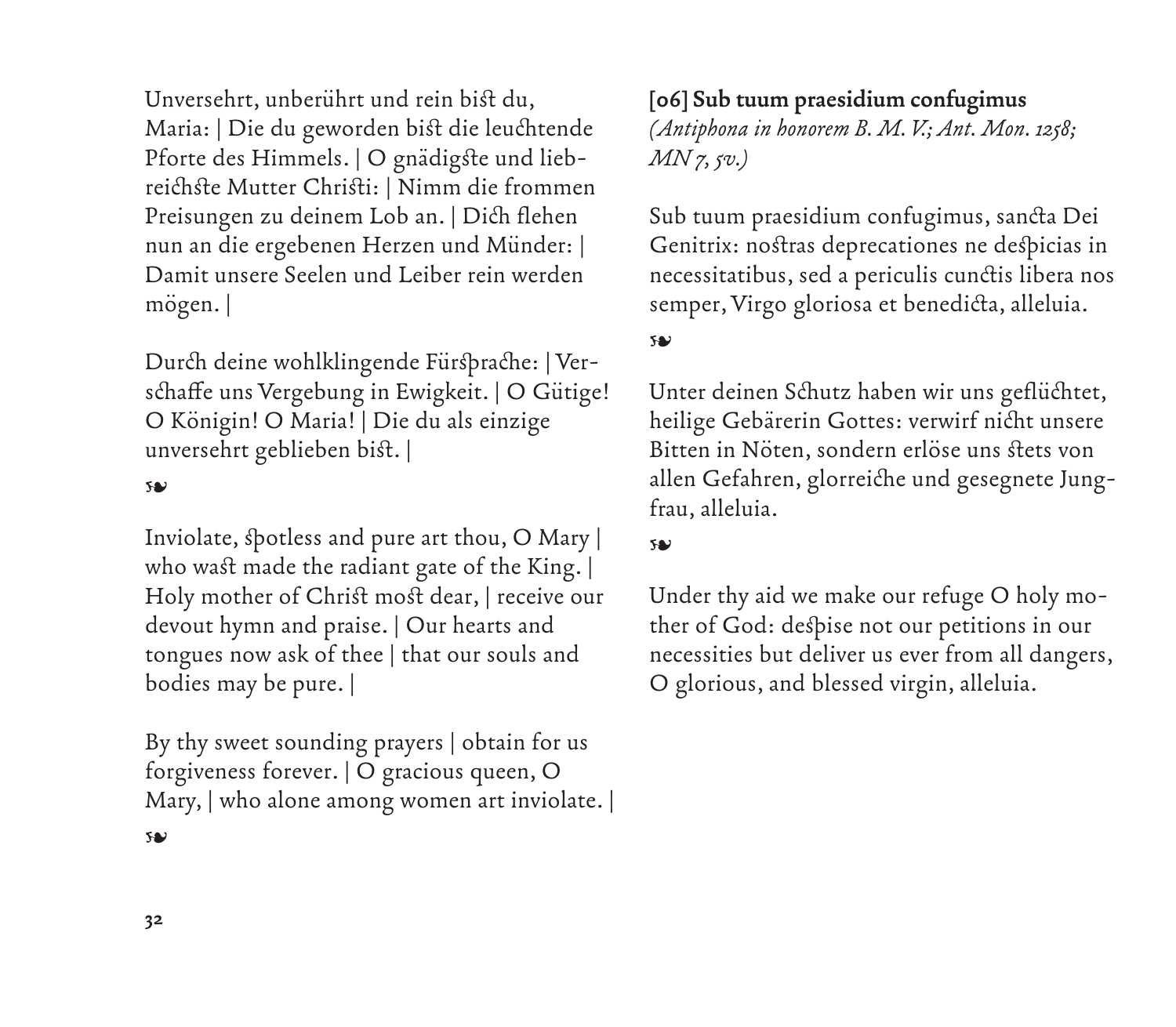**[07] O admirabile commercium – Quando natus es – Rubum quem viderat – Germinavit radix Jesse – Ecce Maria genuit – Mirabile mysterium – Magnum haereditatis mysterium**  *(Antiphonae in Festo Circumcisionis Domini [1.Jan.]; Ant. Mon. 271ff., 716ff.; MN 5, 5v.)*

O admirabile commercium! Generator generis humani, animatum corpus sumens, de virgine nasci dignatus est: et procedens homo sine semine, largitus est nobis suam deitatem.

Quando natus es ineffabiliter ex virgine, tunc impletae sunt Scripturae: sicut pluvia in vellus descendisti, ut salvum faceres genus humanum: te laudamus Deus noster.

Rubum quem viderat Moyses incombustum, conservatam agnovimus tuam laudabilem virginitatem: Dei Genitrix, intercede pro nobis.

Germinavit radix Jesse, orta est stella ex Jacob: Virgo peperit Salvatorem: te laudamus, Deus noster.

Ecce Maria genuit nobis Salvatorem, quem Joannes videns exclamavit, dicens: Ecce Agnus Dei, ecce qui tollit peccata mundi, alleluia.

Mirabile mysterium declaratur hodie: innovantur naturae: Deus homo factus est: id quod fuit permansit, et quod non erat assumpsit: non commixtionem passus, neque divisionem.

Magnum haereditatis mysterium: templum Dei factus est uterus nesciens virum: non est pollutus ex ea carnem assumens: omnes gentes venient, dicentes: Gloria tibi Domine.

#### ❧

O wunderbare Verbindung! Der Schöpfer des menschlichen Geschlechts nimmt einen lebendigen Körper an und hat sich dazu herabgelassen, von einer Jungfrau geboren zu werden: und ohne Samen als Mensch hervortretend, hat er uns seine Göttlichkeit geschenkt.

Als du geboren wurdest von der Jungfrau in unaussprechlicher Weise, da wurde die Schrift erfüllt: wie Regen bist du auf das wollene Vließ herabgekommen, damit du Rettung brächtest dem menschlichen Geschlecht: wir preisen dich, unser Gott.

Moses hatte den Dornbusch unversengt gesehen: ebenso haben wir erkannt, dass deine preiswürdige Jungfrauschaft bewahrt geblieben ist. Gebärerin Gottes, setze dich für uns ein.

Die Wurzel Jesse hat ausgetrieben, aufgegangen ist ein Stern aus Jacob: die Jungfrau hat den Erlöser geboren: wir preisen dich, unser Gott.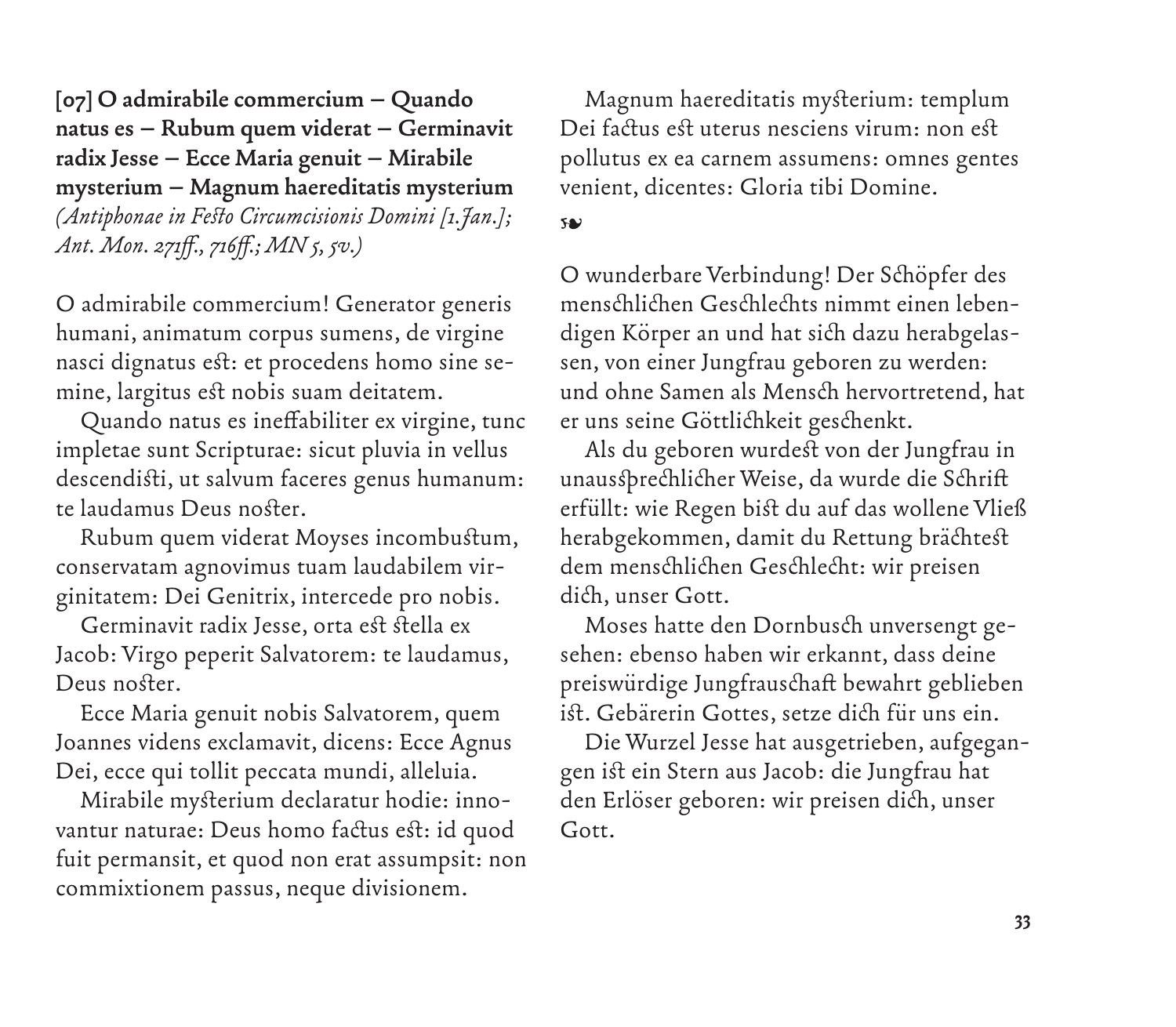Siehe, Maria hat uns den Erlöser geboren; als Johannes ihn sah, rief er die Worte aus: Siehe, hier ist das Lamm Gottes, siehe, es nimmt hinweg die Sünden der Welt, alleluia.

Ein staunenswürdiges Wunder wird uns heute offenbart: alle Naturdinge werden erneuert: Gott ist Mensch geworden: was an ihm war, das dauert fort, und was nicht war, das hat er angenommen: dabei keine Vermischung leidend und keine Trennung.

O großes Geheimnis des göttlichen Erbes: zum Tempel Gottes wurde ein Schoß bereitet, der einen Mann nicht kannte: unbefleckt ist der, der von dieser Jungfrau die fleischliche Gestalt empfing: alle Völker werden kommen und sprechen: Ehre sei Dir, Herr.

#### ❧

O admirable intercourse, the creator of mankind taking a living body, vouchsafed to be born of a virgin: and coming forth man without seed, hath given unto us his Godhead.

When as unspeakably thou wast born of the virgin, then were the scriptures fulfilled, thou didst descend like rain into the fleece: that thou mightest save mankind: we praise thee our God.

The bush which Moses saw unconsuming burn, we acknowledge thy conserved laudable virginity, O mother of God make intercession for us.

The root of Jesse hath budded out, a star is risen from Jacob: a virgin hath brought forth a saviour: we praise thee our God.

Behold Mary hath brought forth to us a saviour: whom John seeing, did cry out, saying: Behold the lamb of God, behold him which taketh away the sins of the world, Alleluia.

A marvellous mystery is declared, this day, natures are renewed, God is made man, that which was remained, and that which was not hath taken unto it, not suffering comixture nor division.

A great mystery of heritage, the womb that never knew man, is made the temple of the holy Ghost: he is not polluted by taking flesh of her: all nations shall come, saying: glory be to thee o Lord.

❧

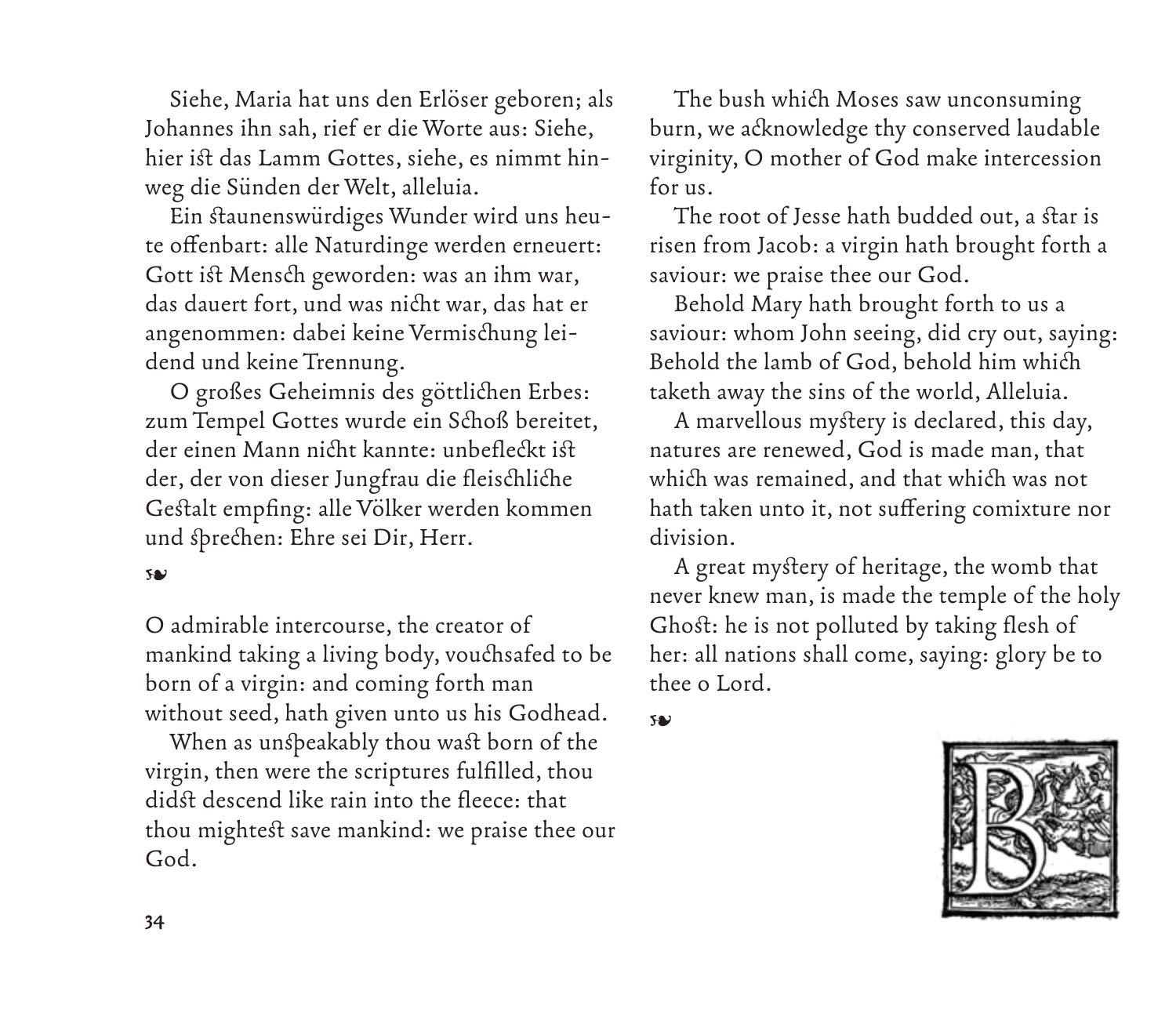# **[01] Aspice Domine – Plorans ploravit in nocte**

*(cf. Lamentationes Jeremiae Prophetae 1: 1–2; Resp., 1ma Dominica Novembris; MN 17, 6v.)*

Aspice Domine, quia facta est desolata civitas plena divitiis: sedet in tristitia Domina gentium: non est qui consoletur eam, nisi tu Deus noster.

Plorans ploravit in nocte, et lacrimae ejus in maxillis ejus: non est qui consoletur eam, nisi tu Deus noster.

### ❧

Sieh an, Herr, wie man die Stadt verwüstet hat, die einst voll von Reichtümern war: in Verzweiflung sitzt nun da die Herrscherin über die Völker: Und es gibt keinen, der sie trösten könnte außer Dir, unser Gott.

Klagend weinte sie in der Nacht, und ihre Tränen rannen über ihre Wangen: Und es gibt keinen, der sie trösten könnte außer Dir, unser Gott.

#### ❧

Behold, O Lord, how the city full of riches is become desolate. She sits in mourning; there is none to comfort her save only thou, our God.

Weeping she hath wept in the night, and her tears are on her cheeks: there is none to comfort her save only thou, our God.

#### ❧

# **[02] Peccata mea – Quoniam iniquitatem**  *(cf. Ps. 37: 3, Ps. 50: 5; Resp.; MN 14, 6v.)*

Peccata mea Domine, sicut sagittae infixa sunt mihi, sed antequam vulnera generent in me, miserere mei, et sana me, Domine Deus meus.

Quoniam iniquitatem meam ego cognosco: et peccatum meum contra me est semper. Tibi soli peccavi, et malum coram te feci: miserere mei, et sana me, Domine Deus meus.

#### ❧

Meine Sünden, o Herr, sind wie Pfeile in mich eingedrungen, doch bevor sie Wunden in mir erzeugen, erbarme dich meiner, und heile mich, Herr, mein Gott.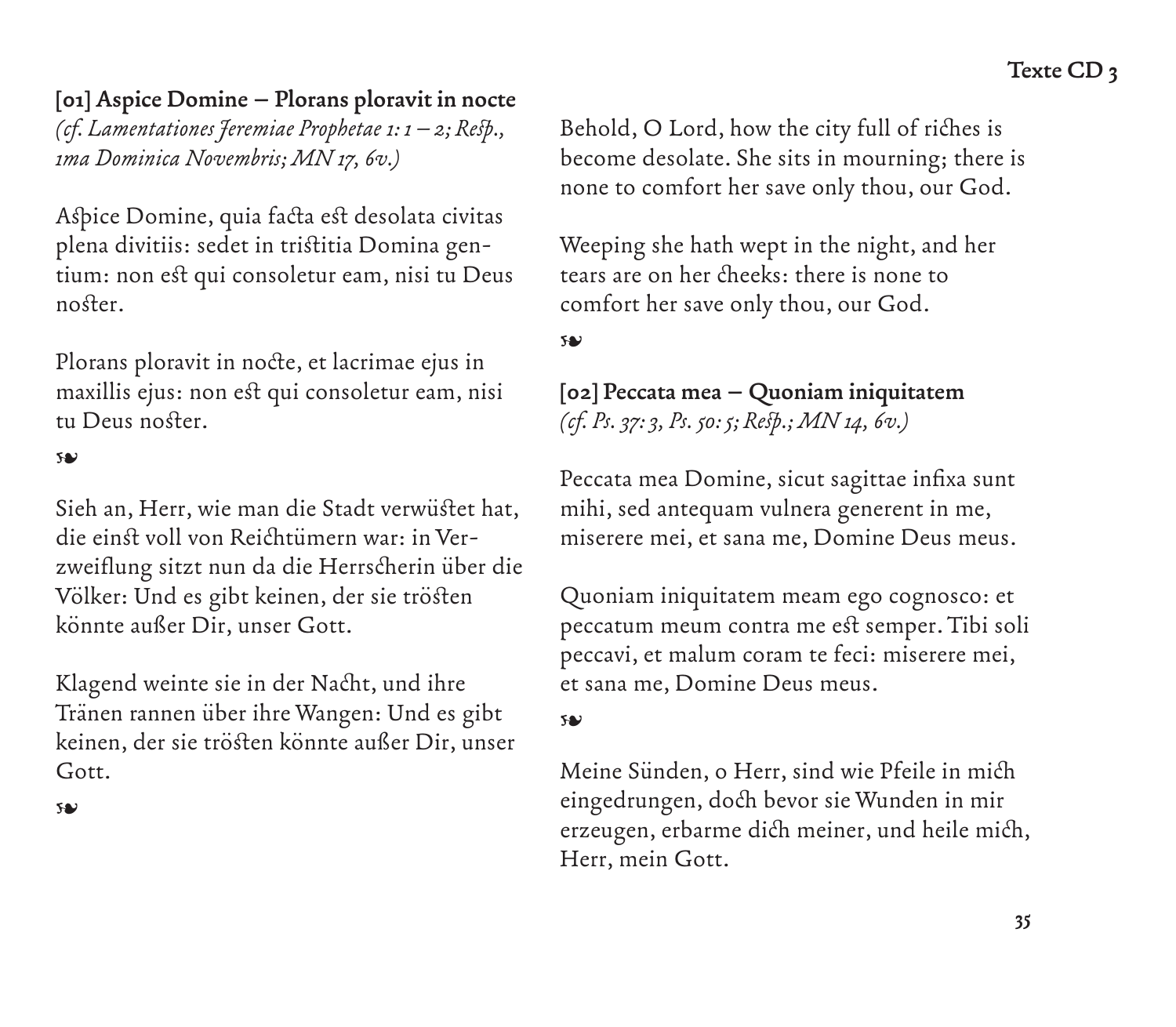Denn ich erkenne meine Missetat: und meine Sünde gegen mich währt fort. An dir allein habe ich gesündigt, und Böses habe ich vor dir getan: erbarme dich meiner, und heile mich, Herr, mein Gott.

### ❧

My sins, O Lord, are fixed in me, like arrows, but before they cause wounds in me: have mercy on me and heal me, O Lord, my God.

Because I do know my iniquity: and my sin is always against me. To thee only have I sinned, and have done evil before thee: have mercy on me and heal me, O Lord, my God.

#### ❧

**[03] Domine, quid multiplicati sunt – Ego dormivi** *(Ps. 3: 2-9; MN 1, 4v.)*

Domine, quid multiplicati sunt qui tribulant me? Multi insurgunt adversum me: multi dicunt animae meae: Non est salus ipsi in Deo ejus. Tu autem, Domine, susceptor meus es, gloria mea, et exaltans caput meum. Voce mea

ad Dominum clamavi: et exaudivit me de monte sancto suo.

Ego dormivi, et soporatus sum: et exsurrexi, quoniam Dominus suscepit me. Non timebo milia populi circumdantis me: exsurge Domine, salvum me fac Deus meus. Quoniam tu percussisti omnes adversantes mihi: dentes peccatorum contrivisti. Domini est salus: et super populum tuum benedictio tua.

#### ❧

Herr, wie viele sind derer geworden, die mich verfolgen? Viele erheben sich gegen mich. Viele reden meiner Seele ein: Es ist für ihn keine Rettung mehr zu hoffen bei seinem Gott. Du aber, Herr, bist mein Beschützer, mein Ruhm, und du erhebst mein Haupt. Mit meiner Stimme habe ich zu Gott gerufen: und er hat mich erhört von seinem heiligen Berg herab.

Ich bin eingeschlafen und tief in Schlaf versunken, und bin wieder aufgestanden, denn Gott hat mich beschützt. Ich werde nicht fürchten die tausendköpfige Schar des Volkes, das mich ringsum belagert: erhebe dich, Herr, errette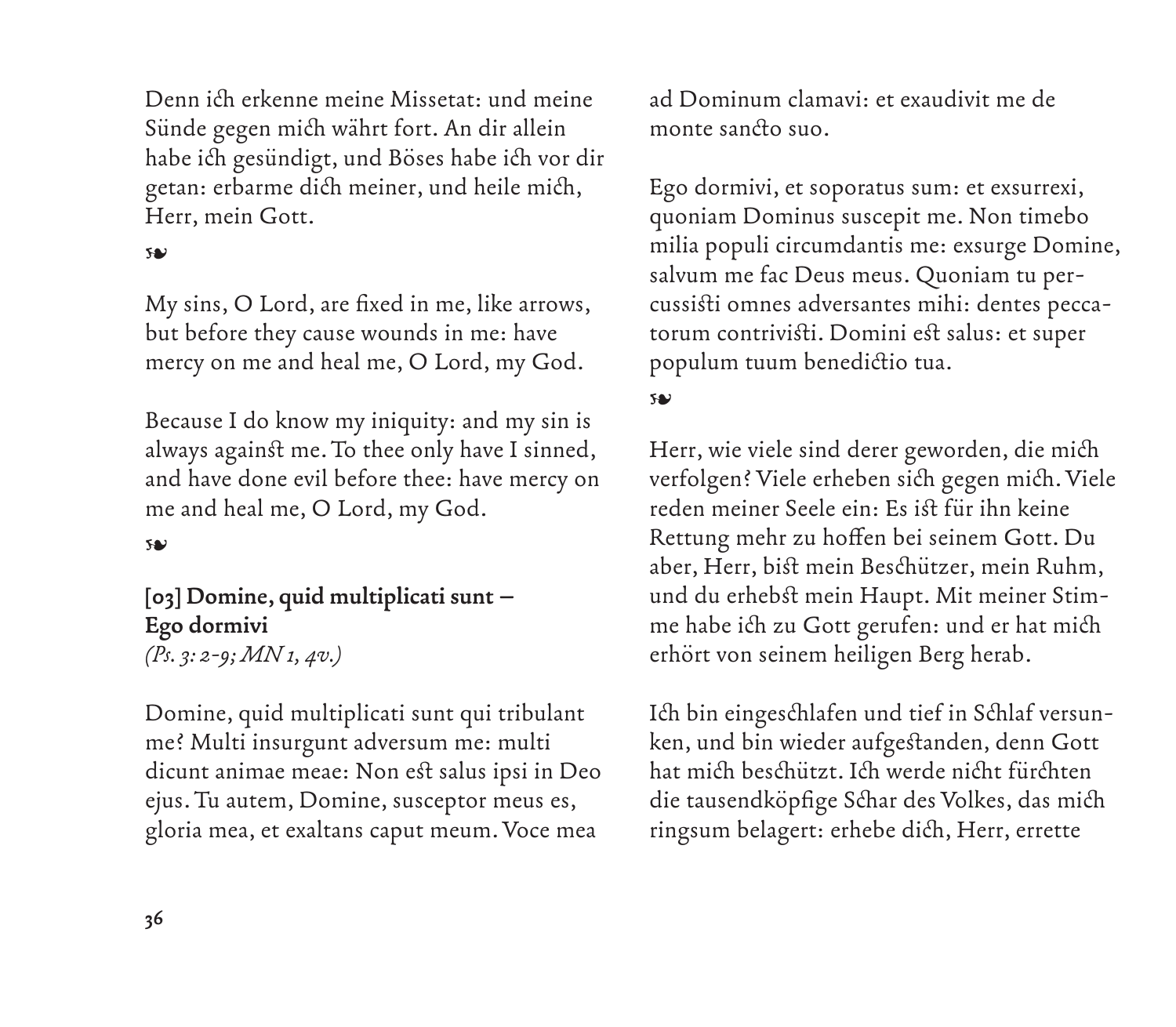mich, Herr, mein Gott. Weil du zerschlagen hast alle, die mir feindlich gegenüberstehen: die Zähne der Gottlosen hast Du zerrieben. Die Rettung ist beim Herrn: und über dein Volk komme dein Segen.

### ❧

Why, O Lord, are they multiplied that afflict me? Many are they who rise up against me. Many say to my soul: There is no salvation for him in his God. But thou, O Lord art my protector, my glory, and the lifter up of my head. I have cried to the Lord with my voice: and he hath heard me from his holy hill.

I have slept and taken my rest: and I have risen up, because the Lord hath protected me. I will not fear thousands of the people, surrounding me: arise, O Lord; save me, O my God. For thou hast struck all them who are my adversaries without cause: thou hast broken the teeth of sinners. Salvation is of the Lord: and thy blessing is upon thy people.

❧

**[04] Pater, peccavi – Quanti mercenarii**  *(cf. Lucas 15: 17–19; Resp., Tempore Quadragesimae; MN 18, 6v.)*

Pater, peccavi in coelum, et coram te: jam non sum dignus vocari filius tuus: fac me sicut unum ex mercenariis tuis.

Quanti mercenarii in domo patris mei abundant panibus, ego autem hic fame pereo! Surgam, et ibo ad patrem meum, et dicam ei: fac me sicut unum ex mercenariis tuis.

#### ❧

Vater, ich habe gesündigt gegen den Himmel und vor dir: ich bin nicht mehr würdig, dein Sohn genannt zu werden: Behandle mich wie einen von deinen Tagelöhnern.

Wie viele Tagelöhner im Hause meines Vaters haben Brote im Überfluß, ich aber sterbe hier vor Hunger! Ich will mich aufmachen, und ich werde zu meinem Vater gehen und ihm sagen: Behandle mich wie einen von deinen Tagelöhnern.

#### ❧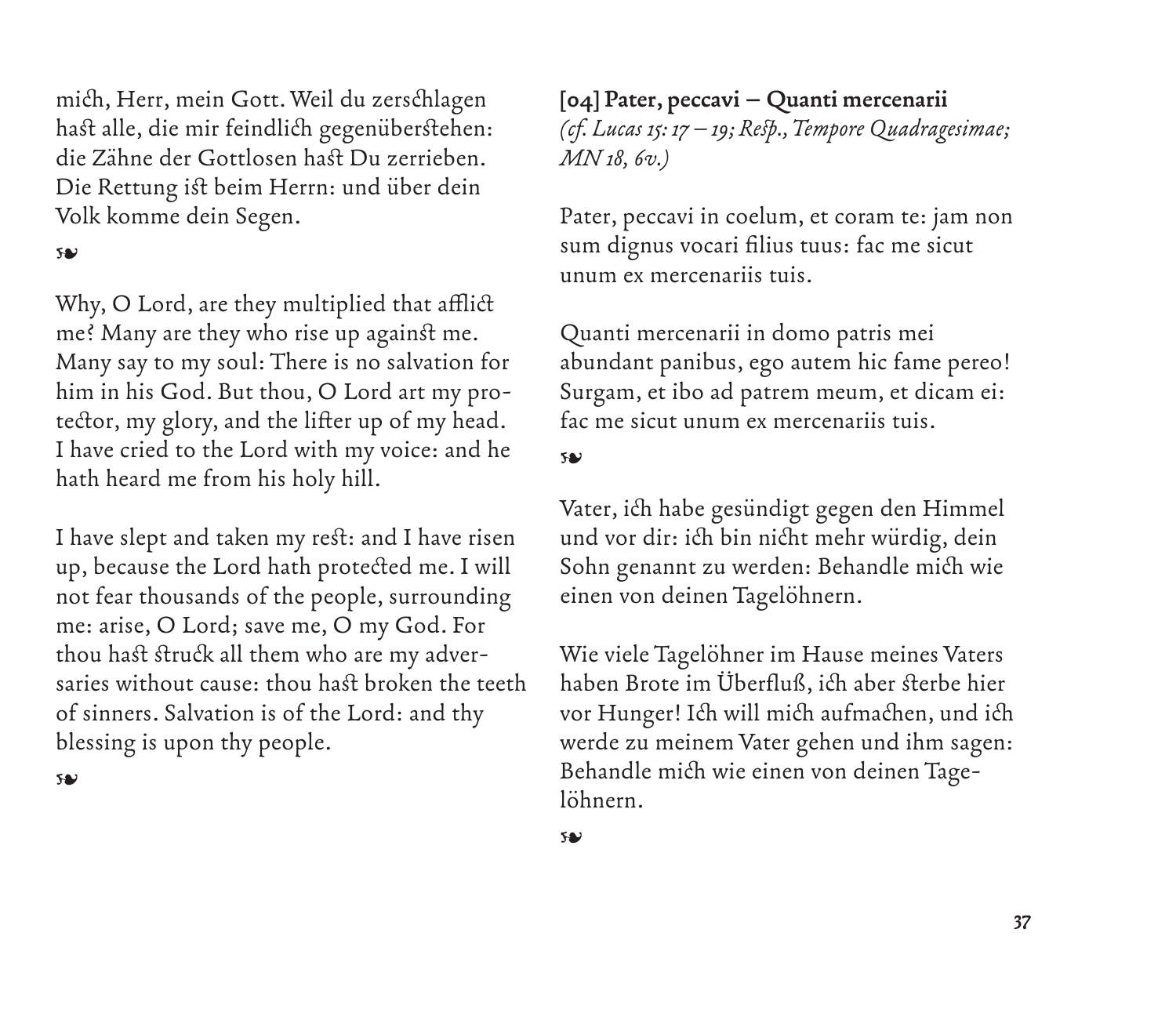Have mercy upon us, O God of all, and behold us, and shew us the light of thy mercies: And send thy fear upon the nations, that have not sought after thee, that they may declare thy wonderful works and that there is no God beside thee, O Lord.

Lift up thy hand over the strange nations, that they may see thy power. For as thou hast been sanctified in us in their sight, so thou shalt be magnified among them in our presence, that they may know thee, as we also have known thee, that there is no God beside thee, O Lord.

#### ❧

# **[05] Miserere nostri Deus omnium – Alleva manum tuam**  *(Jesus Sirach 36: 1–2, 4-5; MN 6, 5v.)*

Miserere nostri Deus omnium, et respice nos, et ostende nobis lucem miserationum tuarum: et inmitte timorem tuum super gentes, quae non exquisierunt te, ut enarrent mirabilia tua, et cognoscant quod non est Deus praeter te Domine.

Alleva manum tuam super gentes alienas, ut videant potentiam tuam. Sicut enim in conspectu eorum sanctificatus es in nobis, sic in conspectu nostro magnificaberis in eis, ut cognoscant, sicut et nos cognovimus, quod non est Deus praeter te Domine.

#### ❧

Sei barmherzig mit uns, Gott, in allen Dingen, und schau auf uns, und zeige uns das Licht deiner Erbarmungen: und breite die Furcht vor dir über den Heiden aus, die bisher nicht nach dir verlangt haben, damit sie deine Wunder erzählen werden und erkennen, dass es keinen Gott gibt außer Dir, o Herr.

Hebe deine Hand empor über die fremden Völker, damit sie deine Macht sehen mögen. Denn so wie du vor ihren Augen geheiligt bist durch das, was du an uns getan hast, so wirst du vor unseren Augen weiteren Ruhm erlangen durch das, was du an ihnen tun wirst, damit sie erkennen mögen, so wie auch wir erkannt haben, dass es keinen Gott gibt außer Dir, o Herr.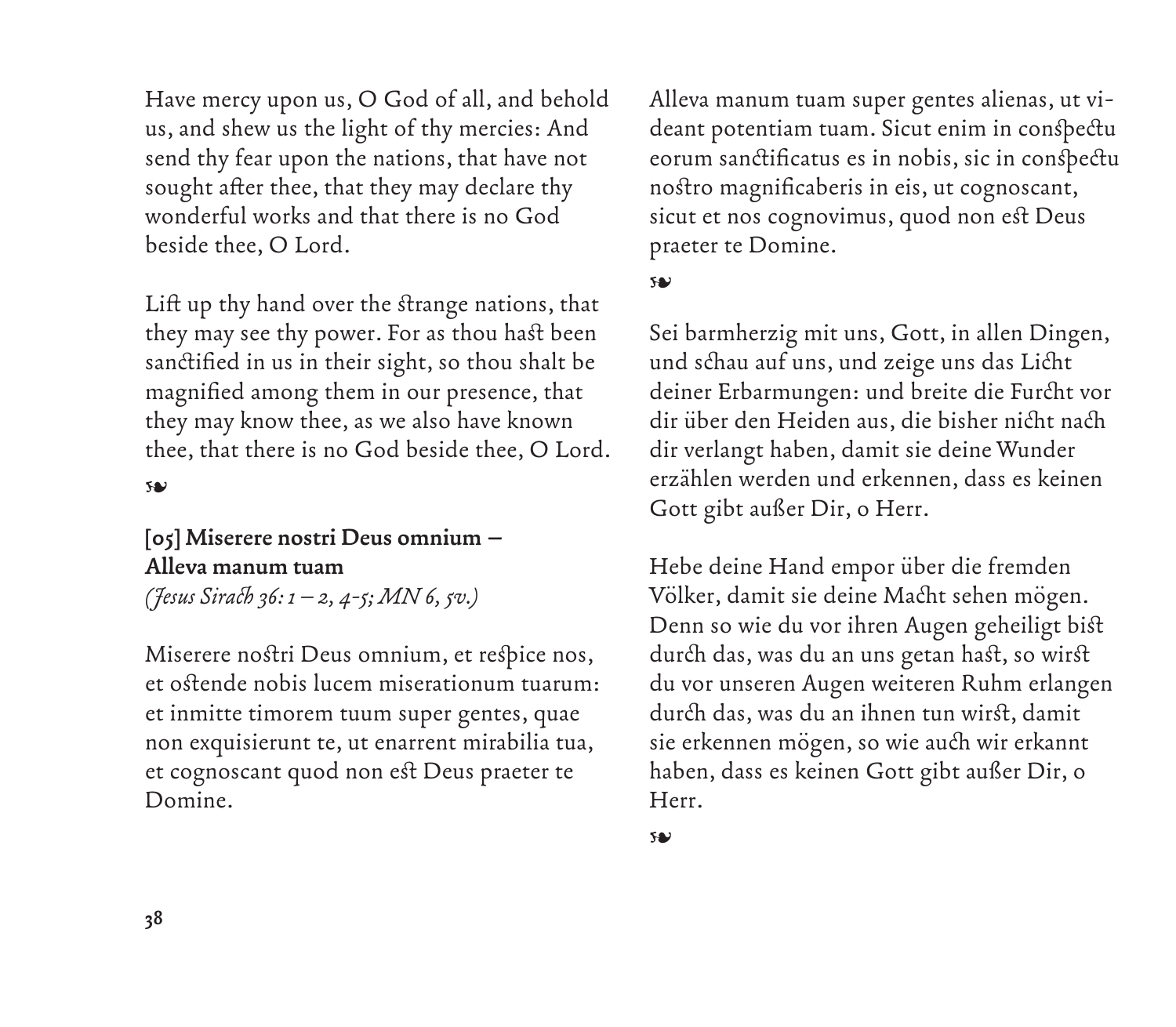Have mercy upon us, O God of all, and behold us, and shew us the light of thy mercies: And send thy fear upon the nations, that have not sought after thee, that they may declare thy wonderful works and that there is no God beside thee, O Lord.

Lift up thy hand over the strange nations, that they may see thy power. For as thou hast been sanctified in us in their sight, so thou shalt be magnified among them in our presence, that they may know thee, as we also have known thee, that there is no God beside thee, O Lord.

❧

# **[06] Avertatur obsecro – Inclina, Deus**  *(cf. Daniel 9: 16, 18–19; MN 12, 6v.)*

Avertatur obsecro, Domine, furor tuus et ira tua a civitate tua: quia propter peccata nostra ipsa et populus tuus in opprobrium sunt cunctis in circuitu nostro.

Inclina, Deus meus, aurem tuam, et audi: aperi oculos tuos, et vide desolationes nostras et civitates, super quam invocatum est nomen tuum: Domine exaudi, Domine parce, et ne moreris: quia peccavimus tibi.

Ach Herr, ich bitte dich, möge dein Zorn und Grimm sich abwenden von deiner Stadt: denn wegen unserer Sünden sind wir selbst, dein Volk, in Verachtung geraten bei allen, die in unserem Umkreis wohnen.

Neige, mein Gott, dein Ohr zu uns und höre: öffne deine Augen und sieh unsere Trümmer und die Stadt, die benannt ist nach deinem Namen. Erhöre uns, o Herr, verschone uns, o Herr, und säume nicht: denn wir haben an dir gesündigt.

❧

O Lord, let thy wrath and thy indignation be turned away, I beseech thee, from thy city: For by reason of our sins, we thy people have become a reproach to all that are round about us.

Incline, O my God, thy ear, and hear: open thy eyes, and see our desolation, and the city upon which thy name is called. O Lord, hear us; O Lord, spare us; and do not delay: for we have sinned against thee.

❧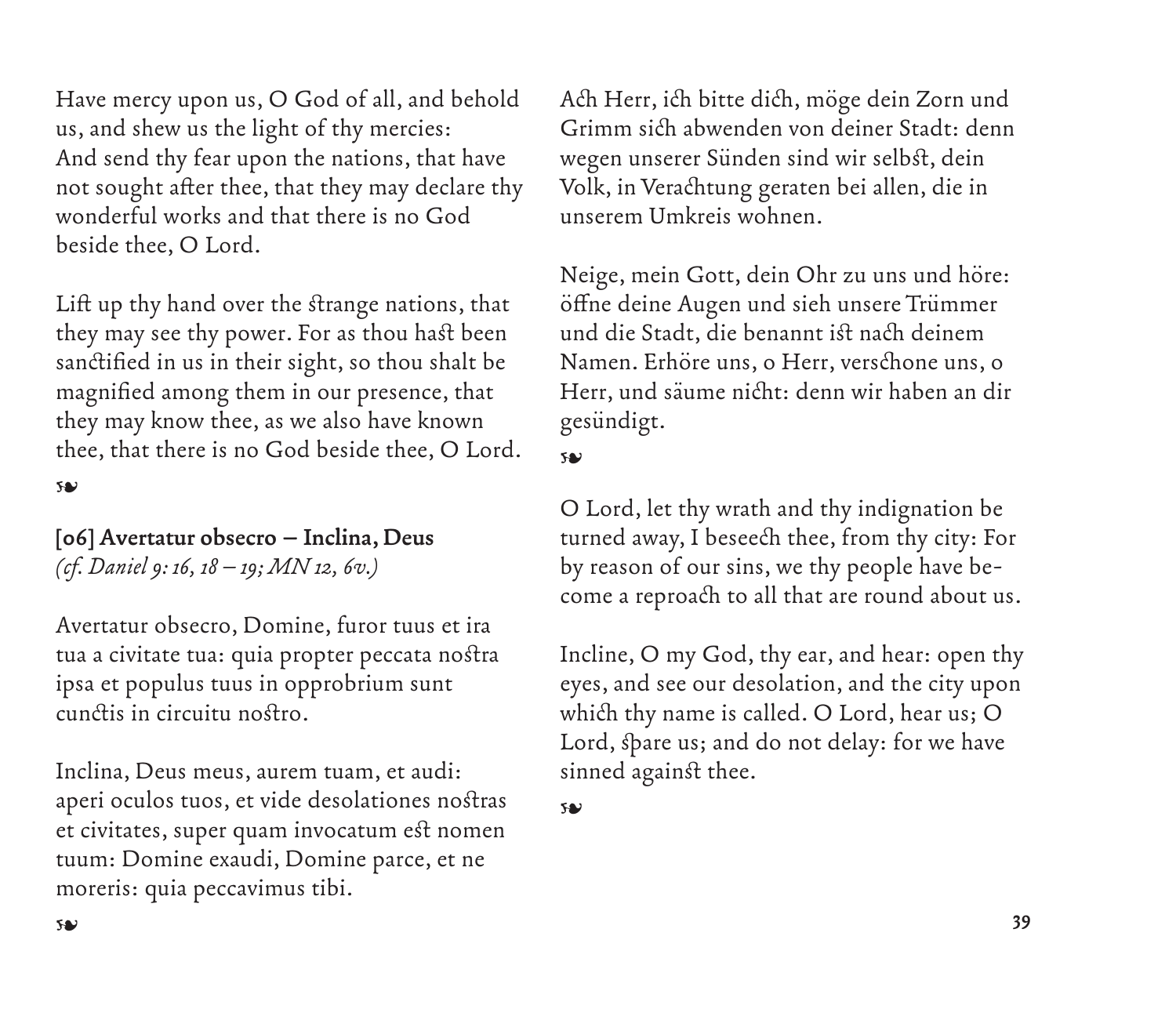# **[07] Omnia quae fecisti – Cognoscimus Domine**  *(cf. Daniel 3: 29–31, 42–43; Resp.; MN 10, 5v.)*

Omnia quae fecisti nobis, Domine, in vero judicio fecisti, quia peccavimus tibi, et mandatis tuis non obedivimus: sed da gloriam nomini tuo, et fac nobiscum secundum multitudinem misericordiae tuae.

Cognoscimus Domine, quia peccavimus, impie egimus, veniam petimus, quam non meremur, sed da gloriam nomini tuo, et fac nobiscum secundum multitudinem misericordiae tuae.

#### ❧

Alles, was du über uns verhängt hast, Herr, hast du mit wahrhaft gegründetem Urteil getan, weil wir an dir gesündigt haben und deinen Geboten nicht gehorcht haben: Doch gibt deinem Namen Ehre, und verfahre mit uns nach der Größe deiner Barmherzigkeit.

Wir erkennen, Herr, dass wir gesündigt haben, wir haben gottlos gehandelt und erbitten Gnade, die wir nicht verdienen: Doch gibt deinem

Namen Ehre, und verfahre mit uns nach der Größe deiner Barmherzigkeit.

#### ❧

All that Thou hast done to us, O Lord, Thou hast done in true judgement: because we have sinned against Thee, and have not obeyed Thy commandments: but give glory to Thy name, and deal with us according to the multitude of Thy mercy.

We acknowledge O Lord that we have sinned, we have acted unrighteously and ask for mercy, which we do not deserve: But Thy Name be honoured, and do unto us according to the greatness of Thy mercy.

❧

### **[08] Recordare Domine – Patres nostri peccaverunt**

*(Lamentationes Jeremiae Prophetae 5: 1–4, 7–8, 21; MN 4, 4v.)*

Recordare Domine quid acciderit nobis: intuere, et respice opprobrium nostrum. Haereditas nostra versa est ad alienos: domus nostrae ad extraneos. Pupilli facti sumus absque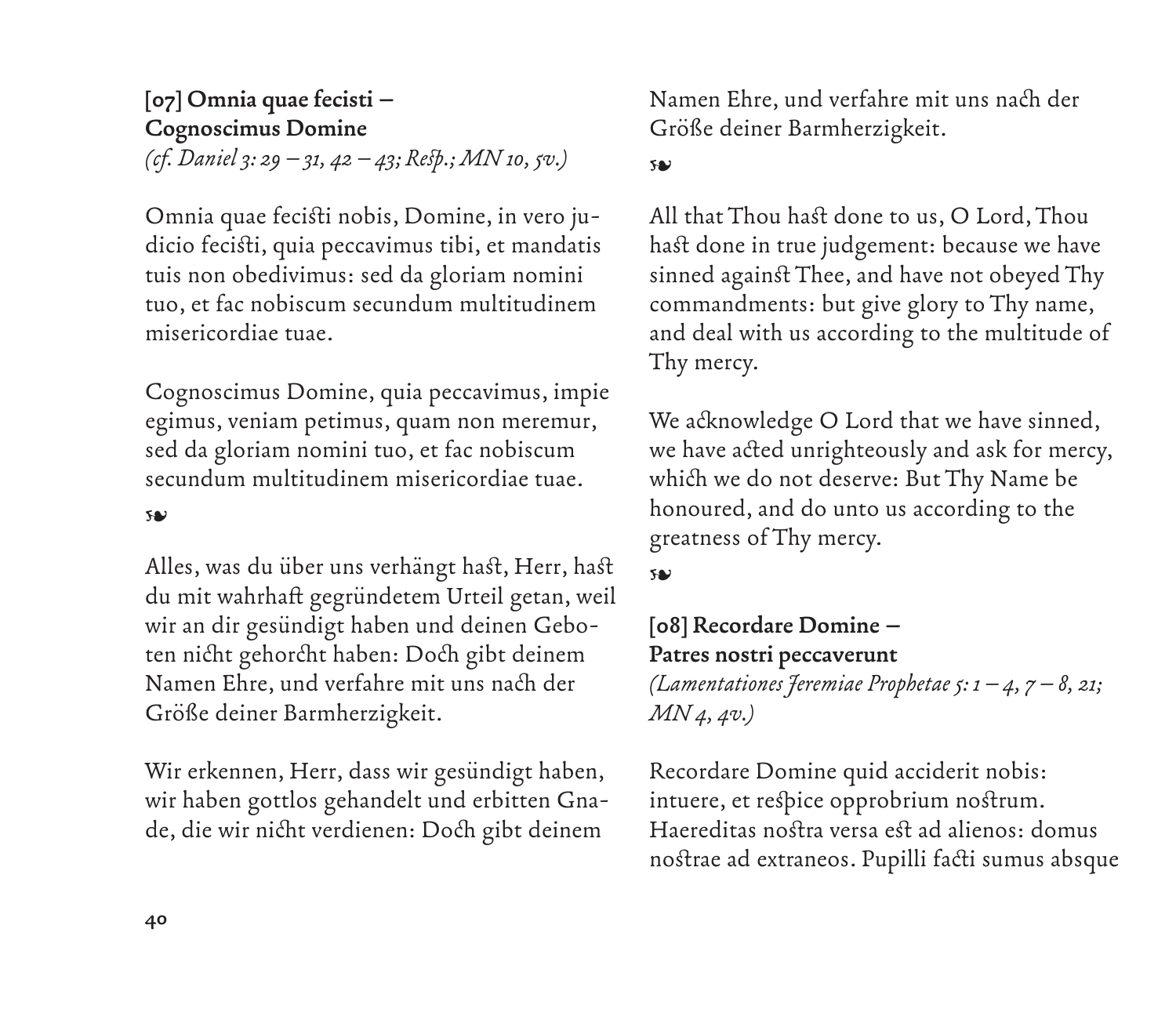patre, matres nostri quasi viduae. Aquam ostram pecunia bibimus: ligna nostra pretio comparavimus.

Patres nostri peccaverunt, et non sunt: et nos iniquitates eorum portavimus. Servi dominati sunt nostri: non fuit qui redimeret de manu eorum. Converte nos Domine ad te, et convertemur: innova dies nostros, sicut a principio: et ne in aeternum obliviscaris nostri, Domine Deus noster.

#### ❧

Denke daran, Herr, was uns zugestoßen ist: schau und sieh an unsre Schmach. Unser Erbe ist den Fremden zugefallen: unsere Häuser den Ausländern. Wir sind zu Waisen ohne Vater gemacht worden; unsere Mütter sind wie Witwen. Unser Wasser müssen wir um Geld trinken; unsere Holzvorräte haben wir um teures Geld gekauft.

Unsere Väter haben gesündigt und leben nicht mehr: aber die Folgen ihrer ungerechten Taten haben wir getragen. Knechte haben die Herrschaft über uns gewonnen: und niemand ist dagewesen, der uns von ihrer Hand errettet hätte.

Bringe uns, Herr, zu dir zurück, und wir werden verwandelt: erneuere unsere Tage, so wie sie im Anfang waren: und vergiss uns nicht in Ewigkeit, Herr, unser Gott.

#### ❧

Remember, O Lord, what is come upon us: consider and behold our reproach. Our inheritance is turned to aliens: our houses to strangers. We are become orphans without a father: our mothers are as widows. We have drunk our water for money: we have bought our wood.

Our fathers have sinned, and are not: and we have borne their iniquities. Servants have ruled over us: there was none to redeem us out of their hand. Convert us, O Lord, to thee, and we shall be converted: renew our days, as from the beginning. Do not forget us eternally, O Lord our God.

#### ❧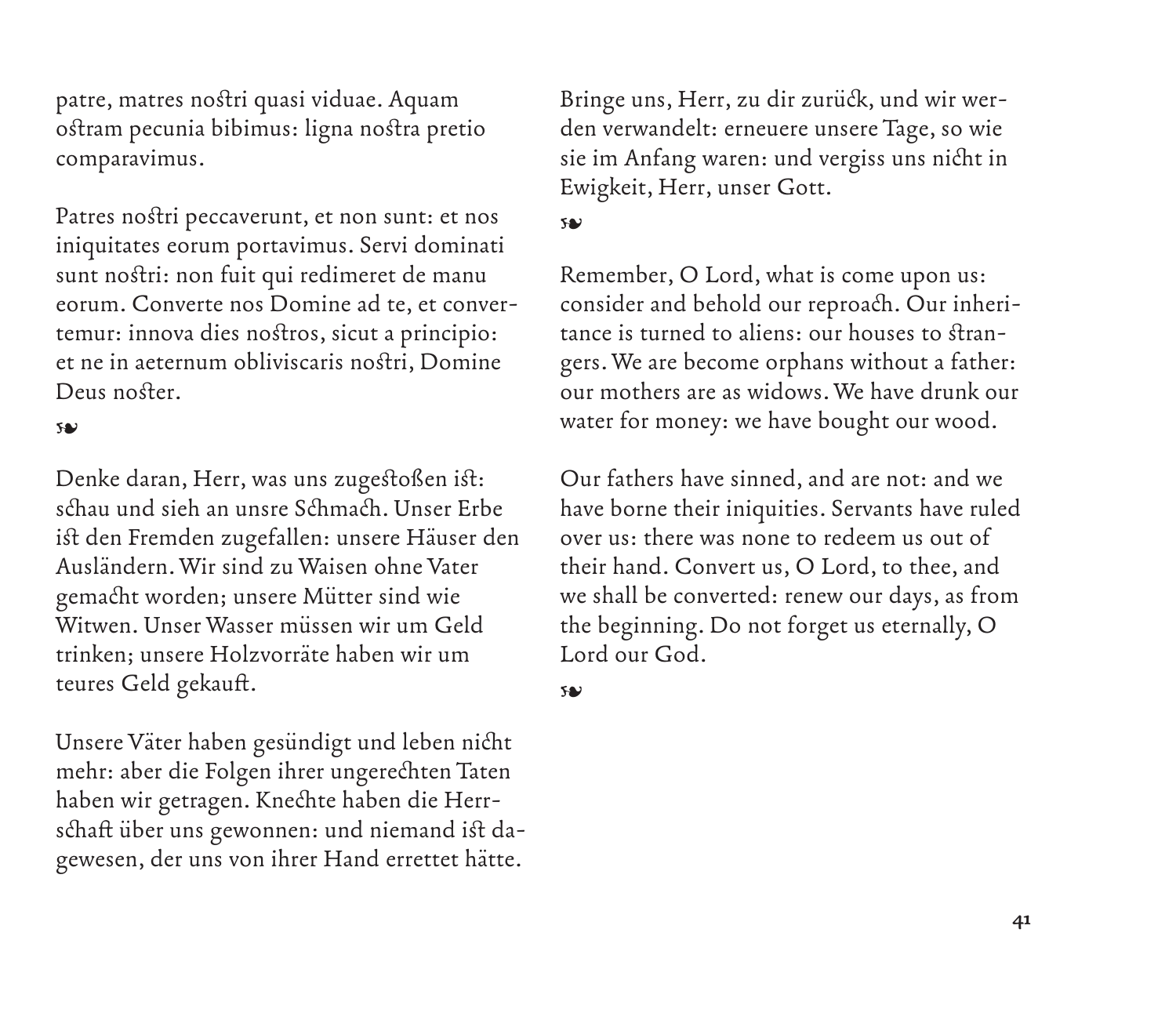**[09] Victimae paschali laudes – Dic nobis Maria** 

*(Wipo von Burgund?, 11. Jh.; Sequentia, Dominica Resurrectionis; MN 19, 6v.)*

Victimae paschali laudes | immolent Christiani. |

Agnus redemit oves: | Christus innocens Patri | reconciliavit peccatores. |

Mors et vita duello | conflixere mirando: | dux vitae mortuus, | regnat vivus. |

Dic nobis Maria, | quid vidisti in via? | Sepulcrum Christi viventis, | et gloriam vidi resurgentis. |

Angelicos testes, | sudarium, et vestes. | Surrexit Christus spes mea: | praecedet suos in Galilaeam. |

Credendum est magis | soli Mariae veraci, | quam Judaeorum | turbae fallaci. |

 Scimus Christum surrexisse | a mortuis vere: | tu nobis, victor Rex, | miserere. |

❧

Dem österlichen Lamm sollen Lobgesänge weihen die Christen.

Das Lamm hat die Schafe erlöst: Der schuldlose Christus hat die Sünder mit dem Vater versöhnt.

Tod und Leben fochten einen staunenerregenden Zweikampf aus: Der tote Herrscher des Lebens regiert lebendig.

Sag uns, Maria, was hast Du am Wege gesehen? Das Grab des lebendigen Christus habe ich gesehen und die Glorie des Auferstehenden.

Die Engel als Zeugen, das Schweißtuch und die Gewänder. Christus, meine Hoffnung, ist auferstanden: er wird den Seinen nach Galilaea vorangehen.

Man muss der wahrheitsliebenden Maria mehr glauben als der lügnerischen Schar der Juden.

Wir wissen, dass Christus fürwahr von den Toten auferstanden ist: erbarme dich unser, Sieger und König.

### ❧

To the Paschal victim let Christians offer up their songs of praise.

The Lamb has redeemed the sheep: Christ who is without sin has reconciled sinners to the Father.

Death and life have fought a huge battle, the Prince of Life was dead, but lives and reigns.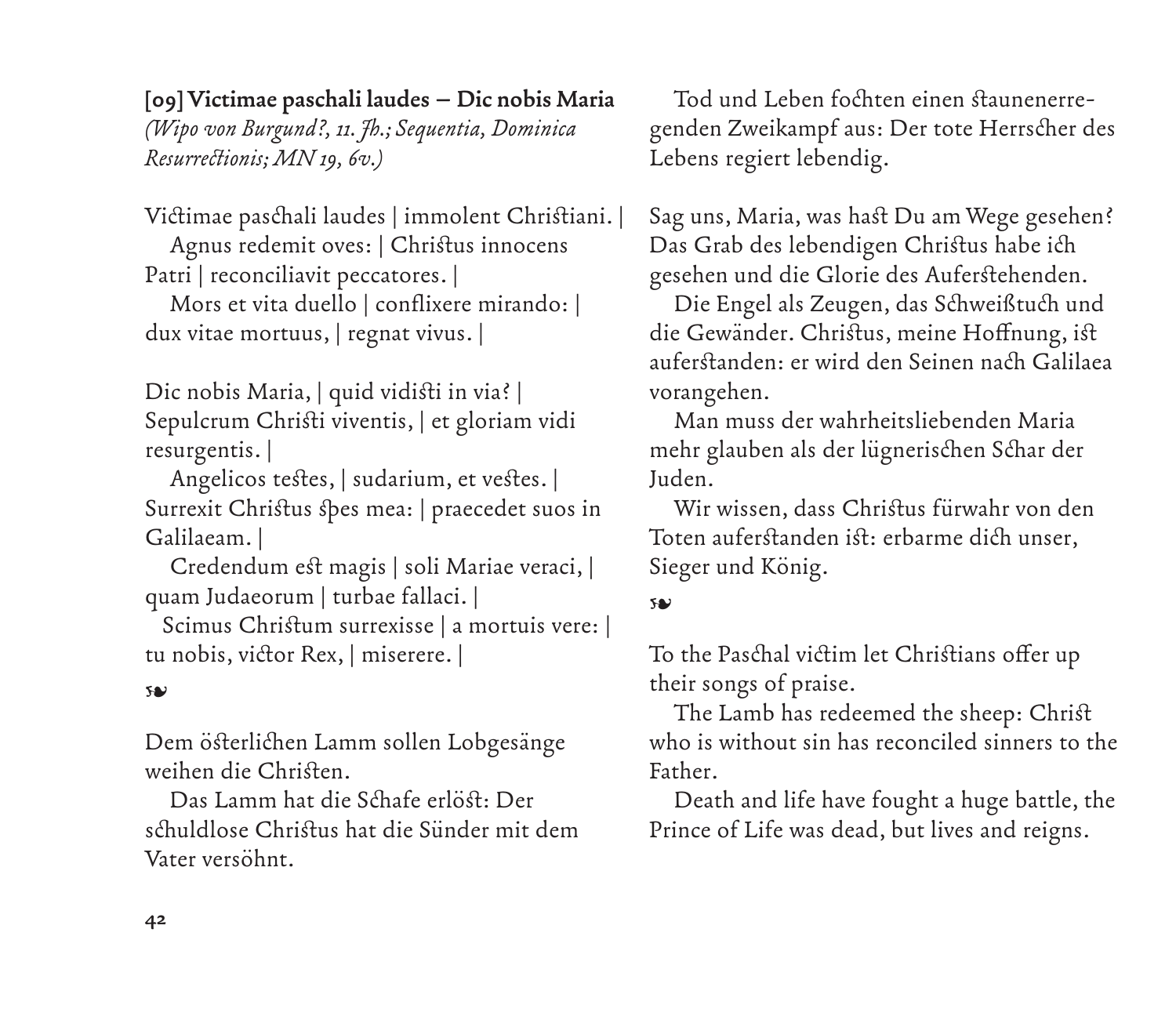Tell us, Mary, what did you see on your way? The tomb of Christ, who is alive, and I saw the glory of his rising;

Angels standing as witnesses, the shroud and linen cloth. Christ my hope has risen: He has gone to Galilee before his own.

We must trust more in the truthful Mary alone, rather than the lying crowd of Jews.

Truly, we know Christ has risen from the dead: O King and victor, have mercy on us.

❧

# **[10] Veni Sancte Spiritus – O lux beatissima**

*(Sequentia; Dominica Pentecostes/Pfingstsonntag; MN 11, 6v.)*

Veni Sancte Spiritus, | Et emitte coelitus | Lucis tuae radium. |

Veni pater pauperum, | Veni dator munerum, | Veni lumen cordium. |

Consolator optime, | Dulcis hospes animae, | Dulce refrigerium. |

In labore requies, | In aestu temperies, | In fletu solatium. |

O lux beatissima, | Reple cordis intima | Tuorum fidelium. |

Sine tuo numine, | Nihil est in homine, | Nihil est innoxium. |

Lava quod est sordidum, | Riga quod est aridum, | Sana quod est saucium. |

Flecte quod est rigidum, | Fove quod est frigidum, | Rege quod est devium. |

Da tuis fidelibus, | In te confidentibus, | Sacrum septenarium. |

Da virtutis meritum, | Da salutis exitum, | Da perenne gaudium. | Amen.

### ❧

Komm, Heiliger Geist, und sende vom Himmel deines Lichtes Strahl aus.

Komm, Vater der Armen, komm, Spender der Gaben, komm, Licht der Herzen.

Bester Tröster, süßer Wirt der Seele, süße Erquickung.

In der Mühe Erholung, in der Hitze Kühlung, in der Klage Trost.

O seligstes Licht, erfülle das Innere des Herzens der an dich Glaubenden.

Ohne dein göttliches Wirken ist keine Fähigkeit im Menschen, ist nichts gewiss.

Reinige, was schmutzig ist, befeuchte, was verdorrt ist, heile, was verletzt ist.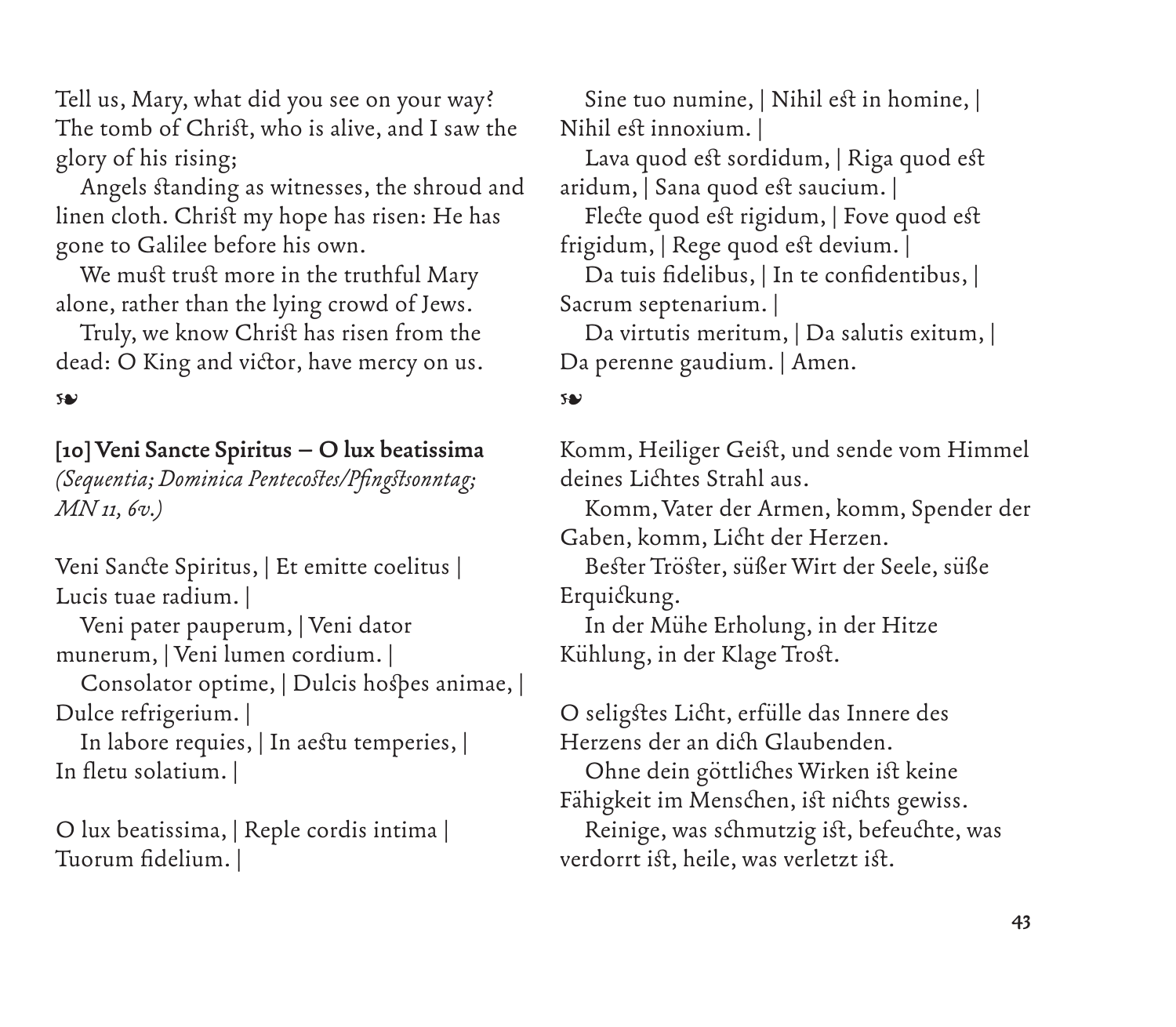Mache biegsam, was verhärtet ist, erwärme, was kalt ist, lenke das, was vom Wege abgekommen ist.

Gib den an dich Glaubenden, die auf dich vertrauen, deine geheiligten sieben Gaben.

Gib den verdienten Lohn der Tugend, gib den guten Ausgang des ewigen Lebens, gib die ewige Freude. Amen.

### ❧

Come, Holy Spirit, and send down from heaven the ray of your light.

Come, father of the poor, come, giver of gifts, come, light of the hearts.

Best consoler, sweet host of the soul, sweet refresher.

Rest in work, cooling in heat, comfort in crying.

O most blessed light, fill the innermost hearts of your faithful.

Without your power nothing is in man, nothing innocent.

Clean what is dirty, water what is dry, heal what is wounded.

Bend what is rigid, heat what is cold, lead what has gone astray.

Grant to your faithful who trust in you, your sevenfold holy gift.

Grant us the reward of virtue, grant us final salvation, grant us eternal joy. Amen.

❧

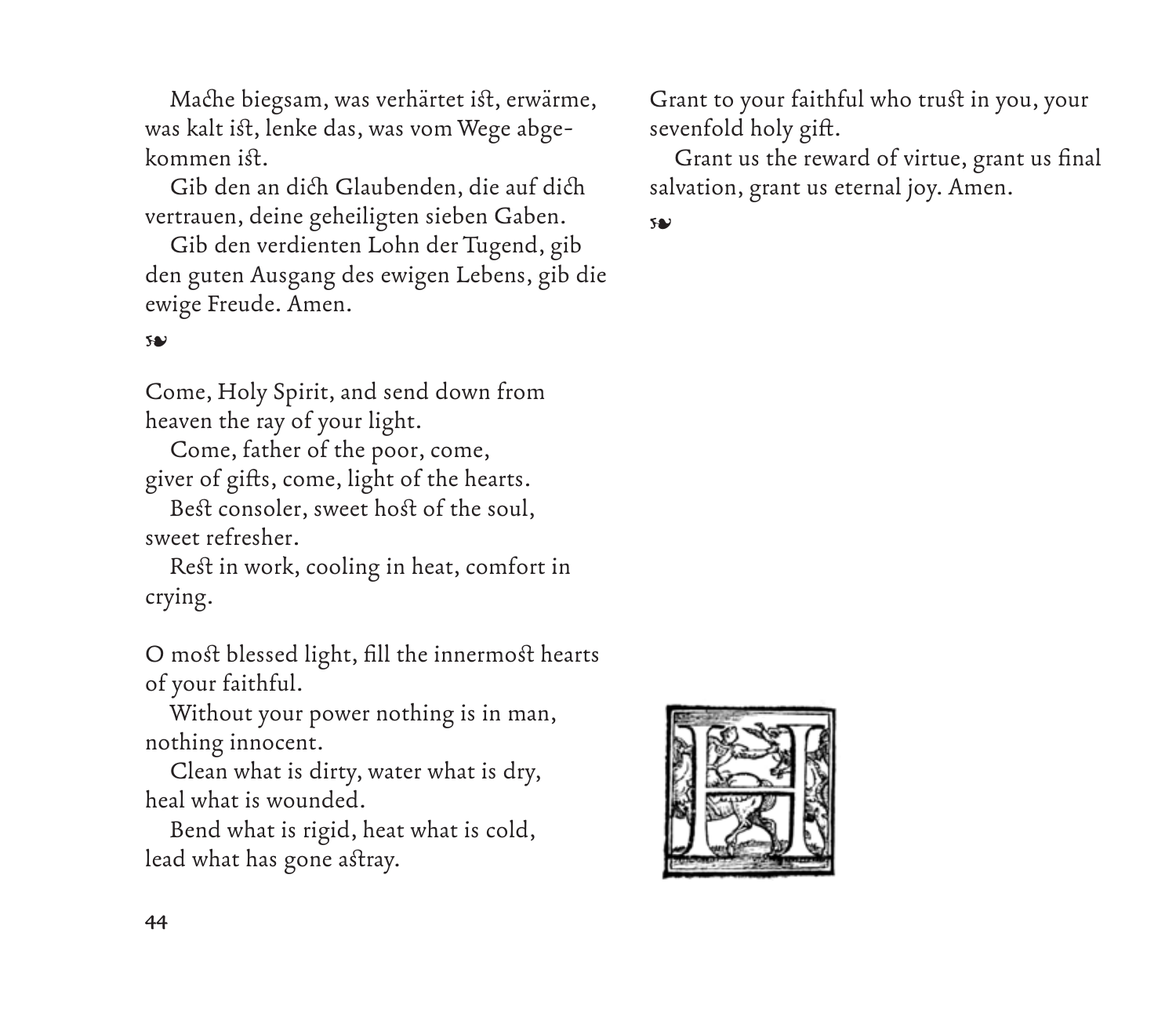Die deutschen Texte wurden von Wolfgang Horn, die englischen Texte von Christopher Dagleish ergänzt. Wörtliche Übersetzungen wurden Nachdichtungen grundsätzlich vorgezogen. Für manche deutschen Texte wurden alte »katholische« Übersetzungen (Schott, Grundl) herangezogen. Die englischen Bibeltexte folgen in der Regel der Übersetzung von Douay-Rheims, 1899 (American Edition). Die Nachweise in Klammern unter den Textincipits stammen von WH und sind nur als erste Hinweise gedacht; sie wären vielfach zu vertiefen. »cf.« bedeutet »confer«, »vergleiche« (bei Texten, die mit der Vulgata nicht wortgleich sind); »B. M. V.« bedeutet bekanntlich »Beata Maria Virgo«, »Selige Jungfrau Maria«; »Ant. Mon.« verweist auf das »Antiphonale Monasticum pro diurnis horis«, Paris u. a. 1934. – Da die Stücke der »Musica Nova« nicht für fortlaufenden Vortrag gedacht waren, ist deren Anordnung nach aufsteigender Stimmenzahl nicht bindend. Um die Koordination mit Quelle und Notenausgabe zu ermöglichen, wird am Ende der Klammer nach dem Kürzel »MN« die Position in Quelle und Ausgabe der »Musica Nova« angegeben (von 1 bis 27); »6v.« bedeutet »sex vocum«, »for six voices«, »sechsstimmig«.

The texts in German have been appended by Wolfgang Horn, those in English by Christopher Dagleish. Literal translations have generally been preferred to free renderings. For some German texts old »Catholic« translations (Schott, Grundl) have been consulted. The Bible texts in English generally follow the translation according to Douay-Rheims, 1899 (American Edition). The references in brackets below the text incipits are by WH and are merely intended as primary indicators; these could be expanded on to a fuller extent. "cf." means "confer", i.e. "compare" (for texts which are not identical with the Vulgate); "B. M. V." as is generally known refers to "Beata Maria Virgo", i.e. "Blessed Virgin Mary"; "Ant. Mon." refers to the "Antiphonale Monasticum pro diurnis horis", Paris, 1934. Since the pieces of the "Musica Nova" were not intended for sequential performance, the order according to the increasing number of voices is not binding. In order to enable the coordination of source and music score, the position is given at the end of the brackets after the abbreviation "MN" in the source and edition of the "Musica Nova" (from 1 to 27); "6v." means "sex vocum", i.e. "for six voices".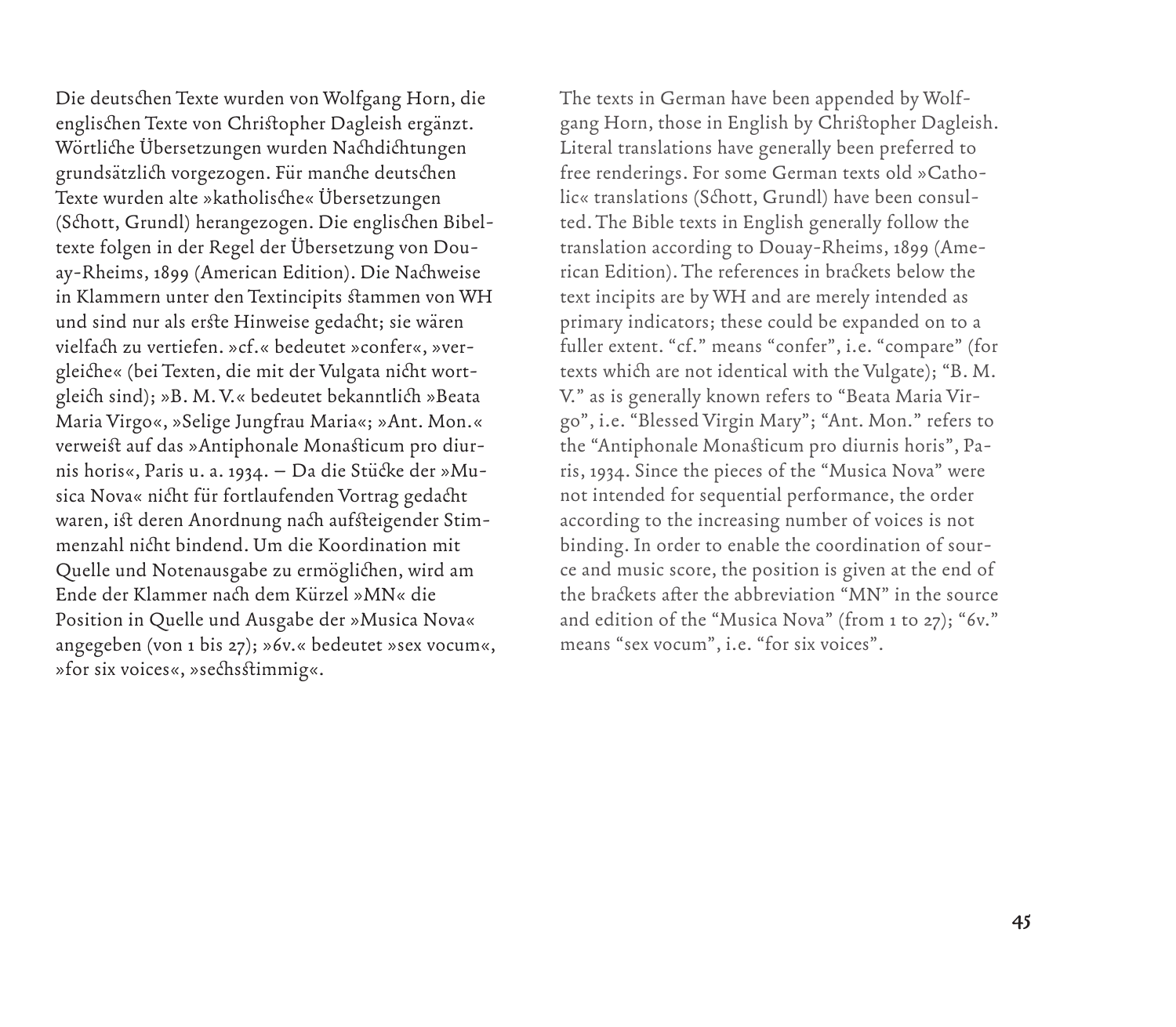Reihenfolge Quelle (= Ausgabe) zu den Tracks Bereits erhältlich / also available auf den CDs: Position in Druck (MN)/Ausgabe (CMM) der

Musica Nova = Track der Einspielung:

 $MN/CMM Nr. 1 = CD 3.03, 2 = 1.02, 3 = 1.06,$  $4 = 3.08$ ,  $5 = 2.07$ ,  $6 = 3.05$ ,  $7 = 2.06$ ,  $8 = 1.08$ ,  $9 = 1.09, 10 = 3.07, 11 = 3.10, 12 = 3.06, 13 = 2.01,$  $14 = 3.02, 15 = 2.04, 16 = 1.03, 17 = 3.01, 18 = 3.04,$  $19 = 3.09, 20 = 2.02, 21 = 1.04, 22 = 1.01, 23 = 1.10,$  $24 = 2.05, 25 = 2.03, 26 = 1.05, 27 = 1.07$ 



Adrian Willaert Musica Nova *The Petrarca Madrigals*

Singer Pur

OC 814 2 CDs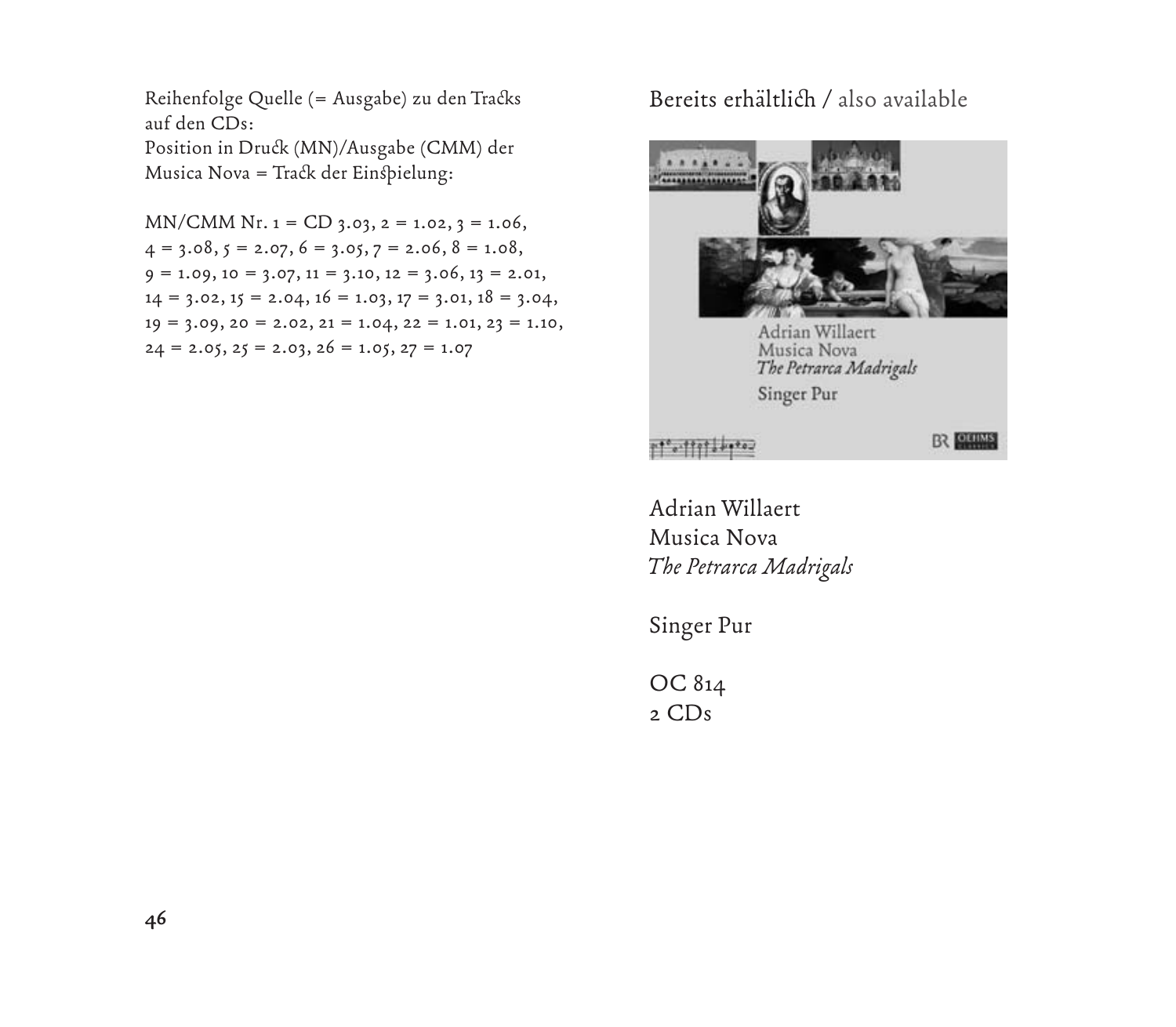#### **Dank**

#### **Thanks to**

Unser herzlicher Dank gilt folgenden Personen und Institutionen: allen voran Prof. Dr. Wolfgang Horn (Musikwissenschaftliches Institut – Universität Regensburg) für seine große Hingabe und fachkundige Unterstützung bei der Realisierung dieser Einspielung, Dr. Katelijne Schiltz (Ludwig-Maximilians-Universität München), Christopher Dagleish, Provinz West Flandern, Stiftung Bayerischer Kulturfonds, Bayerischer Rundfunk, American Institute of Musicology. Den Donatoren: Katelijne Schiltz, Klaus L. Neumann, Willem Daeleman, Senator Dr. Louis Ide, Anonymus, sowie erika esslinger konzertagentur und dem Team von OehmsClassics.

We would like to express our sincere thanks towards the following people and institutions: first and foremost Prof. Dr. Wolfgang Horn (Department of Musicology – University of Regensburg) for his devoted and expert assistance in the realization of this recording, Dr. Katelijne Schiltz (Ludwig-Maximilians-Universität München), Christopher Dagleish, The Province of West-Flanders, Stiftung Bayerischer Kulturfonds, Bayerischer Rundfunk, American Institute of Musicology. The Donors: Katelijne Schiltz, Klaus L. Neumann, Willem Daeleman, Senator Dr. Louis Ide, Anonymous as well as erika esslinger konzertagentur and the team of OehmsClassics.